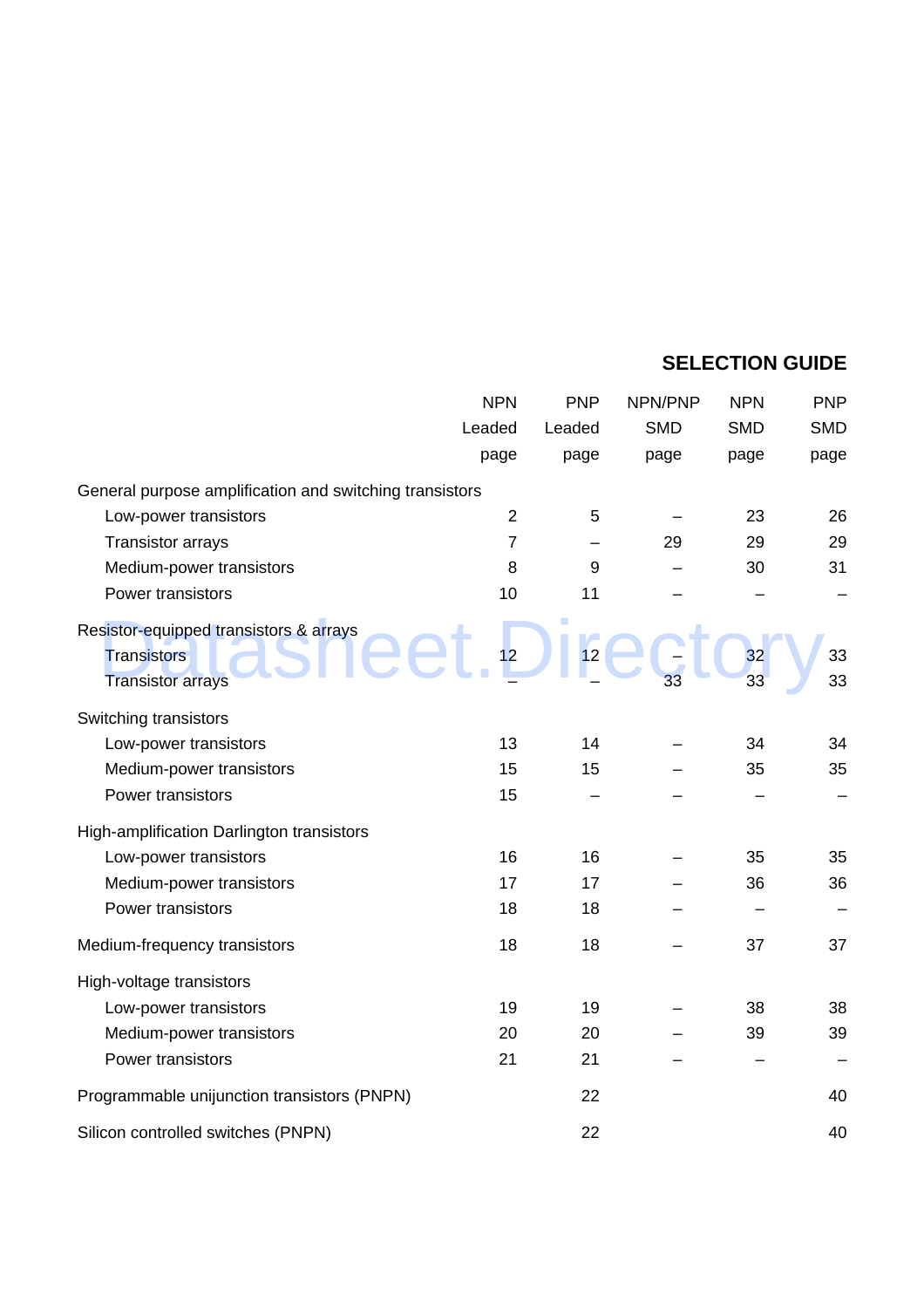### **LEADED DEVICES**

## **NPN GENERAL PURPOSE LOW-POWER TRANSISTORS**

| <b>TYPE</b><br><b>NUMBER</b> | <b>PACKAGE</b> | <b>V<sub>CEO</sub></b><br>max.<br>(V) | $I_{\rm C}$<br>max.<br>(mA) | $P_{\text{tot}}$<br>max.<br>(mW) | $h_{FE}$<br>min. | $h_{FE}$<br>max. | $f_T$<br>min.<br>(MHz) | <b>PNP</b><br>COMPL.     | <b>PAGE</b> |
|------------------------------|----------------|---------------------------------------|-----------------------------|----------------------------------|------------------|------------------|------------------------|--------------------------|-------------|
| 2N2484                       | TO-18          | 60                                    | 50                          | 360                              | 250              | 800              | 60                     |                          | 131         |
| 2N4124                       | TO-92          | 25                                    | 200                         | 500                              | 120              | 360              | 300                    | 2N4126                   | 161         |
| 2N5088                       | TO-92          | 30                                    | 100                         | 500                              | 350              | >350             | 50                     | 2N5087                   | 175         |
| 2PC945                       | TO-92          | 50                                    | 100                         | 500                              | 135              | 600              | 150                    | 2PA733                   | 206         |
| 2PC945K                      | TO-92          | 50                                    | 100                         | 500                              | 300              | 600              | 150                    | 2PA733K                  | 206         |
| 2PC945P                      | TO-92          | 50                                    | 100                         | 500                              | 200              | 400              | 150                    | 2PA733P                  | 206         |
| 2PC945Q                      | TO-92          | 50                                    | 100                         | 500                              | 135              | 270              | 150                    | 2PA733Q                  | 206         |
| 2PC1815                      | TO-92          | 50                                    | 150                         | 500                              | 120              | 700              | 80                     | 2PA1015                  | 208         |
| 2PC1815BL                    | TO-92          | 50                                    | 150                         | 500                              | 350              | 700              | 80                     | 2PA1015BL                | 208         |
| 2PC1815GR                    | TO-92          | 50                                    | 150                         | 500                              | 200              | 400              | 80                     | 2PA1015GR                | 208         |
| 2PC1815Y                     | TO-92          | 50                                    | 150                         | 500                              | 120              | 240              | 80                     | 2PA1015Y                 | 208         |
| <b>BC107</b>                 | TO-18          | 45                                    | 100                         | 300                              | 110              | 450              | 100                    | <b>BC177</b>             | 222         |
| <b>BC107A</b>                | TO-18          | 45                                    | 100                         | 300                              | 110              | 220              | 100                    | <b>BC177A</b>            | 222         |
| <b>BC107B</b>                | <b>TO-18</b>   | 45                                    | 100                         | 300                              | 200              | 450              | 100                    | <b>BC177B</b>            | 222         |
| <b>BC108</b>                 | TO-18          | 20                                    | 100                         | 300                              | 110              | 800              | 100                    | $\overline{\phantom{0}}$ | 222         |
| <b>BC108A</b>                | <b>TO-18</b>   | 20                                    | 100                         | 300                              | 110              | 220              | 100                    | $\equiv$                 | 222         |
| <b>BC108B</b>                | TO-18          | 20                                    | 100                         | 300                              | 200              | 450              | 100                    | $\overline{\phantom{0}}$ | 222         |
| <b>BC108C</b>                | <b>TO-18</b>   | 20                                    | 100                         | 300                              | 420              | 800              | 100                    |                          | 222         |
| <b>BC109</b>                 | TO-18          | 20                                    | 100                         | 300                              | 200              | 800              | 100                    | -                        | 222         |
| <b>BC109B</b>                | TO-18          | 20                                    | 100                         | 300                              | 200              | 450              | 100                    | -                        | 222         |
| <b>BC109C</b>                | TO-18          | 20                                    | 100                         | 300                              | 420              | 800              | 100                    |                          | 222         |
| <b>BC237</b>                 | TO-92          | 45                                    | 100                         | 500                              | 120              | 460              | 100                    | <b>BC307</b>             | 234         |
| <b>BC237B</b>                | TO-92          | 45                                    | 100                         | 500                              | 200              | 460              | 100                    | <b>BC307B</b>            | 234         |
| <b>BC337</b>                 | TO-92          | 45                                    | 500                         | 625                              | 100              | 600              | 100                    | <b>BC327</b>             | 244         |
| <b>BC337A</b>                | TO-92          | 60                                    | 500                         | 625                              | 100              | 400              | 100                    | <b>BC327A</b>            | 244         |
| BC337-16                     | TO-92          | 45                                    | 500                         | 625                              | 100              | 250              | 100                    | BC327-16                 | 244         |
| BC337-25                     | TO-92          | 45                                    | 500                         | 625                              | 160              | 400              | 100                    | BC327-25                 | 244         |
| BC337-40                     | TO-92          | 45                                    | 500                         | 625                              | 250              | 600              | 100                    | BC327-40                 | 244         |
| <b>BC338</b>                 | TO-92          | 25                                    | 500                         | 625                              | 100              | 600              | 100                    | <b>BC328</b>             | 244         |
| BC338-16                     | TO-92          | 25                                    | 500                         | 625                              | 100              | 250              | 100                    | BC328-16                 | 244         |
| BC338-25                     | TO-92          | 25                                    | 500                         | 625                              | 160              | 400              | 100                    | BC328-25                 | 244         |
| BC338-40                     | TO-92          | 25                                    | 500                         | 625                              | 250              | 600              | 100                    | BC328-40                 | 244         |
| <b>BC546</b>                 | TO-92          | 65                                    | 100                         | 500                              | 110              | 450              | 100                    | <b>BC556</b>             | 261         |
| <b>BC546A</b>                | TO-92          | 65                                    | 100                         | 500                              | 110              | 220              | 100                    | <b>BC556A</b>            | 261         |
| <b>BC546B</b>                | TO-92          | 65                                    | 100                         | 500                              | 200              | 450              | 100                    | <b>BC556B</b>            | 261         |
| <b>BC547</b>                 | TO-92          | 45                                    | 100                         | 500                              | 110              | 800              | 100                    | <b>BC557</b>             | 261         |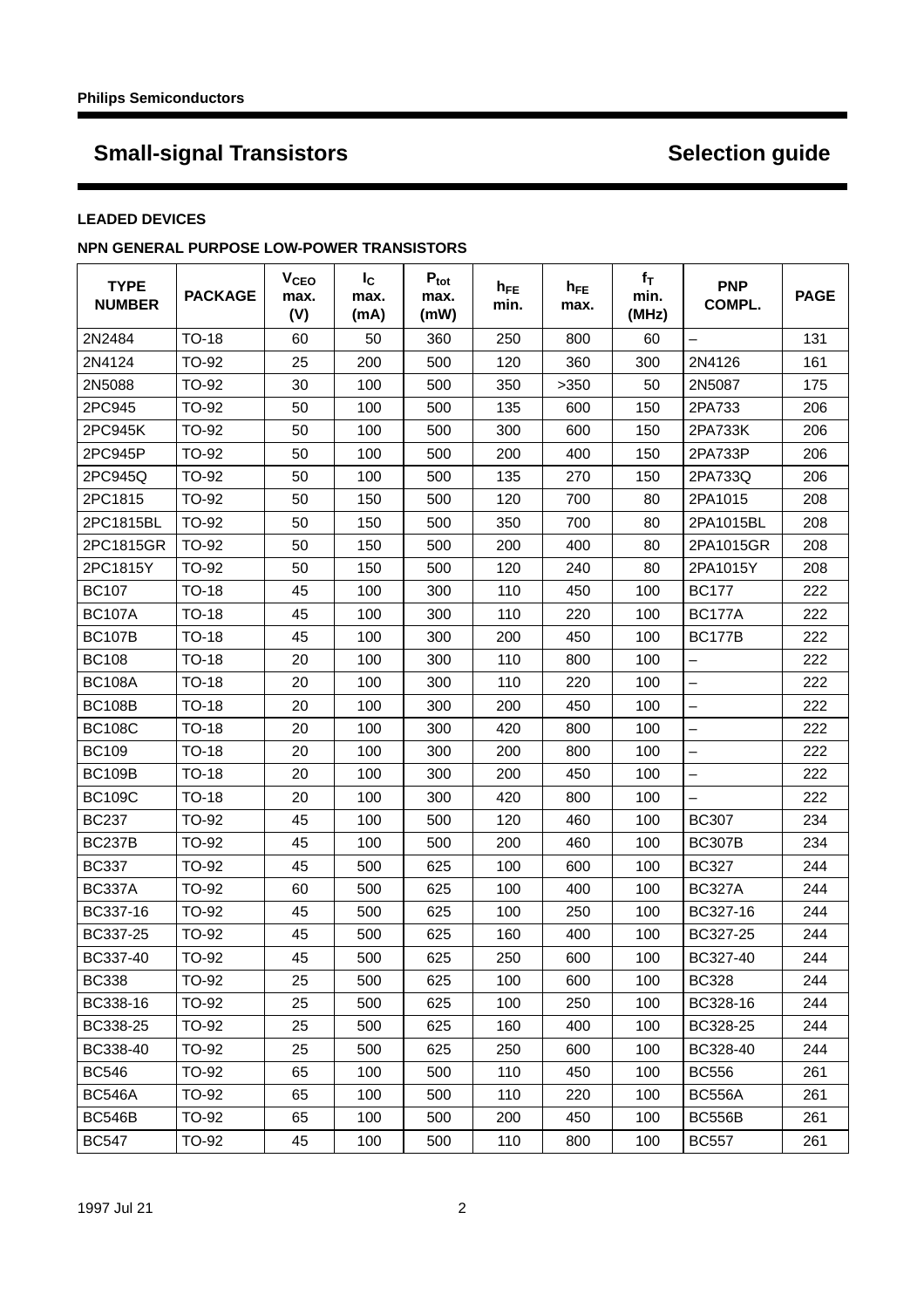| <b>TYPE</b><br><b>NUMBER</b> | <b>PACKAGE</b> | <b>V<sub>CEO</sub></b><br>max.<br>(V) | $I_{\rm C}$<br>max.<br>(mA) | $P_{\text{tot}}$<br>max.<br>(mW) | $h_{FE}$<br>min. | $h_{FE}$<br>max. | $f_T$<br>min.<br>(MHz) | <b>PNP</b><br>COMPL.     | <b>PAGE</b> |
|------------------------------|----------------|---------------------------------------|-----------------------------|----------------------------------|------------------|------------------|------------------------|--------------------------|-------------|
| <b>BC547A</b>                | TO-92          | 45                                    | 100                         | 500                              | 110              | 220              | 100                    | <b>BC557A</b>            | 261         |
| <b>BC547B</b>                | TO-92          | 45                                    | 100                         | 500                              | 200              | 450              | 100                    | <b>BC557B</b>            | 261         |
| <b>BC547C</b>                | TO-92          | 45                                    | 100                         | 500                              | 420              | 800              | 100                    | <b>BC557C</b>            | 261         |
| <b>BC548</b>                 | TO-92          | 30                                    | 100                         | 500                              | 110              | 800              | 100                    | <b>BC558</b>             | 261         |
| <b>BC548A</b>                | TO-92          | 30                                    | 100                         | 500                              | 110              | 220              | 100                    | <b>BC558A</b>            | 261         |
| <b>BC548B</b>                | TO-92          | 30                                    | 100                         | 500                              | 200              | 450              | 100                    | <b>BC558B</b>            | 261         |
| <b>BC548C</b>                | TO-92          | 30                                    | 100                         | 500                              | 420              | 800              | 100                    | <b>BC558C</b>            | 261         |
| <b>BC549</b>                 | TO-92          | 30                                    | 100                         | 500                              | 200              | 800              | 100                    | <b>BC559</b>             | 266         |
| <b>BC549B</b>                | TO-92          | 30                                    | 100                         | 500                              | 200              | 450              | 100                    | <b>BC559B</b>            | 266         |
| <b>BC549C</b>                | TO-92          | 30                                    | 100                         | 500                              | 420              | 800              | 100                    | <b>BC559C</b>            | 266         |
| <b>BC550</b>                 | TO-92          | 45                                    | 100                         | 500                              | 200              | 800              | 100                    | <b>BC560</b>             | 266         |
| <b>BC550B</b>                | TO-92          | 45                                    | 100                         | 500                              | 200              | 450              | 100                    | <b>BC560B</b>            | 266         |
| <b>BC550C</b>                | TO-92          | 45                                    | 100                         | 500                              | 420              | 800              | 100                    | <b>BC560C</b>            | 266         |
| ED1402                       | TO-92          | 20                                    | 200                         | 500                              | 120              | 900              | 100 max.               | ED1602                   | 762         |
| ED1402A                      | TO-92          | 20                                    | 200                         | 500                              | 110              | 165              | 100 max.               | ED1602A                  | 762         |
| ED1402B                      | TO-92          | 20                                    | 200                         | 500                              | 150              | 225              | 100 max.               | ED1602B                  | 762         |
| ED1402C                      | TO-92          | 20                                    | 200                         | 500                              | 202              | 318              | 100 max.               | ED1602C                  | 762         |
| ED1402D                      | TO-92          | 20                                    | 200                         | 500                              | 290              | 450              | 100 max.               | ED1602D                  | 762         |
| ED1402E                      | TO-92          | 20                                    | 200                         | 500                              | 410              | 810              | 100 max.               | ED1602E                  | 762         |
| ED1502                       | TO-92          | 20                                    | 25                          | 500                              | 36               | 210              | 825 max.               | $\overline{\phantom{0}}$ | 764         |
| ED1502A                      | TO-92          | 20                                    | 25                          | 500                              | 36               | 55               | 825 max.               |                          | 764         |
| ED1502B                      | TO-92          | 20                                    | 25                          | 500                              | 48               | 75               | 825 max.               |                          | 764         |
| ED1502C                      | TO-92          | 20                                    | 25                          | 500                              | 66               | 100              | 825 max.               | $\overline{\phantom{0}}$ | 764         |
| ED1502D                      | TO-92          | 20                                    | 25                          | 500                              | 84               | 127              | 825 max                |                          | 764         |
| ED1502E                      | TO-92          | 20                                    | 25                          | 500                              | 105              | 210              | 825 max                |                          | 764         |
| ED1702                       | TO-92          | 25                                    | 500                         | 625                              | 106              | 588              | 80                     | ED1802                   | 769         |
| ED1702K                      | TO-92          | 25                                    | 500                         | 625                              | 106              | 150              | 80                     | ED1802K                  | 769         |
| ED1702L                      | TO-92          | 25                                    | 500                         | 625                              | 132              | 189              | 80                     | ED1802L                  | 769         |
| ED1702M                      | TO-92          | 25                                    | 500                         | 625                              | 170              | 233              | 80                     | ED1802M                  | 769         |
| ED1702N                      | TO-92          | 25                                    | 500                         | 625                              | 213              | 300              | 80                     | ED1802N                  | 769         |
| ED1702O                      | TO-92          | 25                                    | 500                         | 625                              | 263              | 370              | 80                     | ED1802O                  | 769         |
| ED1702P                      | TO-92          | 25                                    | 500                         | 625                              | 333              | 476              | 80                     | ED1802P                  | 769         |
| ED1702Q                      | TO-92          | 25                                    | 500                         | 625                              | 435              | 588              | 80                     | ED1802Q                  | 769         |
| JC337                        | TO-92          | 45                                    | 500                         | 625                              | 100              | 600              | 100                    | <b>JC327</b>             | 781         |
| <b>JC337A</b>                | TO-92          | 60                                    | 500                         | 625                              | 100              | 600              | 100                    | <b>JC327A</b>            | 781         |
| JC337-16                     | TO-92          | 60                                    | 500                         | 625                              | 100              | 250              | 100                    | JC327-16                 | 781         |
| JC337-25                     | TO-92          | 60                                    | 500                         | 625                              | 160              | 400              | 100                    | JC327-25                 | 781         |
| JC337-40                     | TO-92          | 60                                    | 500                         | 625                              | 250              | 600              | 100                    | JC327-40                 | 781         |
| <b>JC338</b>                 | TO-92          | 25                                    | 500                         | 625                              | 100              | 600              | 100                    | JC328                    | 781         |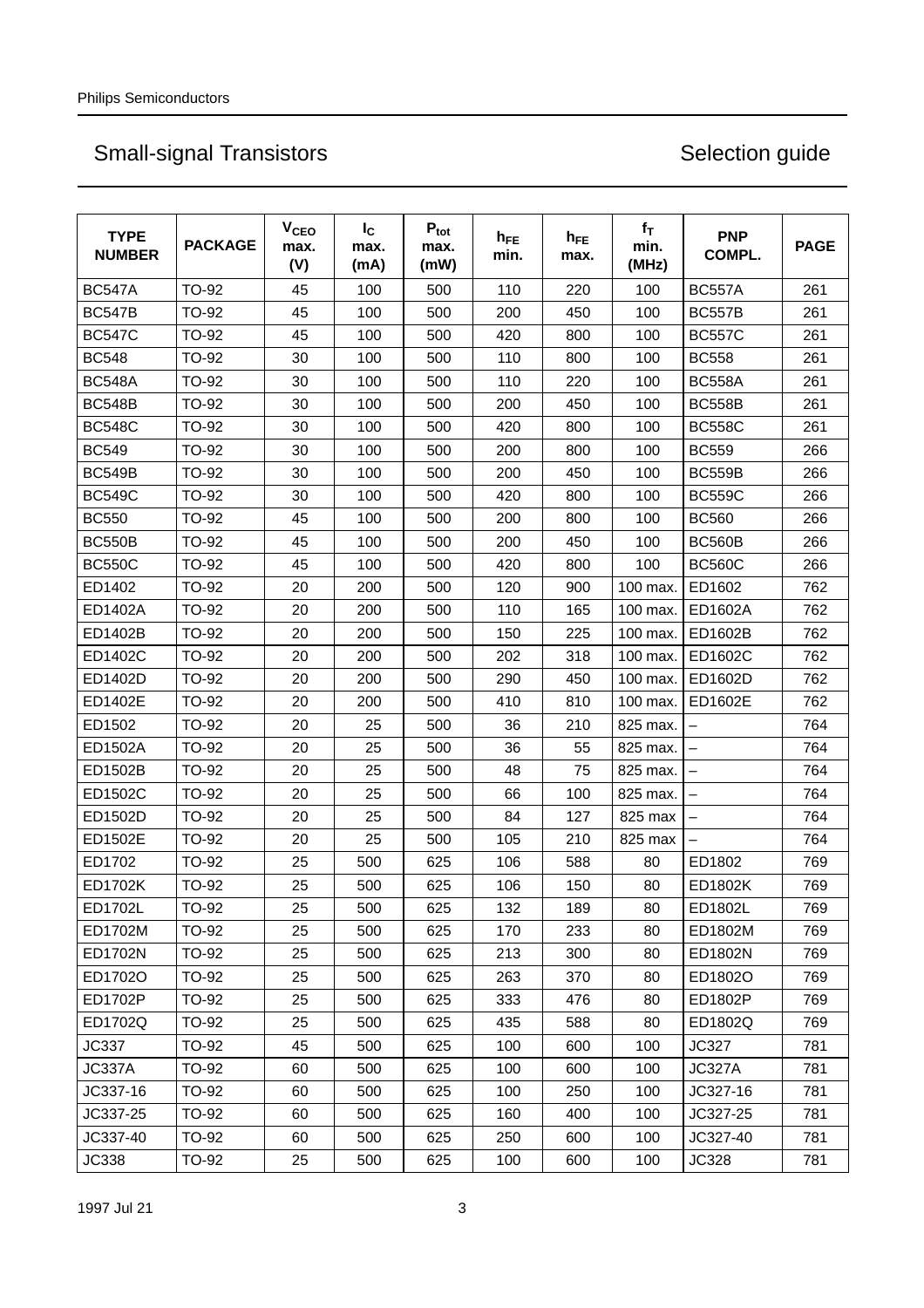| <b>TYPE</b><br><b>NUMBER</b> | <b>PACKAGE</b> | <b>V<sub>CEO</sub></b><br>max.<br>(V) | $I_{\rm C}$<br>max.<br>(mA) | $P_{\text{tot}}$<br>max.<br>(mW) | $h_{FE}$<br>min. | $h_{FE}$<br>max. | $f_T$<br>min.<br>(MHz) | <b>PNP</b><br>COMPL. | <b>PAGE</b> |
|------------------------------|----------------|---------------------------------------|-----------------------------|----------------------------------|------------------|------------------|------------------------|----------------------|-------------|
| JC338-16                     | TO-92          | 25                                    | 500                         | 625                              | 100              | 250              | 100                    | JC328-16             | 781         |
| JC338-25                     | TO-92          | 25                                    | 500                         | 625                              | 160              | 400              | 100                    | JC328-25             | 781         |
| JC338-40                     | TO-92          | 25                                    | 500                         | 625                              | 250              | 600              | 100                    | JC328-40             | 781         |
| JC501                        | TO-92          | 45                                    | 100                         | 500                              | 90               | 600              | 130 typ.               | <b>JA101</b>         | 784         |
| JC501O                       | TO-92          | 45                                    | 100                         | 500                              | 90               | 180              | 130 typ.               |                      | 784         |
| <b>JC501P</b>                | TO-92          | 45                                    | 100                         | 500                              | 135              | 270              | 130 typ.               | <b>JA101P</b>        | 784         |
| JC501Q                       | TO-92          | 45                                    | 100                         | 500                              | 200              | 400              | 130 typ.               | <b>JA101Q</b>        | 784         |
| <b>JC501R</b>                | TO-92          | 45                                    | 100                         | 500                              | 300              | 600              | 130 typ.               | <b>JA101R</b>        | 784         |
| JC546                        | TO-92          | 65                                    | 100                         | 500                              | 110              | 450              | 100                    | JC556                | 787         |
| <b>JC546A</b>                | <b>TO-92</b>   | 65                                    | 100                         | 500                              | 110              | 220              | 100                    | <b>JC556A</b>        | 787         |
| <b>JC546B</b>                | TO-92          | 65                                    | 100                         | 500                              | 200              | 290              | 100                    | <b>JC556B</b>        | 787         |
| <b>JC547</b>                 | <b>TO-92</b>   | 45                                    | 100                         | 500                              | 110              | 800              | 100                    | <b>JC557</b>         | 787         |
| <b>JC547A</b>                | TO-92          | 45                                    | 100                         | 500                              | 110              | 220              | 100                    | <b>JC557A</b>        | 787         |
| <b>JC547B</b>                | <b>TO-92</b>   | 45                                    | 100                         | 500                              | 200              | 450              | 100                    | <b>JC557B</b>        | 787         |
| <b>JC547C</b>                | TO-92          | 45                                    | 100                         | 500                              | 420              | 800              | 100                    | <b>JC557C</b>        | 787         |
| <b>JC548</b>                 | TO-92          | 30                                    | 100                         | 500                              | 110              | 800              | 100                    | <b>JC558</b>         | 787         |
| <b>JC548A</b>                | TO-92          | 30                                    | 100                         | 500                              | 110              | 220              | 100                    | <b>JC558A</b>        | 787         |
| <b>JC548B</b>                | TO-92          | 30                                    | 100                         | 500                              | 200              | 450              | 100                    | <b>JC558B</b>        | 787         |
| <b>JC548C</b>                | TO-92          | 30                                    | 100                         | 500                              | 420              | 800              | 100                    | <b>JC558C</b>        | 787         |
| JC549                        | TO-92          | 30                                    | 100                         | 500                              | 200              | 800              | 100                    | JC559                | 792         |
| <b>JC549B</b>                | TO-92          | 30                                    | 100                         | 500                              | 200              | 450              | 100                    | <b>JC559B</b>        | 792         |
| <b>JC549C</b>                | TO-92          | 30                                    | 100                         | 500                              | 420              | 800              | 100                    | <b>JC559C</b>        | 792         |
| JC550                        | TO-92          | 45                                    | 100                         | 500                              | 200              | 800              | 100                    | JC560                | 792         |
| <b>JC550B</b>                | <b>TO-92</b>   | 45                                    | 100                         | 500                              | 200              | 450              | 100                    | <b>JC560B</b>        | 792         |
| <b>JC550C</b>                | TO-92          | 45                                    | 100                         | 500                              | 420              | 800              | 100                    | <b>JC560C</b>        | 792         |
| <b>MPS8098</b>               | TO-92          | 60                                    | 100                         | 500                              | 100              | 300              | 150                    |                      | 812         |
| MPSA05                       | <b>TO-92</b>   | 60                                    | 500                         | 625                              | 100              | >100             | 100                    | MPSA55               | 814         |
| MPSA06                       | TO-92          | 80                                    | 500                         | 625                              | 100              | >100             | 100                    | MPSA56               | 814         |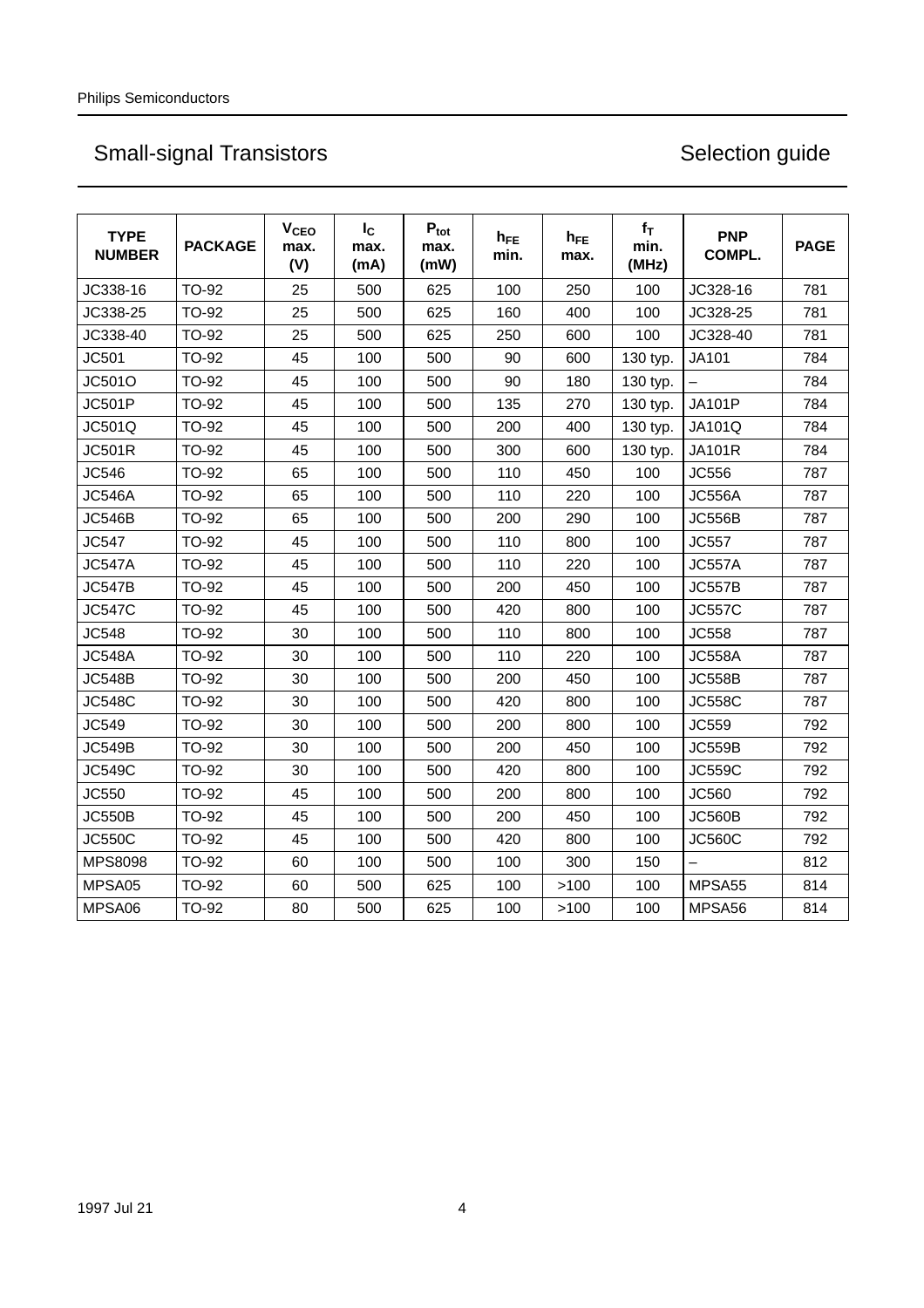## **LEADED DEVICES (continued)**

### **PNP GENERAL PURPOSE LOW-POWER TRANSISTORS**

| <b>TYPE</b><br><b>NUMBER</b> | <b>PACKAGE</b> | V <sub>CEO</sub><br>max.<br>(V) | $I_{\rm C}$<br>max.<br>(mA) | $P_{\text{tot}}$<br>max.<br>(mW) | h <sub>FE</sub><br>min. | $h_{FE}$<br>max. | $f_T$<br>min.<br>(MHz) | <b>NPN</b><br>COMPL. | <b>PAGE</b> |
|------------------------------|----------------|---------------------------------|-----------------------------|----------------------------------|-------------------------|------------------|------------------------|----------------------|-------------|
| 2N4126                       | TO-92          | 25                              | 200                         | 500                              | 120                     | 360              | 250                    | 2N4124               | 163         |
| 2N5087                       | TO-92          | 50                              | 100                         | 500                              | 250                     | >250             | 40                     | 2N5088               | 173         |
| 2PA733                       | TO-92          | 50                              | 100                         | 500                              | 135                     | 600              | 100                    | 2PC945               | 190         |
| 2PA733K                      | TO-92          | 50                              | 100                         | 500                              | 300                     | 600              | 100                    | 2PC945K              | 190         |
| 2PA733P                      | TO-92          | 50                              | 100                         | 500                              | 200                     | 400              | 100                    | 2PC945P              | 190         |
| 2PA733Q                      | TO-92          | 50                              | 100                         | 500                              | 135                     | 270              | 100                    | 2PC945Q              | 190         |
| 2PA1015                      | TO-92          | 50                              | 150                         | 500                              | 120                     | 700              | 80                     | 2PC1815              | 192         |
| 2PA1015BL                    | TO-92          | 50                              | 150                         | 500                              | 350                     | 700              | 80                     | 2PC1815BL            | 192         |
| 2PA1015GR                    | TO-92          | 50                              | 150                         | 500                              | 200                     | 400              | 80                     | 2PC1815GR            | 192         |
| 2PA1015Y                     | TO-92          | 50                              | 150                         | 500                              | 120                     | 240              | 80                     | 2PC1815Y             | 192         |
| <b>BC177</b>                 | TO-18          | 45                              | 100                         | 300                              | 125                     | 500              | 100                    | <b>BC107</b>         | 231         |
| <b>BC177A</b>                | TO-18          | 45                              | 100                         | 300                              | 125                     | 260              | 100                    | <b>BC107A</b>        | 231         |
| <b>BC177B</b>                | TO-18          | 45                              | 100                         | 300                              | 240                     | 500              | 100                    | <b>BC107B</b>        | 231         |
| <b>BC307</b>                 | TO-92          | 45                              | 100                         | 500                              | 125                     | 455              | 100                    | <b>BC237</b>         | 237         |
| <b>BC307B</b>                | TO-92          | 45                              | 100                         | 500                              | 222                     | 455              | 100                    | <b>BC237B</b>        | 237         |
| <b>BC327</b>                 | TO-92          | 45                              | 500                         | 625                              | 100                     | 600              | 80                     | <b>BC337</b>         | 240         |
| <b>BC327A</b>                | TO-92          | 60                              | 500                         | 625                              | 100                     | 400              | 80                     | <b>BC337A</b>        | 240         |
| BC327-16                     | TO-92          | 45                              | 500                         | 625                              | 100                     | 250              | 80                     | BC337-16             | 240         |
| BC327-25                     | TO-92          | 45                              | 500                         | 625                              | 160                     | 400              | 80                     | BC337-25             | 240         |
| BC327-40                     | TO-92          | 45                              | 500                         | 625                              | 250                     | 600              | 80                     | BC337-40             | 240         |
| <b>BC328</b>                 | TO-92          | 25                              | 500                         | 625                              | 100                     | 600              | 80                     | <b>BC338</b>         | 240         |
| BC328-16                     | TO-92          | 25                              | 500                         | 625                              | 100                     | 250              | 80                     | BC338-16             | 240         |
| BC328-25                     | TO-92          | 25                              | 500                         | 625                              | 160                     | 400              | 80                     | BC338-25             | 240         |
| BC328-40                     | TO-92          | 25                              | 500                         | 625                              | 250                     | 600              | 80                     | BC338-40             | 240         |
| <b>BC556</b>                 | TO-92          | 65                              | 100                         | 500                              | 125                     | 475              | 100                    | <b>BC546</b>         | 270         |
| <b>BC556A</b>                | TO-92          | 65                              | 100                         | 500                              | 125                     | 250              | 100                    | <b>BC546A</b>        | 270         |
| <b>BC556B</b>                | TO-92          | 65                              | 100                         | 500                              | 220                     | 475              | 100                    | <b>BC546B</b>        | 270         |
| <b>BC557</b>                 | <b>TO-92</b>   | 45                              | 100                         | 500                              | 125                     | 800              | 100                    | <b>BC547</b>         | 270         |
| <b>BC557A</b>                | TO-92          | 45                              | 100                         | 500                              | 125                     | 250              | 100                    | <b>BC547A</b>        | 270         |
| <b>BC557B</b>                | TO-92          | 45                              | 100                         | 500                              | 220                     | 475              | 100                    | <b>BC547B</b>        | 270         |
| <b>BC557C</b>                | TO-92          | 45                              | 100                         | 500                              | 420                     | 800              | 100                    | <b>BC547C</b>        | 270         |
| <b>BC558</b>                 | TO-92          | 30                              | 100                         | 500                              | 125                     | 800              | 100                    | <b>BC548</b>         | 270         |
| <b>BC558A</b>                | TO-92          | 30                              | 100                         | 500                              | 125                     | 250              | 100                    | <b>BC548A</b>        | 270         |
| <b>BC558B</b>                | TO-92          | 30                              | 100                         | 500                              | 220                     | 475              | 100                    | <b>BC548B</b>        | 270         |
| <b>BC558C</b>                | TO-92          | 30                              | 100                         | 500                              | 420                     | 800              | 100                    | <b>BC548C</b>        | 270         |
| <b>BC559</b>                 | TO-92          | 30                              | 100                         | 500                              | 125                     | 800              | 100                    | <b>BC549</b>         | 275         |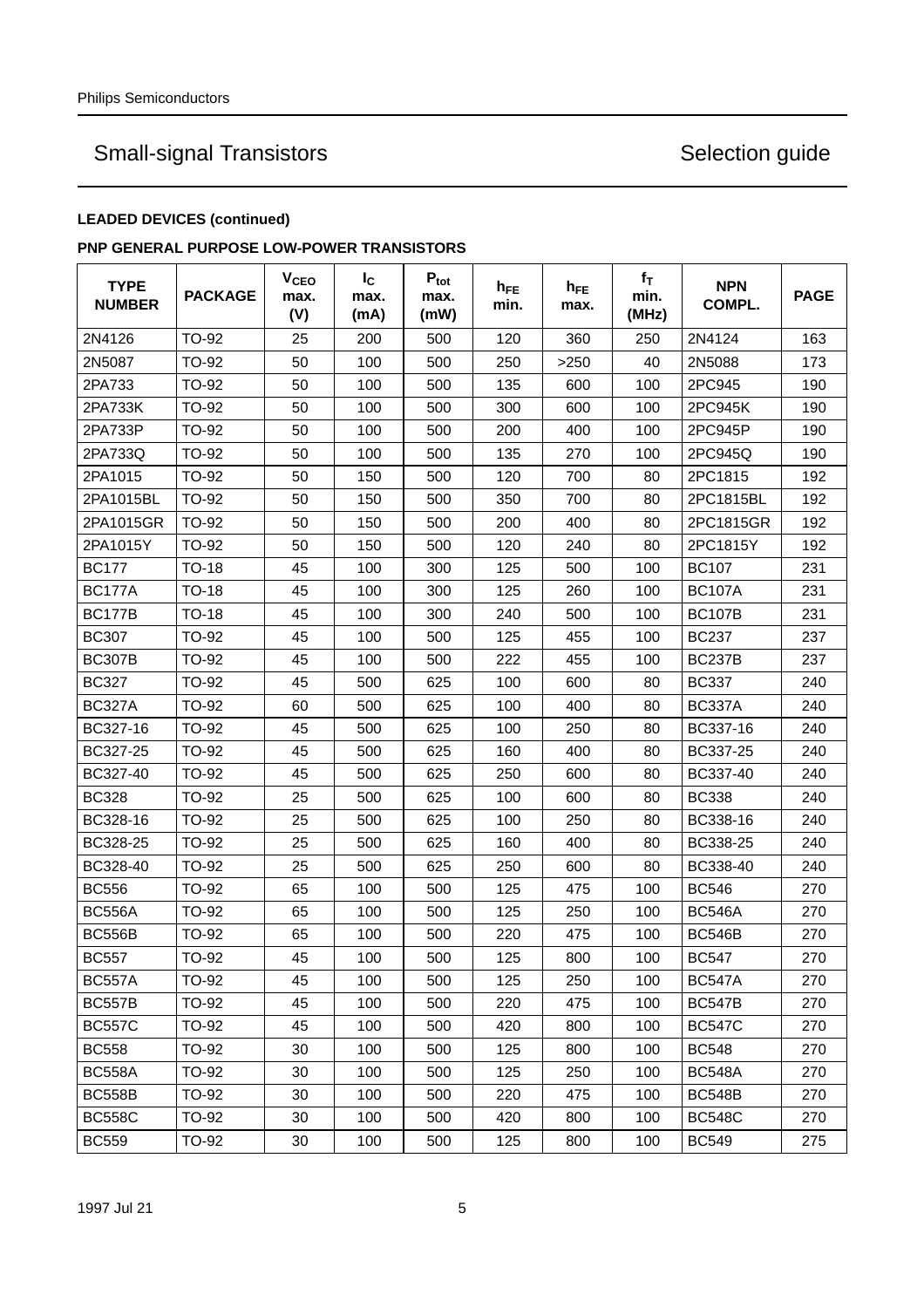| <b>TYPE</b><br><b>NUMBER</b> | <b>PACKAGE</b> | <b>V<sub>CEO</sub></b><br>max.<br>(V) | $I_{\rm C}$<br>max.<br>(mA) | $P_{\text{tot}}$<br>max.<br>(mW) | $h_{FE}$<br>min. | $h_{FE}$<br>max. | $f_T$<br>min.<br>(MHz) | <b>NPN</b><br>COMPL. | <b>PAGE</b> |
|------------------------------|----------------|---------------------------------------|-----------------------------|----------------------------------|------------------|------------------|------------------------|----------------------|-------------|
| <b>BC559A</b>                | TO-92          | 30                                    | 100                         | 500                              | 125              | 250              | 100                    | $\equiv$             | 275         |
| <b>BC559B</b>                | <b>TO-92</b>   | 30                                    | 100                         | 500                              | 220              | 475              | 100                    | <b>BC549B</b>        | 275         |
| <b>BC559C</b>                | TO-92          | 30                                    | 100                         | 500                              | 420              | 800              | 100                    | <b>BC549C</b>        | 275         |
| <b>BC560</b>                 | TO-92          | 45                                    | 100                         | 500                              | 125              | 800              | 100                    | <b>BC550</b>         | 275         |
| <b>BC560A</b>                | TO-92          | 45                                    | 100                         | 500                              | 125              | 250              | 100                    |                      | 275         |
| <b>BC560B</b>                | <b>TO-92</b>   | 45                                    | 100                         | 500                              | 220              | 475              | 100                    | <b>BC550B</b>        | 275         |
| <b>BC560C</b>                | TO-92          | 45                                    | 100                         | 500                              | 420              | 800              | 100                    | <b>BC550C</b>        | 275         |
| BCY70                        | <b>TO-18</b>   | 40                                    | 200                         | 350                              | 100              | >100             | 250                    |                      | 461         |
| BCY71                        | <b>TO-18</b>   | 45                                    | 200                         | 350                              | 500              | >500             | 250                    |                      | 461         |
| ED1602                       | TO-92          | 20                                    | 100                         | 500                              | 70               | 800              | 100                    | ED1402               | 766         |
| ED1602A                      | <b>TO-92</b>   | 20                                    | 100                         | 500                              | 70               | 105              | 100                    | ED1402A              | 766         |
| ED1602B                      | TO-92          | 20                                    | 100                         | 500                              | 90               | 140              | 100                    | ED1402B              | 766         |
| ED1602C                      | TO-92          | 20                                    | 100                         | 500                              | 125              | 190              | 100                    | ED1402C              | 766         |
| ED1602D                      | TO-92          | 20                                    | 100                         | 500                              | 170              | 260              | 100                    | ED1402D              | 766         |
| ED1602E                      | TO-92          | 20                                    | 100                         | 500                              | 223              | 475              | 100                    | ED1402E              | 766         |
| ED1602F                      | TO-92          | 20                                    | 100                         | 500                              | 415              | 800              | 100                    |                      | 766         |
| ED1802                       | TO-92          | 25                                    | 500                         | 625                              | 106              | 588              | 80                     | ED1702               | 772         |
| ED1802K                      | TO-92          | 25                                    | 500                         | 625                              | 106              | 150              | 80                     | ED1702K              | 772         |
| ED1802L                      | TO-92          | 25                                    | 500                         | 625                              | 132              | 189              | 80                     | ED1702L              | 772         |
| ED1802M                      | TO-92          | 25                                    | 500                         | 625                              | 170              | 233              | 80                     | ED1702M              | 772         |
| ED1802N                      | TO-92          | 25                                    | 500                         | 625                              | 213              | 300              | 80                     | ED1702N              | 772         |
| ED1802O                      | TO-92          | 25                                    | 500                         | 625                              | 263              | 370              | 80                     | ED1702O              | 772         |
| ED1802P                      | TO-92          | 25                                    | 500                         | 625                              | 333              | 476              | 80                     | ED1702P              | 772         |
| ED1802Q                      | TO-92          | 25                                    | 500                         | 625                              | 435              | 588              | 80                     | ED1702Q              | 772         |
| <b>JA101</b>                 | <b>TO-92</b>   | 45                                    | 100                         | 500                              | 135              | 600              | 100                    | JC501                | 775         |
| JA101P                       | <b>TO-92</b>   | 45                                    | 100                         | 500                              | 135              | 270              | 100                    | <b>JC501P</b>        | 775         |
| JA101Q                       | TO-92          | 45                                    | 100                         | 500                              | 200              | 400              | 100                    | <b>JC501Q</b>        | 775         |
| <b>JA101R</b>                | TO-92          | 45                                    | 100                         | 500                              | 300              | 600              | 100                    | <b>JC501R</b>        | 775         |
| JC327                        | TO-92          | 45                                    | 500                         | 625                              | 100              | 600              | 80                     | <b>JC337</b>         | 778         |
| <b>JC327A</b>                | TO-92          | 60                                    | 500                         | 625                              | 100              | 400              | 80                     | <b>JC337A</b>        | 778         |
| JC327-16                     | TO-92          | 45                                    | 500                         | 625                              | 100              | 250              | 80                     | JC337-16             | 778         |
| JC327-25                     | TO-92          | 45                                    | 500                         | 625                              | 160              | 400              | 80                     | JC337-25             | 778         |
| JC327-40                     | TO-92          | 45                                    | 500                         | 625                              | 250              | 600              | 80                     | JC337-40             | 778         |
| JC328                        | TO-92          | 25                                    | 500                         | 625                              | 100              | 600              | 80                     | <b>JC338</b>         | 778         |
| JC328-16                     | TO-92          | 25                                    | 500                         | 625                              | 100              | 250              | 80                     | JC338-16             | 778         |
| JC328-25                     | TO-92          | 25                                    | 500                         | 625                              | 160              | 400              | 80                     | JC338-25             | 778         |
| JC328-40                     | TO-92          | 25                                    | 500                         | 625                              | 250              | 600              | 80                     | JC338-40             | 778         |
| JC556                        | TO-92          | 65                                    | 100                         | 500                              | 125              | 475              | 100                    | JC546                | 796         |
| <b>JC556A</b>                | TO-92          | 65                                    | 100                         | 500                              | 125              | 250              | 100                    | <b>JC546A</b>        | 796         |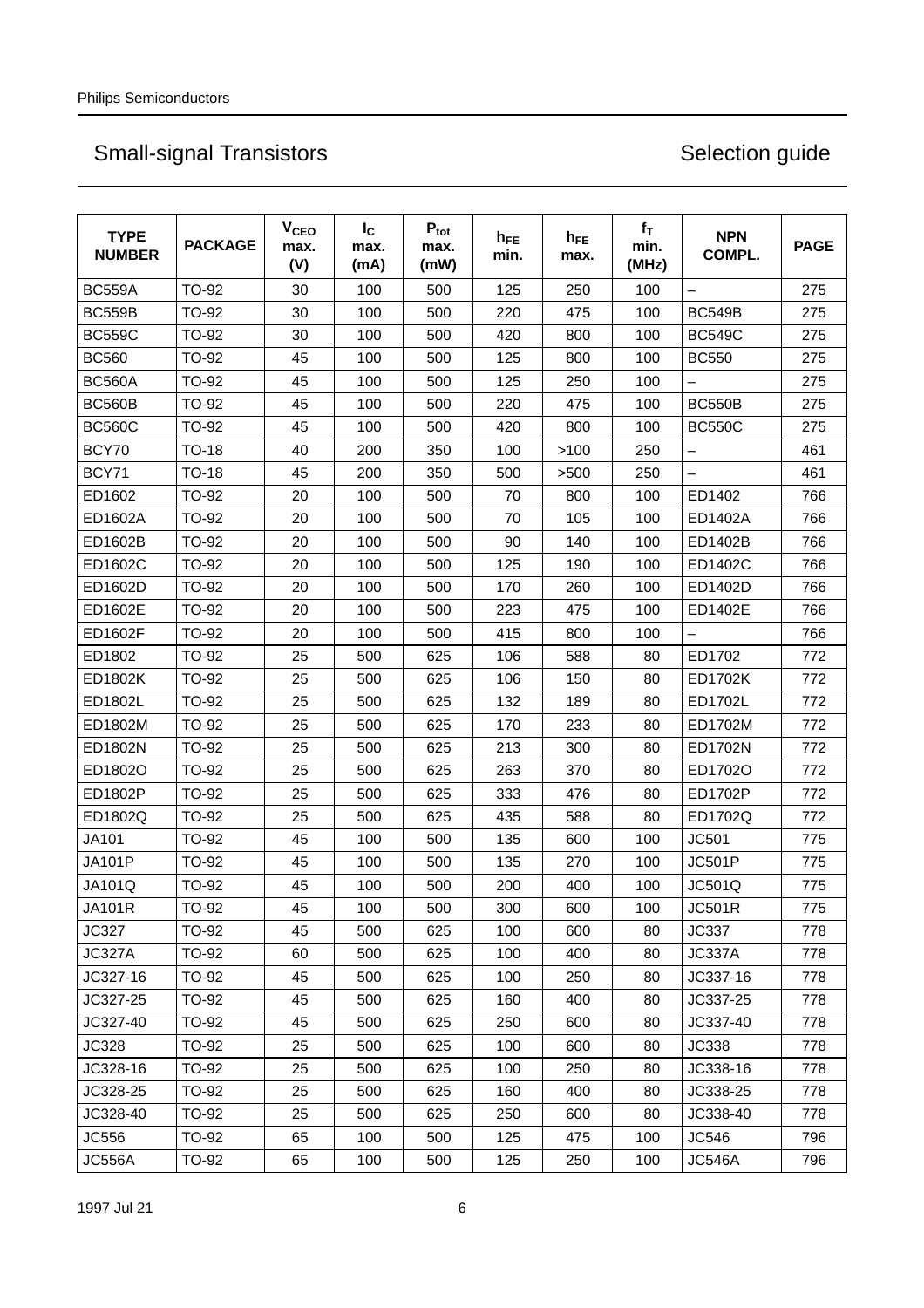| <b>TYPE</b><br><b>NUMBER</b> | <b>PACKAGE</b> | V <sub>CEO</sub><br>max.<br>(V) | $I_{\rm C}$<br>max.<br>(mA) | $P_{\text{tot}}$<br>max.<br>(mW) | $h_{FE}$<br>min. | $h_{FE}$<br>max. | $f_T$<br>min.<br>(MHz) | <b>NPN</b><br>COMPL.     | <b>PAGE</b> |
|------------------------------|----------------|---------------------------------|-----------------------------|----------------------------------|------------------|------------------|------------------------|--------------------------|-------------|
| <b>JC556B</b>                | TO-92          | 65                              | 100                         | 500                              | 220              | 475              | 100                    | <b>JC546B</b>            | 796         |
| <b>JC557</b>                 | TO-92          | 45                              | 100                         | 500                              | 125              | 800              | 100                    | <b>JC547</b>             | 796         |
| <b>JC557A</b>                | <b>TO-92</b>   | 45                              | 100                         | 500                              | 125              | 250              | 100                    | <b>JC547A</b>            | 796         |
| <b>JC557B</b>                | TO-92          | 45                              | 100                         | 500                              | 220              | 475              | 100                    | <b>JC547B</b>            | 796         |
| <b>JC557C</b>                | TO-92          | 45                              | 100                         | 500                              | 420              | 800              | 100                    | <b>JC547C</b>            | 796         |
| <b>JC558</b>                 | TO-92          | 30                              | 100                         | 500                              | 125              | 800              | 100                    | <b>JC548</b>             | 796         |
| <b>JC558A</b>                | <b>TO-92</b>   | 30                              | 100                         | 500                              | 125              | 250              | 100                    | <b>JC548A</b>            | 796         |
| <b>JC558B</b>                | <b>TO-92</b>   | 30                              | 100                         | 500                              | 220              | 475              | 100                    | <b>JC548B</b>            | 796         |
| <b>JC558C</b>                | TO-92          | 30                              | 100                         | 500                              | 420              | 800              | 100                    | <b>JC548C</b>            | 796         |
| JC559                        | <b>TO-92</b>   | 30                              | 100                         | 500                              | 125              | 800              | 100                    | JC549                    | 801         |
| <b>JC559A</b>                | <b>TO-92</b>   | 30                              | 100                         | 500                              | 125              | 250              | 100                    | $\overline{\phantom{0}}$ | 801         |
| <b>JC559B</b>                | TO-92          | 30                              | 100                         | 500                              | 220              | 475              | 100                    | <b>JC549B</b>            | 801         |
| <b>JC559C</b>                | <b>TO-92</b>   | 30                              | 100                         | 500                              | 420              | 800              | 100                    | <b>JC549C</b>            | 801         |
| JC560                        | TO-92          | 45                              | 100                         | 500                              | 125              | 800              | 100                    | JC550                    | 801         |
| <b>JC560A</b>                | TO-92          | 45                              | 100                         | 500                              | 125              | 250              | 100                    |                          | 801         |
| JC560B                       | <b>TO-92</b>   | 45                              | 100                         | 500                              | 220              | 475              | 100                    | <b>JC550B</b>            | 801         |
| <b>JC560C</b>                | TO-92          | 45                              | 100                         | 500                              | 420              | 800              | 100                    | <b>JC550C</b>            | 801         |
| MPSA <sub>55</sub>           | <b>TO-92</b>   | 60                              | 500                         | 625                              | 100              | >100             | 50                     | MPSA05                   | 828         |
| MPSA56                       | TO-92          | 80                              | 500                         | 625                              | 100              | >100             | 50                     | MPSA06                   | 828         |

## **LEADED DEVICES (continued)**

## **NPN GENERAL PURPOSE TRANSISTOR ARRAYS**

| <b>TYPE</b><br><b>NUMBER</b> | <b>PACKAGE</b> | <b>V<sub>CEO</sub></b><br>max.<br>(V) | Ιc<br>max.<br>(mA) | $P_{\text{tot}}$<br>max.<br>(mW) | $h_{\mathsf{FE}}$<br>min. | $h_{FE}$<br>max. | min.<br>(MHz) | <b>REMARKS</b> | <b>PAGE</b> |
|------------------------------|----------------|---------------------------------------|--------------------|----------------------------------|---------------------------|------------------|---------------|----------------|-------------|
| BCY87                        | TO-71          | 40                                    | 30                 | 150                              | 100                       | 450              | 10            | matched pair   | 468         |
| BCY88                        | <b>TO-71</b>   | 40                                    | 30                 | 150                              | 100                       | 450              | 10            | matched pair   | 468         |
| BCY89                        | <b>TO-71</b>   | 40                                    | 30                 | 150                              | 100                       | 450              | 10            | matched pair   | 468         |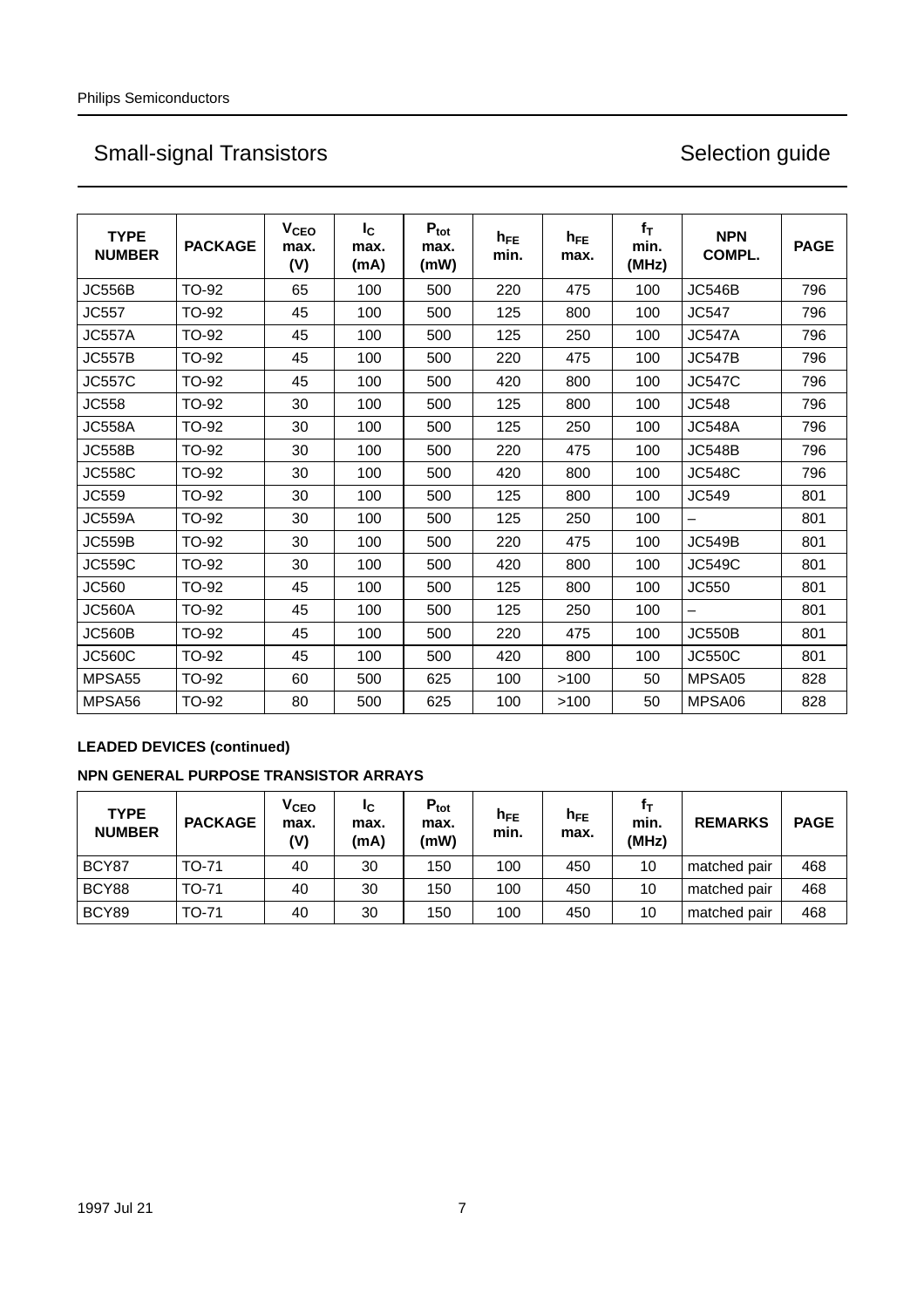## **LEADED DEVICES (continued)**

## **NPN GENERAL PURPOSE MEDIUM-POWER TRANSISTORS**

| <b>TYPE</b><br><b>NUMBER</b> | <b>PACKAGE</b> | <b>V<sub>CEO</sub></b><br>max.<br>(V) | $I_{\rm C}$<br>max.<br>(mA) | $P_{\text{tot}}$<br>max.<br>(mW) | $h_{FE}$<br>min. | $h_{FE}$<br>max. | $f_T$<br>min.<br>(MHz)   | $t_{off}$<br>max.<br>(ns) | <b>PNP</b><br>COMPL.     | <b>PAGE</b> |
|------------------------------|----------------|---------------------------------------|-----------------------------|----------------------------------|------------------|------------------|--------------------------|---------------------------|--------------------------|-------------|
| 2N1613                       | <b>TO-39</b>   | 50                                    | 500                         | 800                              | 40               | 120              | 60                       | $\qquad \qquad -$         | -                        | 110         |
| 2N1711                       | TO-39          | 50                                    | 500                         | 800                              | 100              | 300              | 70                       | $\overline{\phantom{0}}$  |                          | 113         |
| 2N1893                       | TO-39          | 80                                    | 500                         | 800                              | 40               | 120              | $\overline{\phantom{0}}$ | $\overline{\phantom{0}}$  |                          | 115         |
| 2N3019                       | TO-39          | 80                                    | 1000                        | 800                              | 100              | 300              | 100                      | -                         |                          | 146         |
| <b>BC140</b>                 | TO-39          | 40                                    | 1000                        | 3700                             | 63               | 250              | 50                       | -                         | <b>BC160</b>             | 225         |
| BC140-10                     | TO-39          | 40                                    | 1000                        | 3700                             | 63               | 160              | 50                       | -                         | BC160-10                 | 225         |
| BC140-16                     | TO-39          | 40                                    | 1000                        | 3700                             | 100              | 250              | 50                       | $\qquad \qquad -$         | BC160-16                 | 225         |
| <b>BC141</b>                 | TO-39          | 60                                    | 1000                        | 3700                             | 63               | 250              | 50                       | -                         | <b>BC161</b>             | 225         |
| BC141-10                     | TO-39          | 60                                    | 1000                        | 3700                             | 63               | 160              | 50                       | -                         | BC161-10                 | 225         |
| BC141-16                     | TO-39          | 60                                    | 1000                        | 3700                             | 100              | 250              | 50                       | -                         | BC161-16                 | 225         |
| <b>BC368</b>                 | TO-92          | 20                                    | 1000                        | 830                              | 85               | 375              | 40                       | -                         | <b>BC369</b>             | 249         |
| BC368-16                     | <b>TO-92</b>   | 20                                    | 1000                        | 830                              | 100              | 250              | 40                       | —                         | BC369-16                 | 249         |
| BC368-25                     | <b>TO-92</b>   | 20                                    | 1000                        | 830                              | 160              | >160             | 40                       | $\qquad \qquad -$         | BC369-25                 | 249         |
| <b>BC635</b>                 | TO-92          | 45                                    | 1000                        | 830                              | 40               | 250              | 100                      | $\qquad \qquad -$         | <b>BC636</b>             | 283         |
| BC635-10                     | TO-92          | 45                                    | 1000                        | 830                              | 63               | 160              | 100                      | $\qquad \qquad -$         | BC636-10                 | 283         |
| BC635-16                     | TO-92          | 45                                    | 1000                        | 830                              | 100              | 250              | 100                      | $\overline{\phantom{0}}$  | BC636-16                 | 283         |
| <b>BC637</b>                 | <b>TO-92</b>   | 60                                    | 1000                        | 830                              | 40               | 250              | 100                      | -                         | <b>BC638</b>             | 283         |
| BC637-10                     | TO-92          | 60                                    | 1000                        | 830                              | 63               | 160              | 100                      | $\overline{\phantom{0}}$  | BC638-10                 | 283         |
| BC637-16                     | TO-92          | 60                                    | 1000                        | 830                              | 100              | 250              | 100                      | -                         | BC638-16                 | 283         |
| <b>BC639</b>                 | TO-92          | 80                                    | 1000                        | 830                              | 40               | 250              | 100                      | $\overline{\phantom{0}}$  | <b>BC640</b>             | 283         |
| BC639-10                     | TO-92          | 80                                    | 1000                        | 830                              | 63               | 160              | 100                      | $\overline{\phantom{0}}$  | BC640-10                 | 283         |
| BC639-16                     | TO-92          | 80                                    | 1000                        | 830                              | 100              | 250              | 100                      | -                         | BC640-16                 | 283         |
| BFY50                        | TO-39          | 35                                    | 1000                        | 800                              | 30               | >112             | 60                       |                           |                          | 620         |
| BFY51                        | TO-39          | 30                                    | 1000                        | 800                              | 40               | >123             | 50                       | -                         | —                        | 620         |
| BFY52                        | TO-39          | 20                                    | 1000                        | 800                              | 60               | >142             | 50                       | $\overline{\phantom{0}}$  |                          | 620         |
| <b>BSV64</b>                 | TO-39          | 60                                    | 2000                        | 5000                             | 40               | >40              | 100<br>typ.              | 1200                      | -                        | 739         |
| <b>BSX45</b>                 | TO-39          | 40                                    | 1000                        | 6250                             | 63               | 250              | 50                       | 850                       |                          | 753         |
| <b>BSX45-10</b>              | TO-39          | 40                                    | 1000                        | 6250                             | 63               | 160              | 50                       | 850                       | -                        | 753         |
| <b>BSX45-16</b>              | TO-39          | 40                                    | 1000                        | 6250                             | 100              | 250              | 50                       | 850                       | -                        | 753         |
| <b>BSX46</b>                 | TO-39          | 60                                    | 1000                        | 6250                             | 63               | 250              | 50                       | 850                       |                          | 753         |
| <b>BSX46-10</b>              | <b>TO-39</b>   | 60                                    | 1000                        | 6250                             | 63               | 160              | 50                       | 850                       | $\overline{\phantom{0}}$ | 753         |
| <b>BSX46-16</b>              | TO-39          | 60                                    | 1000                        | 6250                             | 100              | 250              | 50                       | 850                       | $\equiv$                 | 753         |
| <b>BSX47</b>                 | TO-39          | 80                                    | 1000                        | 6250                             | 63               | 250              | 50                       | 850                       | -                        | 753         |
| <b>BSX47-10</b>              | TO-39          | 80                                    | 1000                        | 6250                             | 63               | 160              | 50                       | 850                       | -                        | 753         |
| <b>BSX47-16</b>              | <b>TO-39</b>   | 80                                    | 1000                        | 6250                             | 100              | 250              | 50                       | 850                       | -                        | 753         |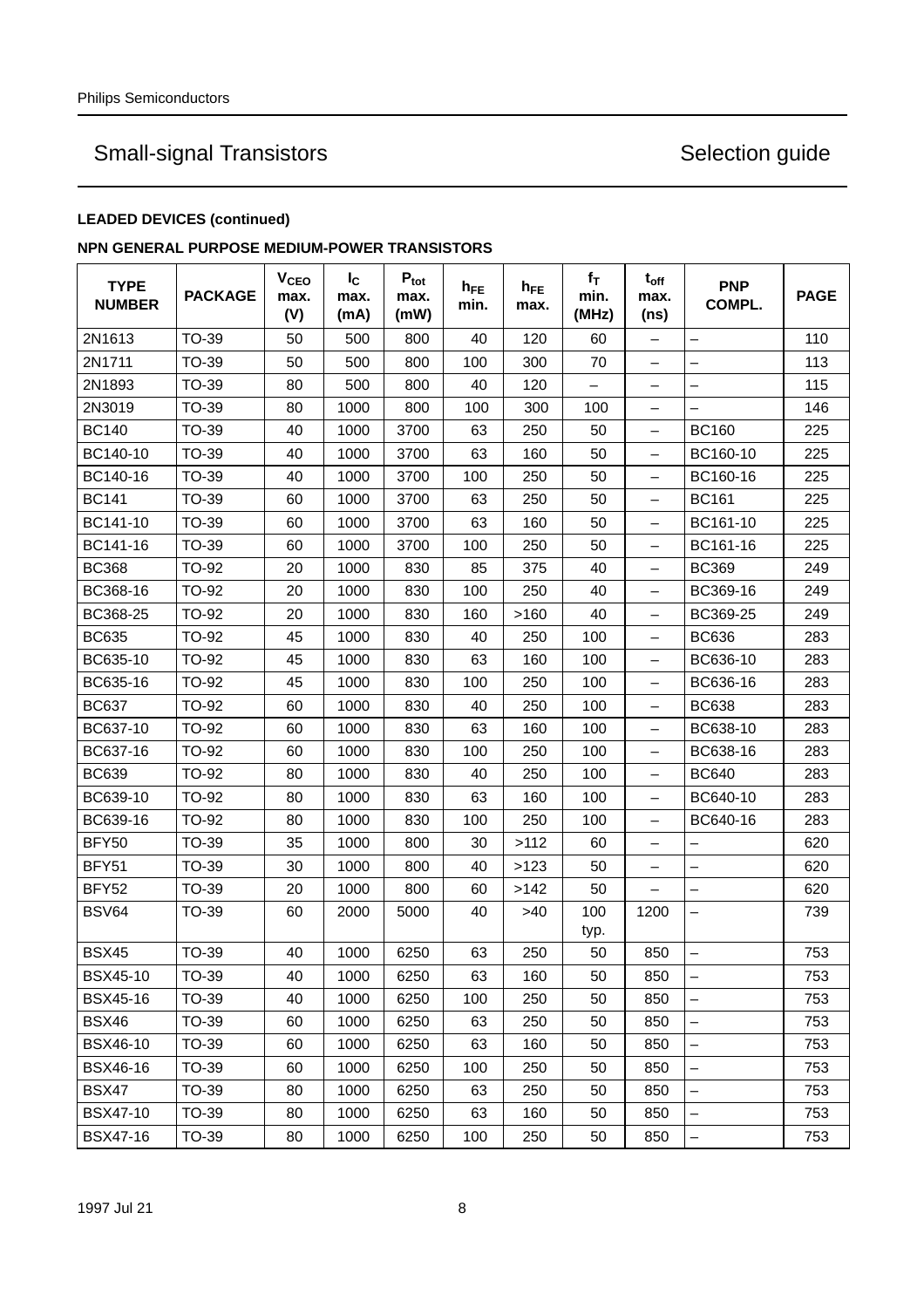## **LEADED DEVICES (continued)**

## **PNP GENERAL PURPOSE MEDIUM-POWER TRANSISTORS**

| <b>TYPE</b><br><b>NUMBER</b> | <b>PACKAGE</b> | V <sub>CEO</sub><br>max.<br>(V) | $I_{\rm C}$<br>max.<br>(mA) | $P_{\text{tot}}$<br>max.<br>(mW) | $h_{FE}$<br>min. | $h_{FE}$<br>max. | $f_T$<br>min.<br>(MHz) | <b>NPN</b><br>COMPL.     | <b>PAGE</b> |
|------------------------------|----------------|---------------------------------|-----------------------------|----------------------------------|------------------|------------------|------------------------|--------------------------|-------------|
| 2N4031                       | <b>TO-39</b>   | 80                              | 1000                        | 800                              | 25               | $>25$            | 100                    |                          | 156         |
| 2N4033                       | TO-39          | 80                              | 1000                        | 800                              | 70               | >70              | 150                    |                          | 156         |
| <b>BC160</b>                 | TO-39          | 40                              | 1000                        | 3700                             | 63               | 250              | 50                     | <b>BC140</b>             | 228         |
| BC160-10                     | TO-39          | 40                              | 1000                        | 3700                             | 63               | 160              | 50                     | BC140-10                 | 228         |
| BC160-16                     | TO-39          | 40                              | 1000                        | 3700                             | 100              | 250              | 50                     | BC140-16                 | 228         |
| <b>BC161</b>                 | TO-39          | 60                              | 1000                        | 3700                             | 63               | 250              | 50                     | <b>BC141</b>             | 228         |
| BC161-10                     | TO-39          | 60                              | 1000                        | 3700                             | 63               | 160              | 50                     | BC141-10                 | 228         |
| BC161-16                     | TO-39          | 60                              | 1000                        | 3700                             | 100              | 250              | 50                     | BC141-16                 | 228         |
| <b>BC369</b>                 | TO-92          | 20                              | 1000                        | 830                              | 85               | 375              | 40                     | <b>BC368</b>             | 252         |
| BC369-16                     | TO-92          | 20                              | 1000                        | 830                              | 100              | 250              | 40                     | BC368-16                 | 252         |
| BC369-25                     | TO-92          | 20                              | 1000                        | 830                              | 160              | >160             | 40                     | BC368-25                 | 252         |
| <b>BC636</b>                 | TO-92          | 45                              | 1000                        | 830                              | 40               | 250              | 100                    | <b>BC635</b>             | 286         |
| BC636-10                     | <b>TO-92</b>   | 45                              | 1000                        | 830                              | 63               | 160              | 100                    | BC635-10                 | 286         |
| BC636-16                     | TO-92          | 45                              | 1000                        | 830                              | 100              | 250              | 100                    | BC635-16                 | 286         |
| <b>BC638</b>                 | <b>TO-92</b>   | 60                              | 1000                        | 830                              | 40               | 250              | 100                    | <b>BC637</b>             | 286         |
| BC638-10                     | TO-92          | 60                              | 1000                        | 830                              | 63               | 160              | 100                    | BC637-10                 | 286         |
| BC638-16                     | <b>TO-92</b>   | 60                              | 1000                        | 830                              | 100              | 250              | 100                    | BC637-16                 | 286         |
| <b>BC640</b>                 | TO-92          | 80                              | 1000                        | 830                              | 40               | 250              | 100                    | <b>BC639</b>             | 286         |
| BC640-10                     | TO-92          | 80                              | 1000                        | 830                              | 63               | 160              | 100                    | BC639-10                 | 286         |
| BC640-16                     | TO-92          | 80                              | 1000                        | 830                              | 100              | 250              | 100                    | BC639-16                 | 286         |
| <b>BSV15</b>                 | <b>TO-39</b>   | 40                              | 1000                        | 800                              | 63               | 250              | 50                     | —                        | 736         |
| <b>BSV15-10</b>              | <b>TO-39</b>   | 40                              | 1000                        | 800                              | 63               | 160              | 50                     | $\overline{\phantom{0}}$ | 736         |
| <b>BSV15-16</b>              | TO-39          | 40                              | 1000                        | 800                              | 100              | 250              | 50                     | $\overline{\phantom{0}}$ | 736         |
| <b>BSV16</b>                 | TO-39          | 60                              | 1000                        | 800                              | 63               | 250              | 50                     | $\overline{\phantom{0}}$ | 736         |
| <b>BSV16-10</b>              | TO-39          | 60                              | 1000                        | 800                              | 63               | 160              | 50                     |                          | 736         |
| <b>BSV16-16</b>              | TO-39          | 60                              | 1000                        | 800                              | 100              | 250              | 50                     | -                        | 736         |
| BSV17                        | TO-39          | 80                              | 1000                        | 800                              | 63               | 250              | 50                     |                          | 736         |
| <b>BSV17-10</b>              | TO-39          | 80                              | 1000                        | 800                              | 63               | 160              | 50                     | —                        | 736         |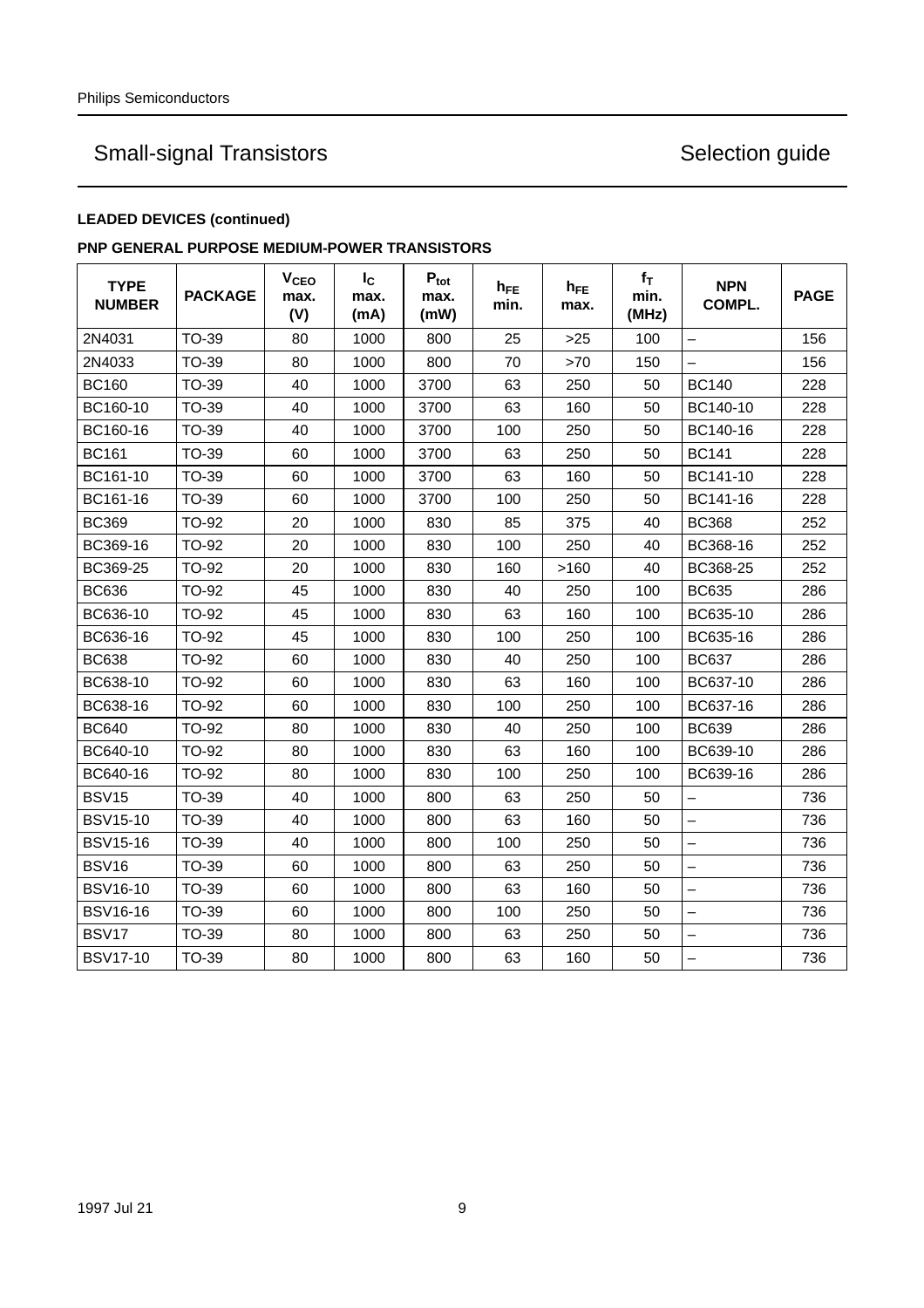## **LEADED DEVICES (continued)**

### **NPN GENERAL PURPOSE POWER TRANSISTORS**

| <b>TYPE</b><br><b>NUMBER</b> | <b>PACKAGE</b> | <b>V<sub>CEO</sub></b><br>max.<br>(V) | $I_{\rm C}$<br>max.<br>(mA) | $P_{\text{tot}}$<br>max.<br>(mW) | $h_{FE}$<br>min. | $h_{FE}$<br>max. | $f_T$<br>min.<br>(MHz) | <b>PNP</b><br><b>COMPL.</b> | <b>PAGE</b> |
|------------------------------|----------------|---------------------------------------|-----------------------------|----------------------------------|------------------|------------------|------------------------|-----------------------------|-------------|
| <b>BD131</b>                 | TO-126         | 45                                    | 3000                        | 15000                            | 40               | >40              | 60                     | <b>BD132</b>                | 471         |
| <b>BD135</b>                 | TO-126         | 45                                    | 1500                        | 8000                             | 40               | 250              | 190 typ.               | <b>BD136</b>                | 477         |
| BD135-10                     | TO-126         | 45                                    | 1500                        | 8000                             | 63               | 160              | 190 typ.               | BD136-10                    | 477         |
| BD135-16                     | TO-126         | 45                                    | 1500                        | 8000                             | 100              | 250              | 190 typ.               | BD136-16                    | 477         |
| <b>BD137</b>                 | TO-126         | 60                                    | 1500                        | 8000                             | 40               | 250              | 190 typ.               | <b>BD138</b>                | 477         |
| BD137-10                     | TO-126         | 60                                    | 1500                        | 8000                             | 63               | 160              | 190 typ.               | BD138-10                    | 477         |
| BD137-16                     | TO-126         | 60                                    | 1500                        | 8000                             | 100              | 250              | 190 typ.               | BD138-16                    | 477         |
| <b>BD139</b>                 | TO-126         | 80                                    | 1500                        | 8000                             | 40               | 250              | 190 typ.               | <b>BD140</b>                | 477         |
| BD139-10                     | TO-126         | 80                                    | 1500                        | 8000                             | 63               | 160              | 190 typ.               | BD140-10                    | 477         |
| BD139-16                     | TO-126         | 80                                    | 1500                        | 8000                             | 100              | 250              | 190 typ.               | BD140-16                    | 477         |
| <b>BD226</b>                 | TO-126         | 45                                    | 1500                        | 12500                            | 40               | 250              | 125 typ.               | <b>BD227</b>                | 483         |
| <b>BD228</b>                 | TO-126         | 60                                    | 1500                        | 12500                            | 40               | 250              | 125 typ.               | <b>BD229</b>                | 483         |
| <b>BD230</b>                 | TO-126         | 80                                    | 1500                        | 12500                            | 40               | 250              | 125 typ.               | <b>BD231</b>                | 483         |
| <b>BD329</b>                 | TO-126         | 20                                    | 3000                        | 15000                            | 85               | 375              | 130 typ.               | <b>BD330</b>                | 489         |
| <b>BD825</b>                 | TO-202         | 45                                    | 1000                        | 2000                             | 40               | 250              | 250 typ.               | <b>BD826</b>                | 495         |
| BD825-10                     | TO-202         | 45                                    | 1000                        | 2000                             | 63               | 160              | 250 typ.               | BD826-10                    | 495         |
| BD825-16                     | TO-202         | 45                                    | 1000                        | 2000                             | 100              | 250              | 250 typ.               | BD826-16                    | 495         |
| <b>BD829</b>                 | TO-202         | 80                                    | 1000                        | 2000                             | 40               | 250              | 250 typ.               | <b>BD830</b>                | 495         |
| BD829-10                     | TO-202         | 80                                    | 1000                        | 2000                             | 63               | 160              | 250 typ.               | BD830-10                    | 495         |
| BD829-16                     | TO-202         | 80                                    | 1000                        | 2000                             | 100              | 250              | 250 typ.               | BD830-16                    | 495         |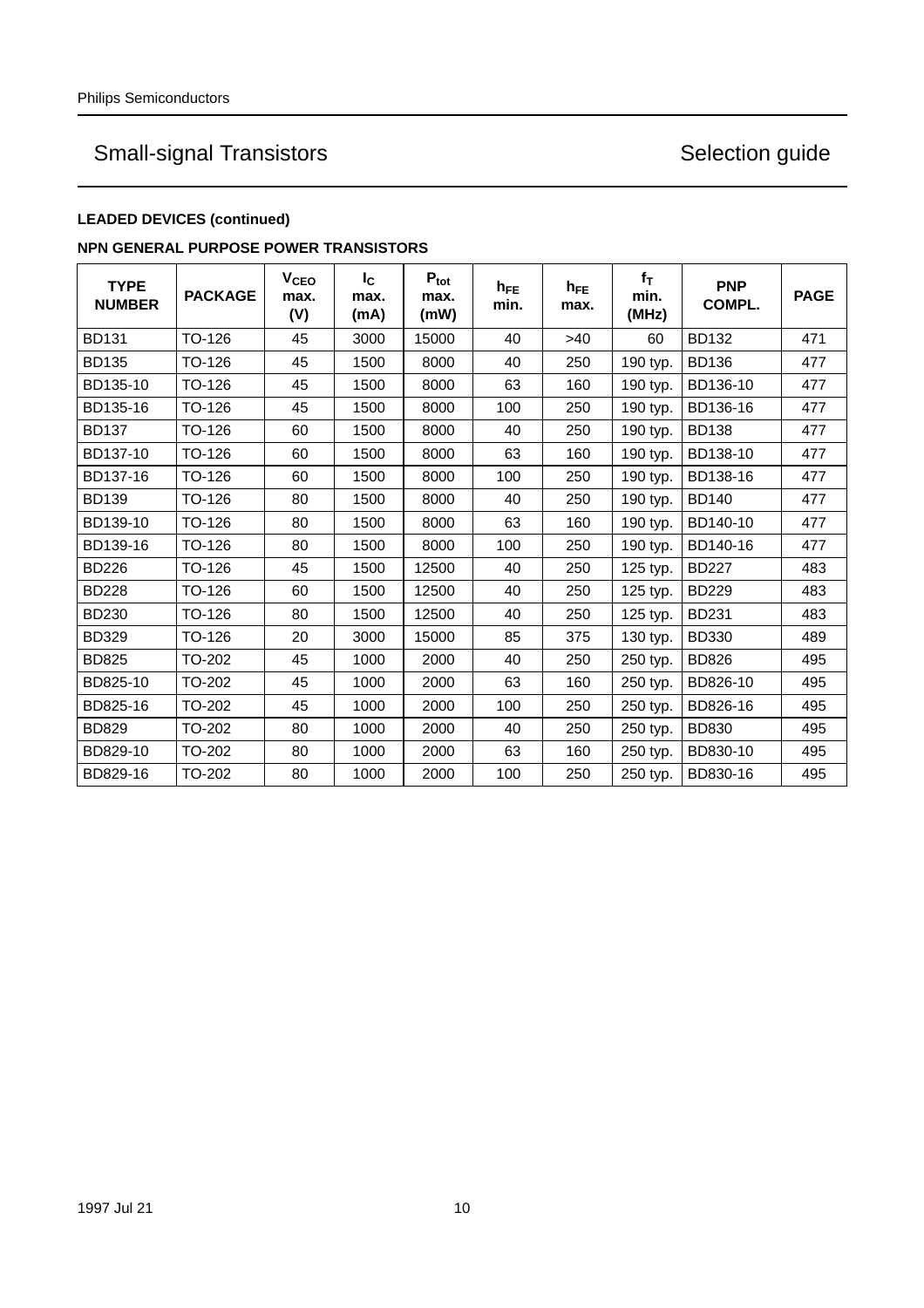## **LEADED DEVICES (continued)**

### **PNP GENERAL PURPOSE POWER TRANSISTORS**

| <b>TYPE</b><br><b>NUMBER</b> | <b>PACKAGE</b> | <b>V<sub>CEO</sub></b><br>max.<br>(V) | $I_{\rm C}$<br>max.<br>(mA) | $P_{\text{tot}}$<br>max.<br>(mW) | $h_{FE}$<br>min. | $h_{FE}$<br>max. | $f_T$<br>min.<br>(MHz) | <b>NPN</b><br><b>COMPL.</b> | <b>PAGE</b> |
|------------------------------|----------------|---------------------------------------|-----------------------------|----------------------------------|------------------|------------------|------------------------|-----------------------------|-------------|
| <b>BD132</b>                 | TO-126         | 45                                    | 3000                        | 15000                            | 40               | >40              | 60                     | <b>BD131</b>                | 474         |
| <b>BD136</b>                 | TO-126         | 45                                    | 1500                        | 8000                             | 40               | 250              | 160 typ.               | <b>BD135</b>                | 480         |
| BD136-10                     | TO-126         | 45                                    | 1500                        | 8000                             | 63               | 160              | 160 typ.               | BD135-10                    | 480         |
| BD136-16                     | TO-126         | 45                                    | 1500                        | 8000                             | 100              | 250              | 160 typ.               | BD135-16                    | 480         |
| <b>BD138</b>                 | TO-126         | 60                                    | 1500                        | 8000                             | 40               | 250              | 160 typ.               | <b>BD137</b>                | 480         |
| BD138-10                     | TO-126         | 60                                    | 1500                        | 8000                             | 63               | 160              | 160 typ.               | BD137-10                    | 480         |
| BD138-16                     | TO-126         | 60                                    | 1500                        | 8000                             | 100              | 250              | 160 typ.               | BD137-16                    | 480         |
| <b>BD140</b>                 | TO-126         | 80                                    | 1500                        | 8000                             | 40               | 250              | 160 typ.               | <b>BD139</b>                | 480         |
| BD140-10                     | TO-126         | 80                                    | 1500                        | 8000                             | 63               | 160              | 160 typ.               | BD139-10                    | 480         |
| BD140-16                     | TO-126         | 80                                    | 1500                        | 8000                             | 100              | 250              | 160 typ.               | BD139-16                    | 480         |
| <b>BD227</b>                 | TO-126         | 45                                    | 1500                        | 12500                            | 40               | 250              | 50 typ.                | <b>BD226</b>                | 486         |
| <b>BD229</b>                 | TO-126         | 60                                    | 1500                        | 12500                            | 40               | 250              | 50 typ.                | <b>BD228</b>                | 486         |
| <b>BD231</b>                 | TO-126         | 80                                    | 1500                        | 12500                            | 40               | 250              | 50 typ.                | <b>BD230</b>                | 486         |
| <b>BD330</b>                 | TO-126         | 20                                    | 3000                        | 15000                            | 85               | 375              | 100 typ.               | <b>BD329</b>                | 492         |
| <b>BD826</b>                 | TO-202         | 45                                    | 1000                        | 2000                             | 40               | 250              | 75 typ.                | <b>BD825</b>                | 498         |
| BD826-10                     | <b>TO-202</b>  | 45                                    | 1000                        | 2000                             | 63               | 160              | 75 typ.                | BD825-10                    | 498         |
| BD826-16                     | <b>TO-202</b>  | 45                                    | 1000                        | 2000                             | 100              | 250              | 75 typ.                | BD825-16                    | 498         |
| <b>BD828</b>                 | <b>TO-202</b>  | 60                                    | 1000                        | 2000                             | 40               | 250              | 75 typ.                | $\qquad \qquad -$           | 498         |
| BD828-10                     | TO-202         | 60                                    | 1000                        | 2000                             | 63               | 160              | 75 typ.                | -                           | 498         |
| BD828-16                     | TO-202         | 60                                    | 1000                        | 2000                             | 100              | 250              | 75 typ.                |                             | 498         |
| <b>BD830</b>                 | TO-202         | 80                                    | 1000                        | 2000                             | 40               | 250              | 75 typ.                | <b>BD829</b>                | 498         |
| BD830-10                     | <b>TO-202</b>  | 80                                    | 1000                        | 2000                             | 63               | 160              | 75 typ.                | BD830-10                    | 498         |
| BD830-16                     | <b>TO-202</b>  | 80                                    | 1000                        | 2000                             | 100              | 250              | 75 typ.                | BD830-16                    | 498         |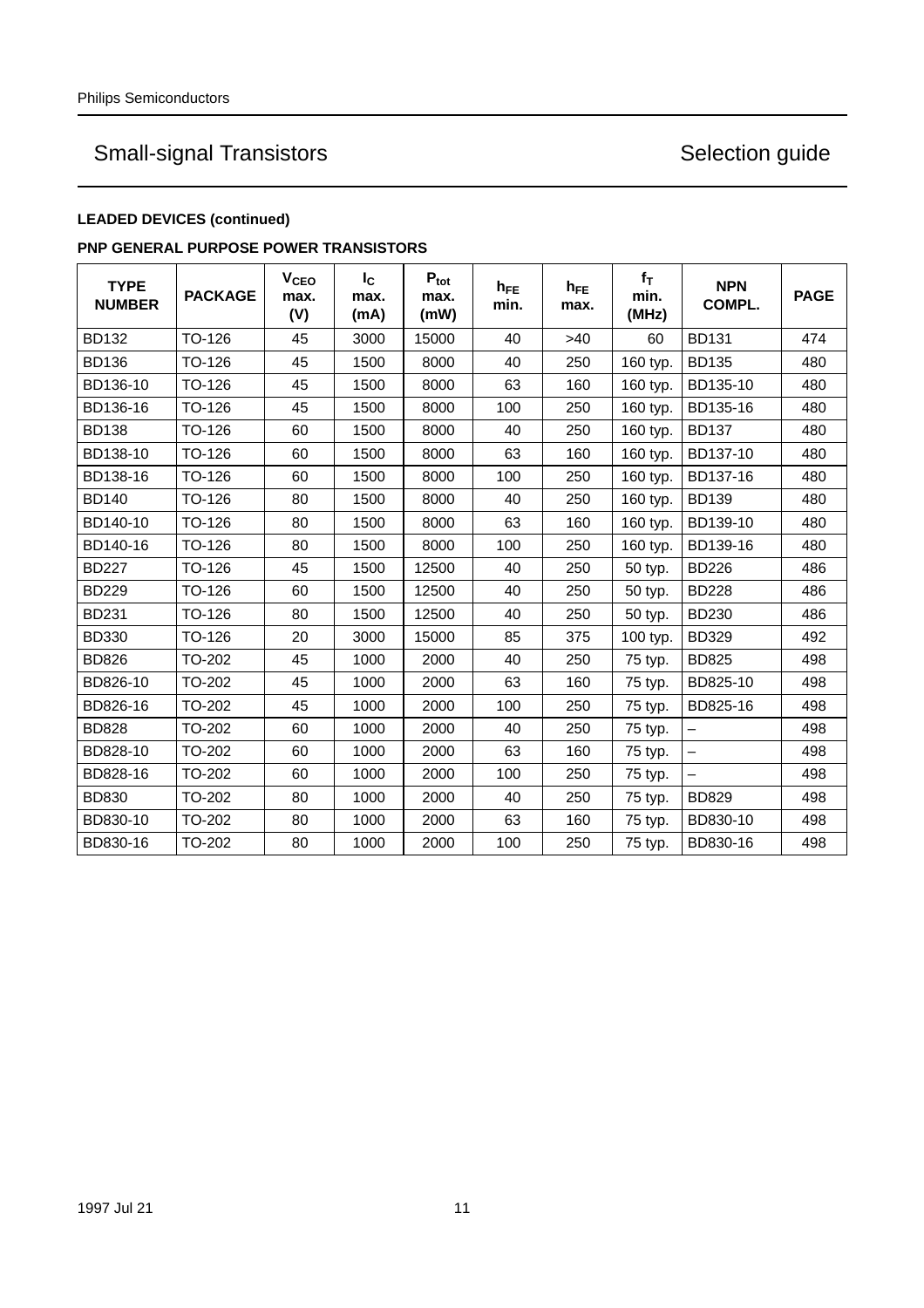## **LEADED DEVICES (continued)**

### **NPN RESISTOR-EQUIPPED TRANSISTORS**

| <b>TYPE</b><br><b>NUMBER</b> | <b>PACKAGE</b> | V <sub>CEO</sub><br>max.<br>(V) | Ιo<br>max.<br>(mA) | $P_{\text{tot}}$<br>max.<br>(mW) | $h_{FE}$<br>min. | $h_{FE}$<br>max. | <b>INPUT</b><br>RES.<br>(ΚΩ) | RES.<br><b>RATIO</b> | <b>PNP</b><br>COMPL. | <b>PAGE</b> |
|------------------------------|----------------|---------------------------------|--------------------|----------------------------------|------------------|------------------|------------------------------|----------------------|----------------------|-------------|
| PDTC114ES                    | TO-92          | 50                              | 100                | 500                              | 30               | >30              | 10                           |                      | PDTA114ES            | 893         |
| PDTC114TS                    | TO-92          | 50                              | 100                | 500                              | 100              | 600              | 10                           |                      | PDTA114TS            | 903         |
| PDTC124ES                    | TO-92          | 50                              | 100                | 500                              | 56               | $>56$            | 22                           |                      | PDTA124ES            | 913         |
| PDTC143ES                    | TO-92          | 50                              | 100                | 500                              | 20               | >20              | 4.7                          |                      | PDTA143ES            | 923         |
| PDTC144ES                    | TO-92          | 50                              | 100                | 500                              | 68               | >68              | 47                           |                      | PDTA144ES            | 933         |

## **PNP RESISTOR-EQUIPPED TRANSISTORS**

| <b>TYPE</b><br><b>NUMBER</b> | <b>PACKAGE</b> | <b>V<sub>CEO</sub></b><br>max.<br>(V) | IC.<br>max.<br>(mA) | $P_{\text{tot}}$<br>max.<br>(mW) | $h_{FE}$<br>min. | $h_{FE}$<br>max. | <b>INPUT</b><br>RES.<br>(ΚΩ) | RES.<br><b>RATIO</b> | <b>NPN</b><br>COMPL. | <b>PAGE</b> |
|------------------------------|----------------|---------------------------------------|---------------------|----------------------------------|------------------|------------------|------------------------------|----------------------|----------------------|-------------|
| PDTA114ES                    | TO-92          | 50                                    | 100                 | 500                              | 30               | >30              | 10                           |                      | PDTC114ES            | 840         |
| PDTA114TS                    | TO-92          | 50                                    | 100                 | 500                              | 100              | 600              | 10                           |                      | PDTC114TS            | 850         |
| PDTA124ES                    | TO-92          | 50                                    | 100                 | 500                              | 56               | >56              | 22                           |                      | PDTC124ES            | 860         |
| PDTA143ES                    | TO-92          | 50                                    | 100                 | 500                              | 20               | >20              | 4.7                          |                      | PDTC143ES            | 870         |
| PDTA144ES                    | TO-92          | 50                                    | 100                 | 500                              | 68               | >68              | 47                           |                      | PDTC144ES            | 880         |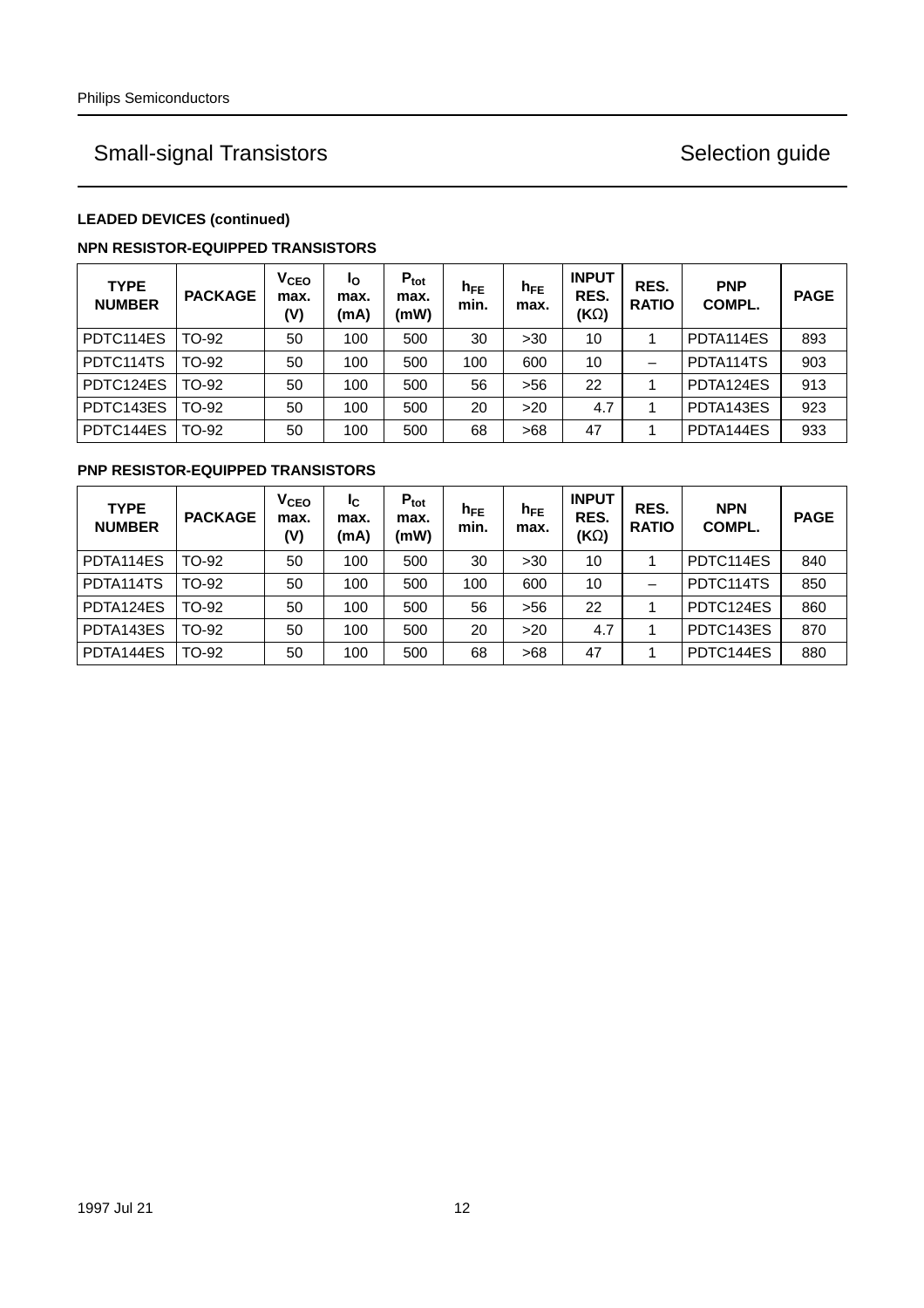## **LEADED DEVICES (continued)**

### **NPN LOW-POWER SWITCHING TRANSISTORS**

| <b>TYPE</b><br><b>NUMBER</b> | <b>PACKAGE</b> | V <sub>CEO</sub><br>max.<br>(V) | $I_{\rm C}$<br>max.<br>(mA) | $P_{\text{tot}}$<br>max.<br>(mW) | $h_{FE}$<br>min. | $h_{FE}$<br>max. | $f_T$<br>min.<br>(MHz) | $t_{off}$<br>max.<br>(ns) | <b>PNP</b><br>COMPL.     | <b>PAGE</b> |
|------------------------------|----------------|---------------------------------|-----------------------------|----------------------------------|------------------|------------------|------------------------|---------------------------|--------------------------|-------------|
| 2N2222                       | <b>TO-18</b>   | 30                              | 800                         | 500                              | 100              | 300              | 250                    | 250                       | 2N2907A                  | 121         |
| 2N2222A                      | <b>TO-18</b>   | 40                              | 800                         | 500                              | 100              | 300              | 300                    | 250                       | 2N2907A                  | 121         |
| 2N2369                       | <b>TO-18</b>   | 15                              | 200                         | 360                              | 40               | 120              | 500                    | 30                        |                          | 125         |
| 2N2369A                      | <b>TO-18</b>   | 15                              | 200                         | 360                              | 40               | >40              | 500                    | 30                        | $\overline{\phantom{0}}$ | 125         |
| 2N3904                       | TO-92          | 40                              | 200                         | 500                              | 100              | 300              | 300                    | 240                       | 2N3906                   | 150         |
| 2N4401                       | TO-92          | 40                              | 600                         | 630                              | 150              | 300              | 250                    | 250                       | 2N4403                   | 165         |
| BCY58                        | <b>TO-18</b>   | 32                              | 100                         | 340                              | 120              | 630              | 150                    | 800                       | BCY78                    | 458         |
| BCY58/VII                    | <b>TO-18</b>   | 32                              | 100                         | 340                              | 120              | 220              | 150                    | 800                       | BCY78/VII                | 458         |
| BCY58/VIII                   | <b>TO-18</b>   | 32                              | 100                         | 340                              | 180              | 310              | 150                    | 800                       | BCY78/VIII               | 458         |
| BCY58/IX                     | <b>TO-18</b>   | 32                              | 100                         | 340                              | 250              | 460              | 150                    | 800                       | BCY78/IX                 | 458         |
| BCY58/X                      | <b>TO-18</b>   | 32                              | 100                         | 340                              | 380              | 630              | 150                    | 800                       | BCY78/X                  | 458         |
| BCY59                        | <b>TO-18</b>   | 45                              | 100                         | 340                              | 120              | 630              | 150                    | 800                       | BCY79                    | 458         |
| BCY59/VII                    | <b>TO-18</b>   | 45                              | 100                         | 340                              | 120              | 220              | 150                    | 800                       | BCY79/VII                | 458         |
| BCY59/VIII                   | <b>TO-18</b>   | 45                              | 100                         | 340                              | 180              | 310              | 150                    | 800                       | BCY79/VIII               | 458         |
| BCY59/IX                     | <b>TO-18</b>   | 45                              | 100                         | 340                              | 250              | 460              | 150                    | 800                       | BCY79/IX                 | 458         |
| BCY59/X                      | TO-18          | 45                              | 100                         | 340                              | 380              | 630              | 150                    | 800                       | BCY79/X                  | 458         |
| <b>BSX20</b>                 | <b>TO-18</b>   | 15                              | 200                         | 360                              | 40               | 120              | 500                    | 30                        |                          | 747         |
| <b>MPS3904</b>               | TO-92          | 40                              | 100                         | 500                              | 100              | 300              | 180                    | 990                       | MPS3906                  | 806         |
| PH2222                       | TO-92          | 30                              | 600                         | 500                              | 75               | >75              | 250                    | 250                       | PH2907                   | 942         |
| <b>PH2222A</b>               | TO-92          | 40                              | 600                         | 500                              | 75               | >75              | 300                    | 250                       | <b>PH2907A</b>           | 942         |
| PH2369                       | TO-92          | 15                              | 200                         | 500                              | 40               | 120              | 500                    | 30                        | $\qquad \qquad -$        | 946         |
| <b>PH2369A</b>               | TO-92          | 15                              | 200                         | 500                              | 40               | 120              | 500                    | 30                        |                          | 946         |
| <b>PN2222</b>                | TO-92          | 30                              | 600                         | 500                              | 100              | 300              | 250                    | 250                       |                          | 1074        |
| <b>PN2222A</b>               | TO-92          | 40                              | 600                         | 500                              | 100              | 300              | 300                    | 250                       | <b>PN2907A</b>           | 1074        |
| PN2369                       | TO-92          | 15                              | 200                         | 500                              | 40               | 120              | 500                    | 30                        | $\overline{\phantom{0}}$ | 1078        |
| <b>PN2369A</b>               | <b>TO-92</b>   | 15                              | 600                         | 500                              | 40               | 120              | 500                    | 30                        | $\overline{\phantom{0}}$ | 1078        |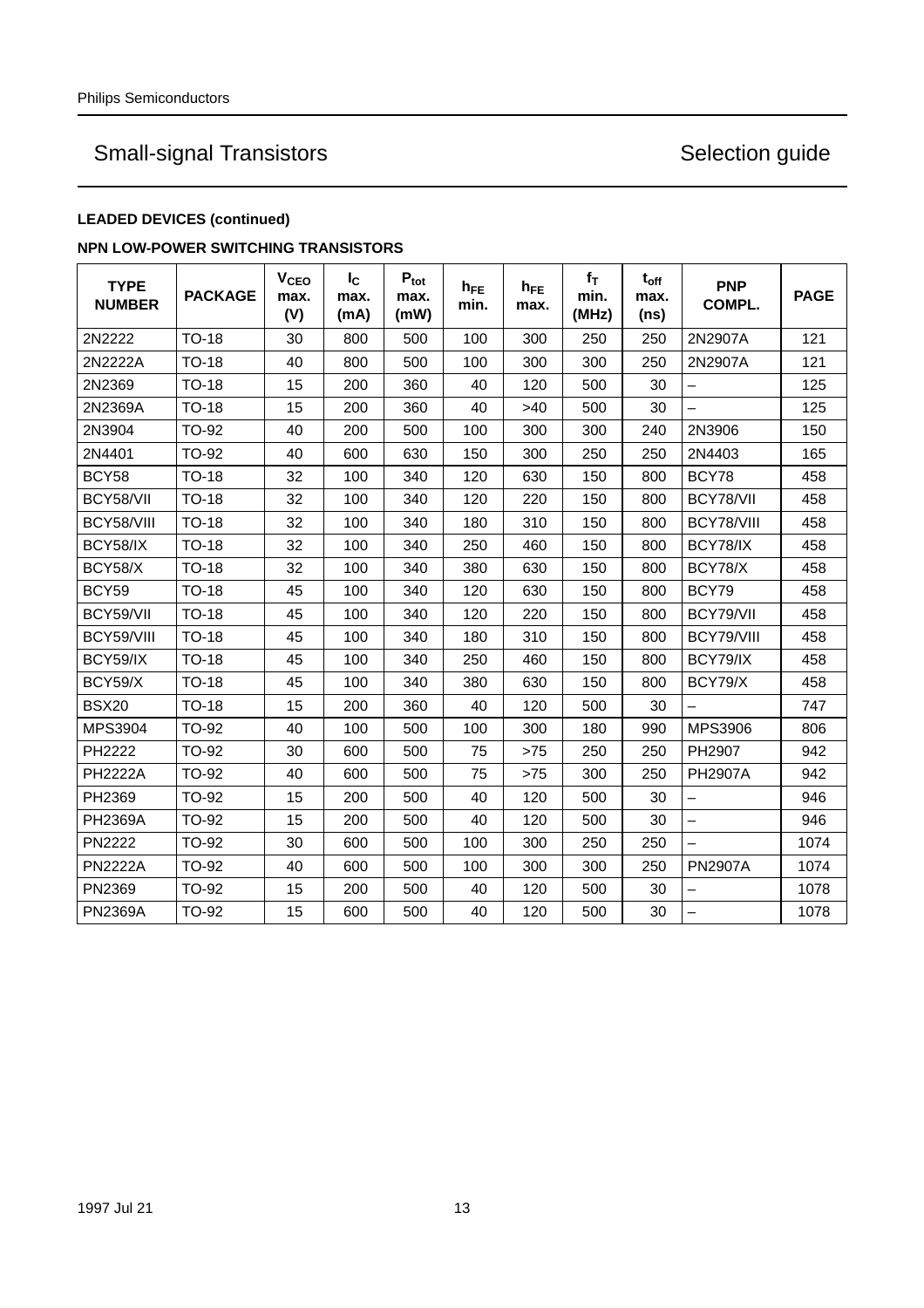## **LEADED DEVICES (continued)**

### **PNP LOW-POWER SWITCHING TRANSISTORS**

| <b>TYPE</b><br><b>NUMBER</b> | <b>PACKAGE</b> | V <sub>CEO</sub><br>max.<br>(V) | $I_{\rm C}$<br>max.<br>(mA) | $P_{\text{tot}}$<br>max.<br>(mW) | $h_{FE}$<br>min. | $h_{FE}$<br>max. | $f_T$<br>min.<br>(MHz) | $t_{off}$<br>max.<br>(ns) | <b>NPN</b><br>COMPL. | <b>PAGE</b> |
|------------------------------|----------------|---------------------------------|-----------------------------|----------------------------------|------------------|------------------|------------------------|---------------------------|----------------------|-------------|
| 2N2905                       | TO-39          | 40                              | 600                         | 600                              | 100              | 300              | 200                    | 300                       | 2N2219               | 134         |
| 2N2905A                      | <b>TO-39</b>   | 60                              | 600                         | 600                              | 100              | 300              | 200                    | 300                       | 2N2219A              | 134         |
| 2N2906                       | <b>TO-18</b>   | 40                              | 600                         | 400                              | 40               | 120              | 200                    | 300                       | 2N2222               | 138         |
| 2N2906A                      | <b>TO-18</b>   | 60                              | 600                         | 400                              | 40               | 120              | 200                    | 300                       | 2N2222A              | 138         |
| 2N2907                       | <b>TO-18</b>   | 40                              | 600                         | 400                              | 100              | 300              | 200                    | 300                       | 2N2222               | 142         |
| 2N2907A                      | <b>TO-18</b>   | 60                              | 600                         | 400                              | 100              | 300              | 200                    | 300                       | 2N2222A              | 142         |
| 2N3906                       | <b>TO-92</b>   | 40                              | 200                         | 500                              | 100              | 300              | 250                    | 300                       | 2N3904               | 152         |
| 2N4403                       | <b>TO-92</b>   | 40                              | 600                         | 630                              | 100              | 300              | 200                    | 350                       | 2N4401               | 169         |
| BCY78                        | <b>TO-18</b>   | 32                              | 100                         | 340                              | 120              | 630              | 100                    | 400                       | <b>BCY58</b>         | 464         |
| BCY78/VII                    | <b>TO-18</b>   | 32                              | 100                         | 340                              | 120              | 220              | 100                    | 400                       | BCY58/VII            | 464         |
| BCY78/VIII                   | <b>TO-18</b>   | 32                              | 100                         | 340                              | 180              | 310              | 100                    | 400                       | BCY58/VIII           | 464         |
| BCY78/IX                     | <b>TO-18</b>   | 32                              | 100                         | 340                              | 250              | 460              | 100                    | 400                       | <b>BCY58/IX</b>      | 464         |
| BCY78/X                      | <b>TO-18</b>   | 32                              | 100                         | 340                              | 380              | 630              | 100                    | 400                       | BCY58/X              | 464         |
| BCY79                        | <b>TO-18</b>   | 45                              | 100                         | 340                              | 120              | 630              | 100                    | 400                       | BCY59                | 464         |
| BCY79/VII                    | <b>TO-18</b>   | 45                              | 100                         | 340                              | 120              | 220              | 100                    | 400                       | BCY59/VII            | 464         |
| BCY79/VIII                   | <b>TO-18</b>   | 45                              | 100                         | 340                              | 180              | 310              | 100                    | 400                       | BCY59/VIII           | 464         |
| BCY79/IX                     | <b>TO-18</b>   | 45                              | 100                         | 340                              | 250              | 460              | 100                    | 400                       | BCY59/IX             | 464         |
| BCY79/X                      | <b>TO-18</b>   | 45                              | 100                         | 340                              | 380              | 630              | 100                    | 400                       | BCY59/X              | 464         |
| BFX30                        | <b>TO-39</b>   | 65                              | 600                         | 600                              | 50               | 200              | 100                    | 300                       |                      | 611         |
| MPS3906                      | <b>TO-92</b>   | 40                              | 100                         | 500                              | 100              | 300              | 150                    | 690                       | <b>MPS3904</b>       | 809         |
| PH2907                       | <b>TO-92</b>   | 40                              | 600                         | 500                              | 100              | 300              | 200                    | 365                       | PH2222               | 950         |
| <b>PH2907A</b>               | TO-92          | 60                              | 600                         | 500                              | 100              | 300              | 200                    | 365                       | <b>PH2222A</b>       | 950         |
| <b>PN2907A</b>               | TO-92          | 60                              | 600                         | 500                              | 100              | 300              | 200                    | 365                       | <b>PN2222A</b>       | 1081        |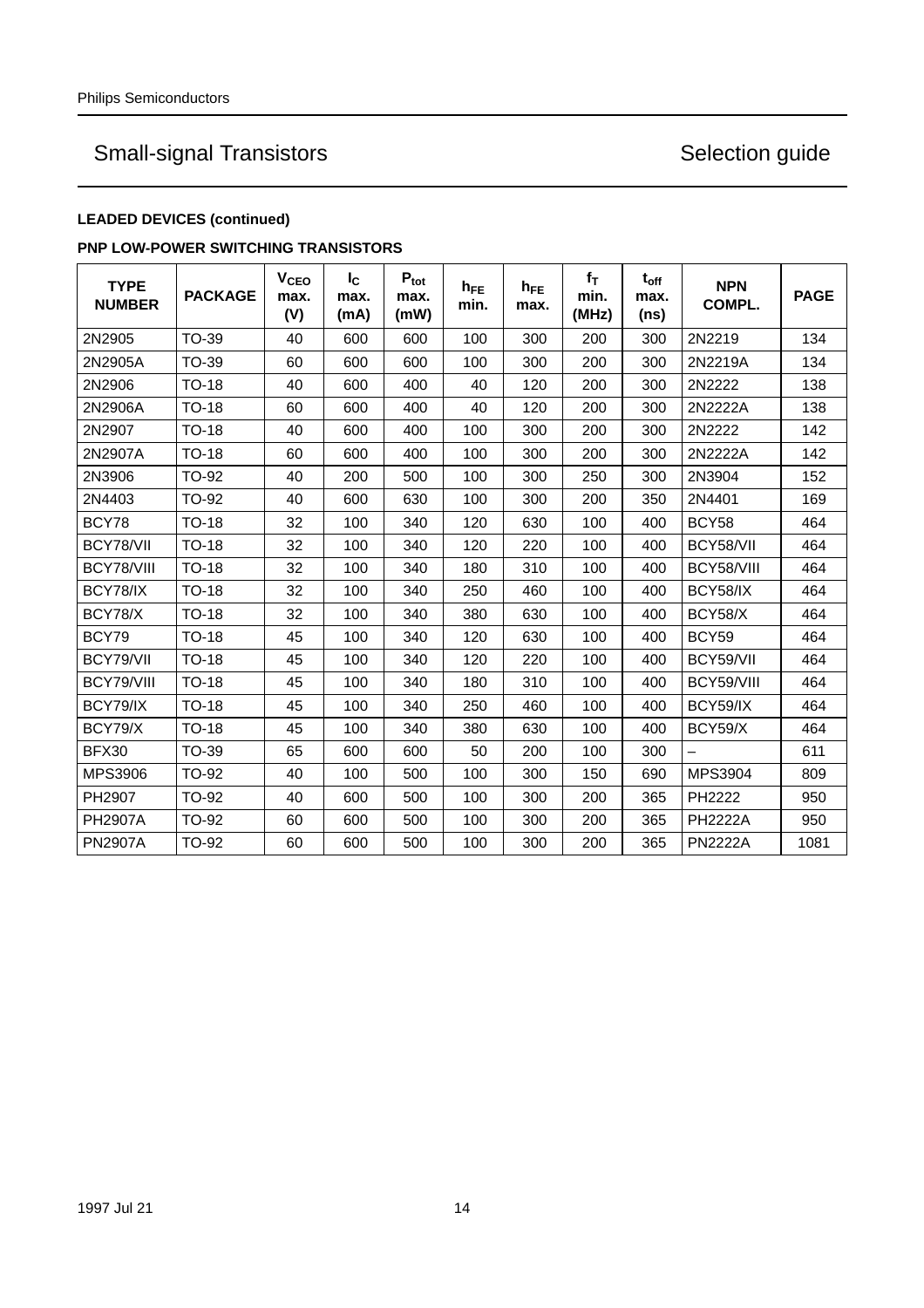### **LEADED DEVICES (continued)**

### **NPN MEDIUM-POWER SWITCHING TRANSISTORS**

| <b>TYPE</b><br><b>NUMBER</b> | <b>PACKAGE</b> | <b>V<sub>CEO</sub></b><br>max.<br>(V) | $I_{\rm C}$<br>max.<br>(mA) | $P_{\text{tot}}$<br>max.<br>(mW) | $h_{FE}$<br>min. | $h_{FE}$<br>max. | $f_T$<br>min.<br>(MHz) | $t_{off}$<br>max.<br>(ns) | <b>PNP</b><br><b>COMPL.</b> | <b>PAGE</b> |
|------------------------------|----------------|---------------------------------------|-----------------------------|----------------------------------|------------------|------------------|------------------------|---------------------------|-----------------------------|-------------|
| 2N2219                       | TO-39          | 30                                    | 800                         | 800                              | 100              | 300              | 250                    | 250                       | 2N2905                      | 117         |
| 2N2219A                      | <b>TO-39</b>   | 40                                    | 800                         | 800                              | 100              | 300              | 300                    | 250                       | 2N2905A                     | 117         |
| BFX34                        | TO-39          | 60                                    | 2000                        | 870                              | 40               | 150              | 70                     | 1200                      | —                           | 614         |
| BFX85                        | TO-39          | 60                                    | 1000                        | 800                              | 70               | >70              | 50                     | 360 typ.                  | —                           | 616         |
| BSW66A                       | TO-39          | 100                                   | 1000                        | 800                              | 30               | >30              | 130 typ.               | 900 typ.                  | —                           | 744         |
| BSW67A                       | <b>TO-39</b>   | 120                                   | 1000                        | 800                              | 30               | >30              | 130 typ.               | 900 typ.                  | -                           | 744         |
| BSW68A                       | TO-39          | 150                                   | 1000                        | 800                              | 30               | >30              | 130 typ.               | 900 typ.                  | -                           | 744         |
| BSX32                        | TO-39          | 40                                    | 1000                        | 800                              | 20               | >60              | 300                    | 60                        | -                           | 750         |
| <b>BSX59</b>                 | <b>TO-39</b>   | 45                                    | 1000                        | 800                              | 30               | 90               | 250                    | 60                        | —                           | 756         |
| <b>BSX61</b>                 | TO-39          | 45                                    | 1000                        | 800                              | 30               | 90               | 250                    | 100                       | —                           | 756         |
| <b>BSX62</b>                 | TO-39          | 40                                    | 3000                        | 5000                             | 63               | 250              | 70 typ.                | 1500                      | -                           | 759         |
| <b>BSX62-10</b>              | TO-39          | 40                                    | 3000                        | 5000                             | 63               | 160              | 70 typ.                | 1500                      | —                           | 759         |
| <b>BSX62-16</b>              | TO-39          | 40                                    | 3000                        | 5000                             | 100              | 250              | 70 typ.                | 1500                      | —                           | 759         |
| BSX63                        | <b>TO-39</b>   | 60                                    | 3000                        | 5000                             | 63               | 250              | 70 typ.                | 1500                      | —                           | 759         |
| <b>BSX63-10</b>              | TO-39          | 60                                    | 3000                        | 5000                             | 63               | 160              | 70 typ.                | 1500                      | —                           | 759         |
| <b>BSX63-16</b>              | TO-39          | 60                                    | 3000                        | 5000                             | 100              | 250              | 70 typ.                | 1500                      | -                           | 759         |

## **PNP MEDIUM-POWER SWITCHING TRANSISTORS**

| <b>TYPE</b><br><b>NUMBER</b> | <b>PACKAGE</b> | <b>V<sub>CEO</sub></b><br>max.<br>(V) | ΙC<br>max.<br>(mA) | $P_{\text{tot}}$<br>max.<br>(mW) | $h_{FE}$<br>min. | $h_{FE}$<br>max. | min.<br>(MHz) | $\tau_{\rm off}$<br>max.<br>(ns) | <b>REMARKS</b>                         | <b>PAGE</b> |
|------------------------------|----------------|---------------------------------------|--------------------|----------------------------------|------------------|------------------|---------------|----------------------------------|----------------------------------------|-------------|
| 2N4036                       | TO-39          | 65                                    | 1000               | 7000                             | 20               | 200              | 60            | 700                              | $P_{tot}$ $@$<br>$T_{mb} = \leq 25$ °C | 159         |

### **NPN POWER SWITCHING TRANSISTORS**

| <b>TYPE</b><br><b>NUMBER</b> | <b>PACKAGE</b> | <b>V<sub>CEO</sub></b><br>max.<br>(V) | ΙC<br>max.<br>(mA) | $P_{\text{tot}}$<br>max.<br>(mW) | $h_{FE}$<br>min. | $h_{FE}$<br>max. | min.<br>(MHz) | $t_{\rm off}$<br>max.<br>(ns) | <b>PAGE</b> |
|------------------------------|----------------|---------------------------------------|--------------------|----------------------------------|------------------|------------------|---------------|-------------------------------|-------------|
| BDX35                        | TO-126         | 60                                    | 5000               | 1250                             | 45               | 450              | 350 typ.      | 500                           | 513         |
| BDX36                        | TO-126         | 60                                    | 5000               | 1250                             | 45               | 450              | 350 typ.      | 500                           | 513         |
| BDX37                        | TO-126         | 80                                    | 5000               | 1250                             | 45               | 450              | 350 typ.      | 500                           | 513         |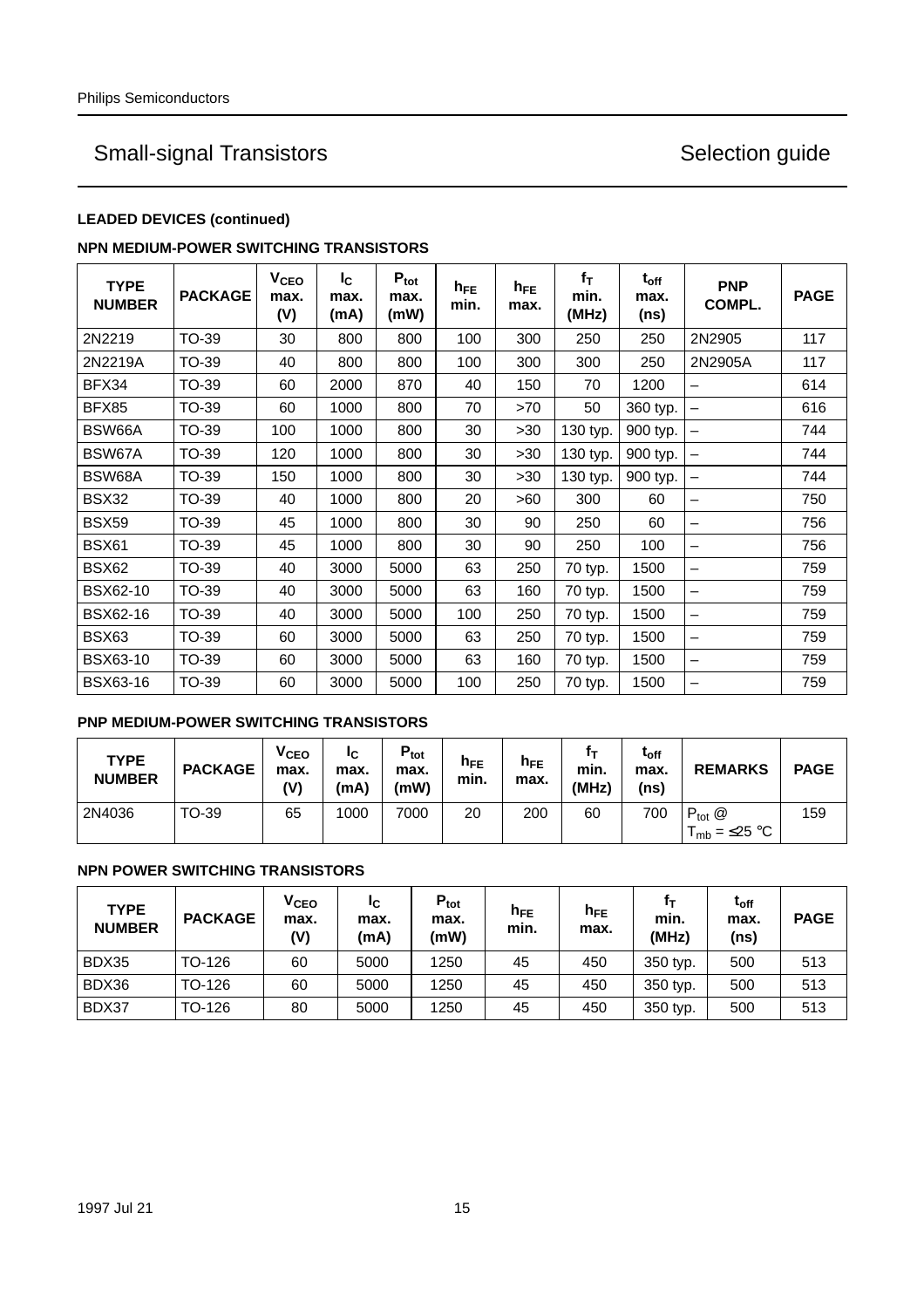## **LEADED DEVICES (continued)**

### **NPN LOW-POWER DARLINGTON TRANSISTORS**

| <b>TYPE</b><br><b>NUMBER</b> | <b>PACKAGE</b> | $V_{CES}$<br>max.<br>(V) | Ic.<br>max.<br>(mA) | $P_{\text{tot}}$<br>max.<br>(mW) | $h_{FE}$<br>min. | $h_{FE}$<br>max. | $f_T$<br>min.<br>(MHz) | $t_{off}$<br>max.<br>(ns) | <b>PNP</b><br>COMPL. | <b>PAGE</b> |
|------------------------------|----------------|--------------------------|---------------------|----------------------------------|------------------|------------------|------------------------|---------------------------|----------------------|-------------|
| 2N6427                       | TO-92          | 30                       | 500                 | 625                              | 10000            | 100000           | 125                    |                           |                      | 188         |
| <b>BC517</b>                 | TO-92          | 30                       | 500                 | 500                              | 30000            | >30000           | 220 typ.               |                           | <b>BC516</b>         | 258         |
| <b>BC617</b>                 | TO-92          | 40                       | 800                 | 500                              | 4000             | >4000            | 155                    |                           |                      | 279         |
| <b>BC618</b>                 | TO-92          | 55                       | 800                 | 500                              | 2000             | >2000            | 155                    |                           |                      | 279         |
| MPSA <sub>13</sub>           | TO-92          | 30                       | 500                 | 500                              | 5000             | >5000            | 125                    |                           | MPSA63               | 816         |
| MPSA <sub>14</sub>           | TO-92          | 30                       | 500                 | 500                              | 10000            | >10000           | 125                    |                           | MPSA64               | 816         |
| MPSA25                       | TO-92          | 40                       | 500                 | 500                              | 10000            | >10000           | 125                    |                           | MPSA75               | 819         |
| MPSA26                       | TO-92          | 50                       | 500                 | 500                              | 10000            | >10000           | 125                    |                           | MPSA76               | 819         |
| MPSA27                       | TO-92          | 60                       | 500                 | 500                              | 10000            | >10000           | 125                    |                           | MPSA77               | 819         |

### **PNP LOW-POWER DARLINGTON TRANSISTORS**

| <b>TYPE</b><br><b>NUMBER</b> | <b>PACKAGE</b> | <b>V<sub>CES</sub></b><br>max.<br>(V) | Ιc<br>max.<br>(mA) | $P_{\rm tot}$<br>max.<br>(mW) | $h_{\mathsf{FE}}$<br>min. | $h_{FE}$<br>max. | min.<br>(MHz) | <b>NPN</b><br>COMPL. | <b>PAGE</b> |
|------------------------------|----------------|---------------------------------------|--------------------|-------------------------------|---------------------------|------------------|---------------|----------------------|-------------|
| <b>BC516</b>                 | TO-92          | 30                                    | 500                | 500                           | 30000                     | >30000           | 220 typ.      | <b>BC517</b>         | 255         |
| MPSA63                       | TO-92          | 30                                    | 500                | 500                           | 5000                      | >5000            | 125           | MPSA <sub>13</sub>   | 830         |
| MPSA64                       | TO-92          | 30                                    | 500                | 500                           | 10000                     | >10000           | 125           | MPSA <sub>14</sub>   | 830         |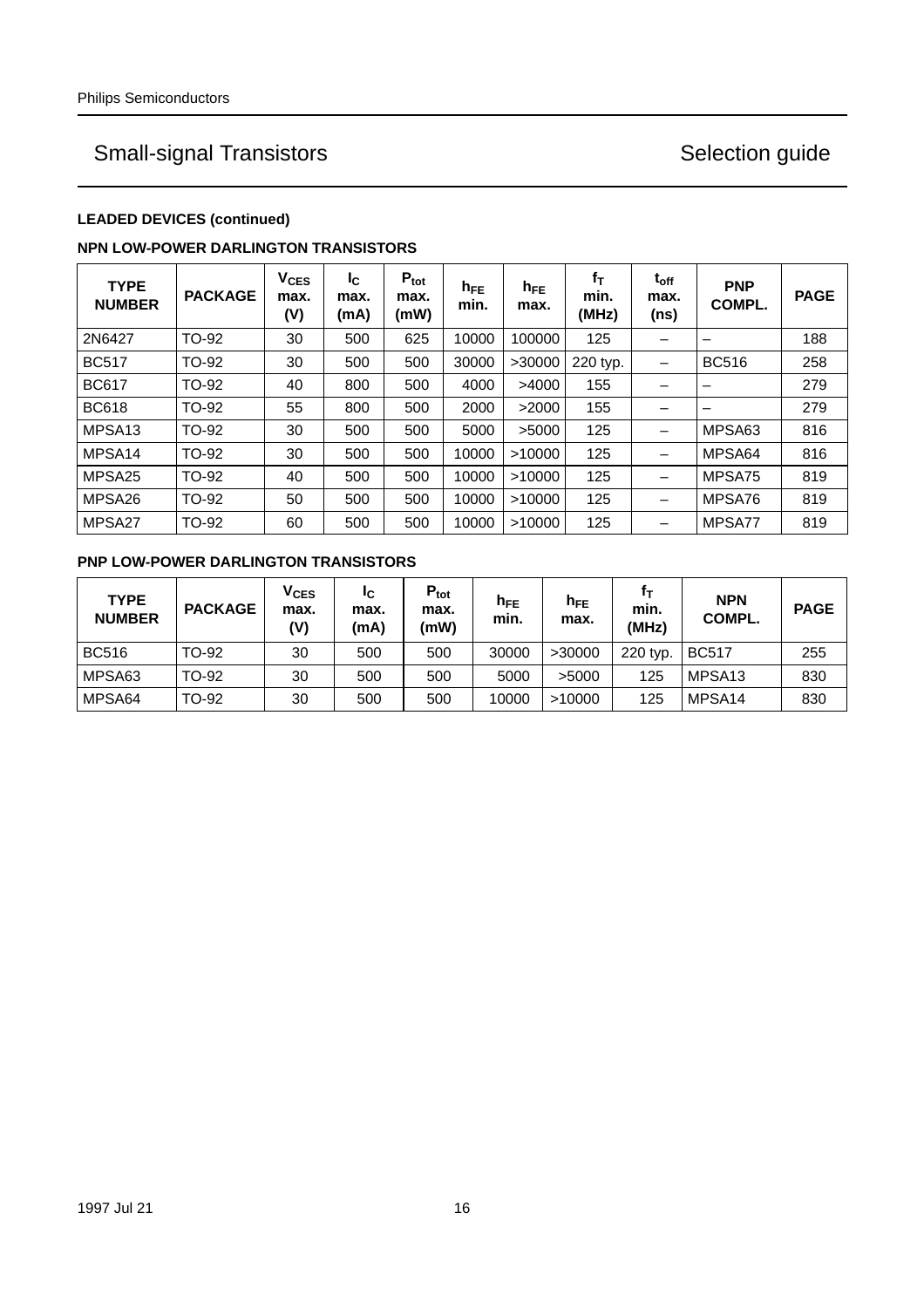## **LEADED DEVICES (continued)**

### **NPN MEDIUM-POWER DARLINGTON TRANSISTORS**

| <b>TYPE</b><br><b>NUMBER</b> | <b>PACKAGE</b> | $V_{CES}$<br>max.<br>(V) | Ic.<br>max.<br>(mA) | $P_{\text{tot}}$<br>max.<br>(mW) | $h_{FE}$<br>min. | $h_{FE}$<br>max. | $f_T$<br>min.<br>(MHz) | $\mathfrak{t}_{\mathsf{off}}$<br>max.<br>(ns) | <b>PNP</b><br>COMPL. | <b>PAGE</b> |
|------------------------------|----------------|--------------------------|---------------------|----------------------------------|------------------|------------------|------------------------|-----------------------------------------------|----------------------|-------------|
| <b>BC875</b>                 | TO-92          | 45                       | 1000                | 830                              | 1000             | >1000            | 200 typ.               | 1300                                          | <b>BC876</b>         | 363         |
| <b>BC877</b>                 | TO-92          | 60                       | 1000                | 830                              | 1000             | >1000            | 200 typ.               | 1300                                          | <b>BC878</b>         | 363         |
| <b>BC879</b>                 | TO-92          | 80                       | 1000                | 830                              | 1000             | >1000            | 200 typ.               | 1300                                          | <b>BC880</b>         | 363         |
| <b>BSR50</b>                 | TO-92          | 45                       | 1000                | 830                              | 2000             | >2000            | 200 typ.               | 1300                                          | BSR60                | 705         |
| <b>BSR51</b>                 | TO-92          | 60                       | 1000                | 830                              | 2000             | >2000            | 200 typ.               | 1300                                          | <b>BSR61</b>         | 705         |
| <b>BSR52</b>                 | TO-92          | 80                       | 1000                | 830                              | 2000             | >2000            | 200 typ.               | 1300                                          | <b>BSR62</b>         | 705         |
| <b>BSS50</b>                 | TO-39          | 45                       | 1000                | 800                              | 2000             | >2000            | 200 typ.               | 1500 typ.                                     | -                    | 713         |
| <b>BSS51</b>                 | TO-39          | 60                       | 1000                | 800                              | 2000             | >2000            | 200 typ.               | 1500 typ.                                     | <b>BSS61</b>         | 713         |
| <b>BSS52</b>                 | TO-39          | 80                       | 1000                | 800                              | 2000             | >2000            | 200 typ.               | 1500 typ.                                     | <b>BSS62</b>         | 713         |

## **PNP MEDIUM-POWER DARLINGTON TRANSISTORS**

| <b>TYPE</b><br><b>NUMBER</b> | <b>PACKAGE</b> | <b>V<sub>CES</sub></b><br>max.<br>(V) | Ic.<br>max.<br>(mA) | $P_{\text{tot}}$<br>max.<br>(mW) | $h_{FE}$<br>min. | $h_{FE}$<br>max. | fτ<br>min.<br>(MHz) | $t_{off}$<br>max.<br>(ns)    | <b>NPN</b><br>COMPL. | <b>PAGE</b> |
|------------------------------|----------------|---------------------------------------|---------------------|----------------------------------|------------------|------------------|---------------------|------------------------------|----------------------|-------------|
| <b>BC876</b>                 | TO-92          | 45                                    | 1000                | 830                              | 1000             | >1000            | 200 typ.            | 700                          | <b>BC875</b>         | 366         |
| <b>BC878</b>                 | TO-92          | 60                                    | 1000                | 830                              | 1000             | >1000            | 200 typ.            | 700                          | <b>BC877</b>         | 366         |
| <b>BC880</b>                 | TO-92          | 80                                    | 1000                | 830                              | 1000             | >1000            | 200 typ.            | 700                          | <b>BC879</b>         | 366         |
| <b>BSR60</b>                 | TO-92          | 45                                    | 1000                | 830                              | 2000             | >2000            | 200 typ.            | -                            | <b>BSR50</b>         | 709         |
| <b>BSR61</b>                 | TO-92          | 60                                    | 1000                | 830                              | 2000             | >2000            | 200 typ.            | $\qquad \qquad \blacksquare$ | <b>BSR51</b>         | 709         |
| <b>BSR62</b>                 | TO-92          | 80                                    | 1000                | 830                              | 2000             | >2000            | 200 typ.            | —                            | <b>BSR52</b>         | 709         |
| <b>BSS61</b>                 | TO-39          | 60                                    | 1000                | 800                              | 2000             | >2000            | 200 typ.            | —                            | <b>BSS51</b>         | 716         |
| <b>BSS62</b>                 | TO-39          | 80                                    | 1000                | 800                              | 2000             | >2000            | 200 typ.            | -                            | <b>BSS52</b>         | 716         |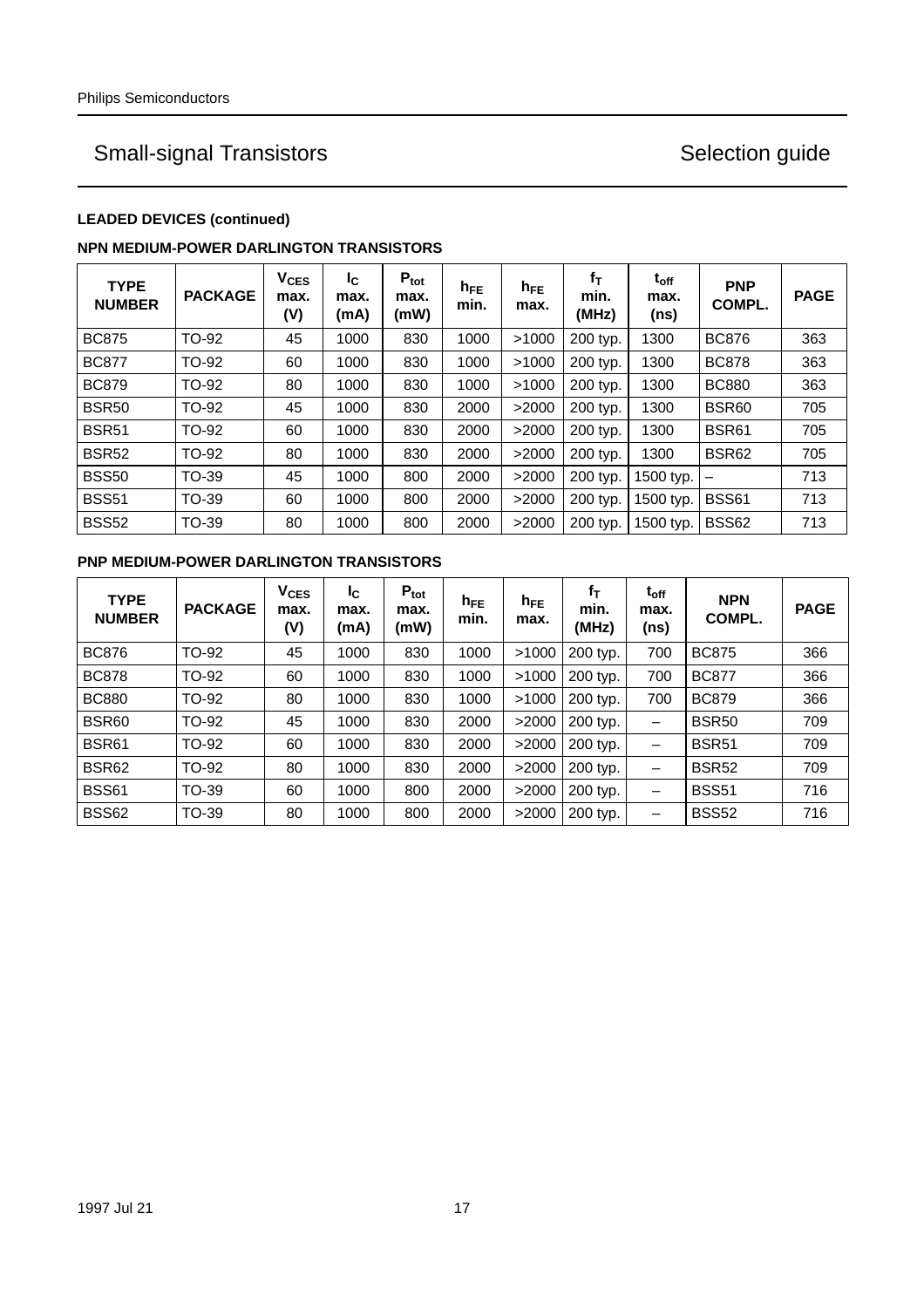### **LEADED DEVICES (continued)**

### **NPN POWER DARLINGTON TRANSISTORS**

| <b>TYPE</b><br><b>NUMBER</b> | <b>PACKAGE</b> | $V_{CES}$<br>max.<br>(V) | ΙC<br>max.<br>(mA) | $P_{\text{tot}}$<br>max.<br>(mW) | $h_{FE}$<br>min. | $h_{FE}$<br>max. | min.<br>(MHz) | $t_{off}$<br>max.<br>(ns) | <b>PNP</b><br>COMPL. | <b>PAGE</b> |
|------------------------------|----------------|--------------------------|--------------------|----------------------------------|------------------|------------------|---------------|---------------------------|----------------------|-------------|
| BDX42                        | TO-126         | 45                       | 1000               | 1250                             | 2000             | >2000            | 200 typ.      | —                         | BDX45                | 516         |
| BDX43                        | TO-126         | 60                       | 1000               | 1250                             | 2000             | >2000            | 200 typ.      | -                         | -                    | 516         |
| BDX44                        | TO-126         | 80                       | 1000               | 1250                             | 2000             | >2000            | 200 typ.      | $\overline{\phantom{0}}$  | BDX47                | 516         |

### **PNP POWER DARLINGTON TRANSISTORS**

| <b>TYPE</b><br><b>NUMBER</b> | <b>PACKAGE</b> | $V_{CES}$<br>max.<br>(V) | ΙC<br>max.<br>(mA) | $P_{\text{tot}}$<br>max.<br>(mW) | $h_{\mathsf{FE}}$<br>min. | $h_{FE}$<br>max. | min.<br>(MHz) | $\rm t_{off}$<br>max.<br>(ns) | <b>NPN</b><br>COMPL. | <b>PAGE</b> |
|------------------------------|----------------|--------------------------|--------------------|----------------------------------|---------------------------|------------------|---------------|-------------------------------|----------------------|-------------|
| BDX45                        | TO-126         | 45                       | 1000               | 1250                             | 2000                      | >2000            | 200 typ.      | –                             | BDX42                | 520         |
| BDX47                        | TO-126         | 80                       | 1000               | 1250                             | 2000                      | >2000            | 200 typ.      | -                             | BDX44                | 520         |

## **LEADED DEVICES (continued)**

### **NPN MEDIUM-FREQUENCY TRANSISTORS**

| <b>TYPE</b><br><b>NUMBER</b> | <b>PACKAGE</b> | <b>V<sub>CEO</sub></b><br>max.<br>(V) | I <sub>C</sub><br>max.<br>(mA) | $P_{\text{tot}}$<br>max.<br>(mW) | $h_{FE}$<br>min. | $h_{FE}$<br>max. | $f_T$<br>min.<br>(MHz) | <b>PAGE</b> |
|------------------------------|----------------|---------------------------------------|--------------------------------|----------------------------------|------------------|------------------|------------------------|-------------|
| <b>BF199</b>                 | TO-92          | 25                                    | 25                             | 500                              | 38               | $>38$            | 550 typ.               | 542         |
| <b>BF240</b>                 | TO-92          | 40                                    | 25                             | 300                              | 67               | 220              | 150                    | 526         |
| <b>BF240B</b>                | TO-92          | 40                                    | 25                             | 300                              | 100              | 220              | 150                    | 526         |
| <b>BF370</b>                 | TO-92          | 15                                    | 100                            | 500                              | 40               | $>40$            | 490                    | 530         |
| <b>BF370R</b>                | TO-92          | 15                                    | 100                            | 500                              | 40               | >40              | 490                    | 530         |
| <b>BF494</b>                 | TO-92          | 20                                    | 30                             | 300                              | 67               | 220              | 120                    | 556         |
| <b>BF494B</b>                | TO-92          | 20                                    | 30                             | 300                              | 100              | 220              | 120                    | 556         |
| <b>BF495</b>                 | TO-92          | 20                                    | 30                             | 300                              | 35               | 125              | 120                    | 556         |
| <b>BF495B</b>                | TO-92          | 20                                    | 30                             | 300                              | 11               | 125              | 120                    | 556         |
| BFR <sub>54</sub>            | TO-92          | 15                                    | 100                            | 500                              | 40               | >40              | 500                    | 596         |

### **PNP MEDIUM-FREQUENCY TRANSISTORS**

| <b>TYPE</b><br><b>NUMBER</b> | <b>PACKAGE</b> | <b>V<sub>CEO</sub></b><br>max.<br>(V) | ЧC<br>max.<br>(mA) | $P_{\rm tot}$<br>max.<br>(mW) | h <sub>FE</sub><br>min. | h <sub>FE</sub><br>max. | min.<br>(MHz) | <b>PAGE</b> |
|------------------------------|----------------|---------------------------------------|--------------------|-------------------------------|-------------------------|-------------------------|---------------|-------------|
| <b>BF324</b>                 | TO-92          | 30                                    | 25                 | 300                           | 25                      | >25                     | 450 typ       | 528         |
| <b>BF450</b>                 | TO-92          | 40                                    | 25                 | 300                           | 50                      | >50                     | 350           | 542         |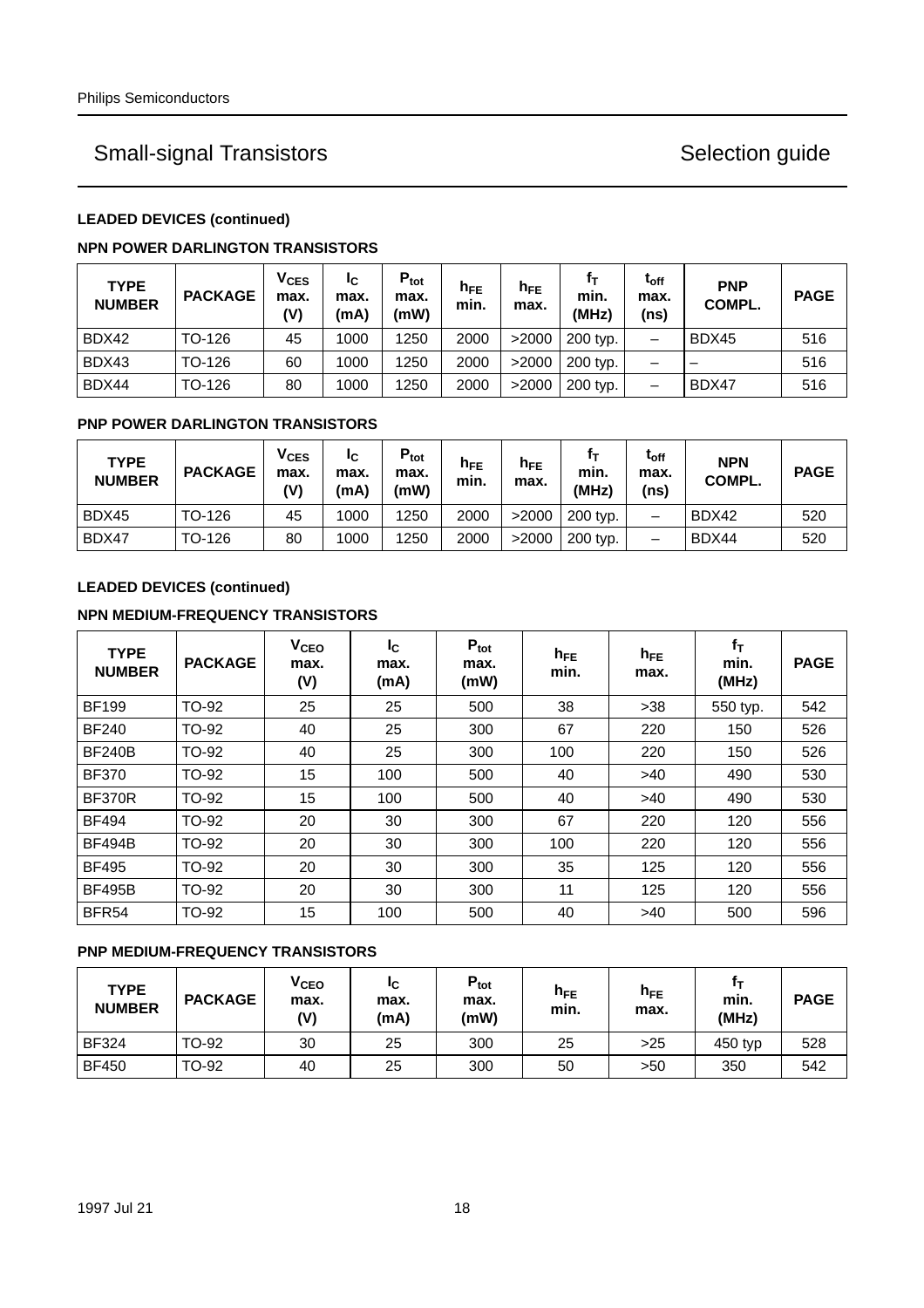## **LEADED DEVICES (continued)**

### **NPN HIGH-VOLTAGE LOW-POWER TRANSISTORS**

| <b>TYPE</b><br><b>NUMBER</b> | <b>PACKAGE</b> | V <sub>CEO</sub><br>max.<br>(V) | Ιc<br>max.<br>(mA) | $P_{\text{tot}}$<br>max.<br>(mW) | $h_{FE}$<br>min. | $h_{FE}$<br>max. | $f_T$<br>min.<br>(MHz) | <b>PNP</b><br>COMPL.     | <b>PAGE</b> |
|------------------------------|----------------|---------------------------------|--------------------|----------------------------------|------------------|------------------|------------------------|--------------------------|-------------|
| 2N5550                       | TO-92          | 140                             | 300                | 630                              | 60               | >60              | 100                    | 2N5400                   | 184         |
| 2N5551                       | TO-92          | 160                             | 300                | 630                              | 80               | >80              | 100                    | 2N5401                   | 184         |
| <b>BF420L</b>                | TO-92          | 300                             | 50                 | 625                              | 50               | >50              | 60                     | <b>BF421L</b>            | 536         |
| <b>BF422L</b>                | TO-92          | 250                             | 50                 | 625                              | 50               | >50              | 60                     | <b>BF423L</b>            | 536         |
| MPSA42                       | TO-92          | 300                             | 100                | 500                              | 40               | >40              | 50                     | MPSA <sub>92</sub>       | 822         |
| MPSA43                       | TO-92          | 200                             | 100                | 500                              | 40               | >40              | 50                     | MPSA93                   | 822         |
| MPSA44                       | TO-92          | 400                             | 300                | 625                              | 40               | >40              | 20                     | -                        | 825         |
| MPSA45                       | TO-92          | 350                             | 300                | 625                              | 40               | >40              | 20                     | $\overline{\phantom{0}}$ | 825         |
| PN3439                       | TO-92          | 350                             | 100                | 500                              | 30               | >30              | 70                     | MPSA93                   | 1084        |
| PN3440                       | <b>TO-92</b>   | 250                             | 100                | 500                              | 40               | >40              | 70                     | MPSA92                   | 1084        |

### **PNP HIGH-VOLTAGE LOW-POWER TRANSISTORS**

| <b>TYPE</b><br><b>NUMBER</b> | <b>PACKAGE</b> | V <sub>CEO</sub><br>max.<br>(V) | I <sub>C</sub><br>max.<br>(mA) | $P_{\text{tot}}$<br>max.<br>(mW) | $h_{FE}$<br>min. | $h_{FE}$<br>max. | $f_{\mathsf{T}}$<br>min.<br>(MHz) | <b>NPN</b><br>COMPL. | <b>PAGE</b> |
|------------------------------|----------------|---------------------------------|--------------------------------|----------------------------------|------------------|------------------|-----------------------------------|----------------------|-------------|
| 2N5400                       | TO-92          | 120                             | 300                            | 630                              | 40               | >40              | 100                               | 2N5550               | 177         |
| 2N5401                       | TO-92          | 150                             | 300                            | 630                              | 60               | >60              | 100                               | 2N5551               | 177         |
| <b>BF421L</b>                | TO-92          | 300                             | 50                             | 625                              | 50               | >50              | 60                                | <b>BF420L</b>        | 540         |
| <b>BF423L</b>                | TO-92          | 250                             | 50                             | 625                              | 50               | >50              | 60                                | <b>BF422L</b>        | 540         |
| MPSA92                       | TO-92          | 300                             | 500                            | 625                              | 25               | $>25$            | 50                                | MPSA42               | 833         |
| MPSA93                       | TO-92          | 200                             | 500                            | 625                              | 25               | $>25$            | 50                                | MPSA43               | 833         |
| PH5416                       | TO-92          | 300                             | 1000                           | 500                              | 30               | 120              | 15                                | –                    | 954         |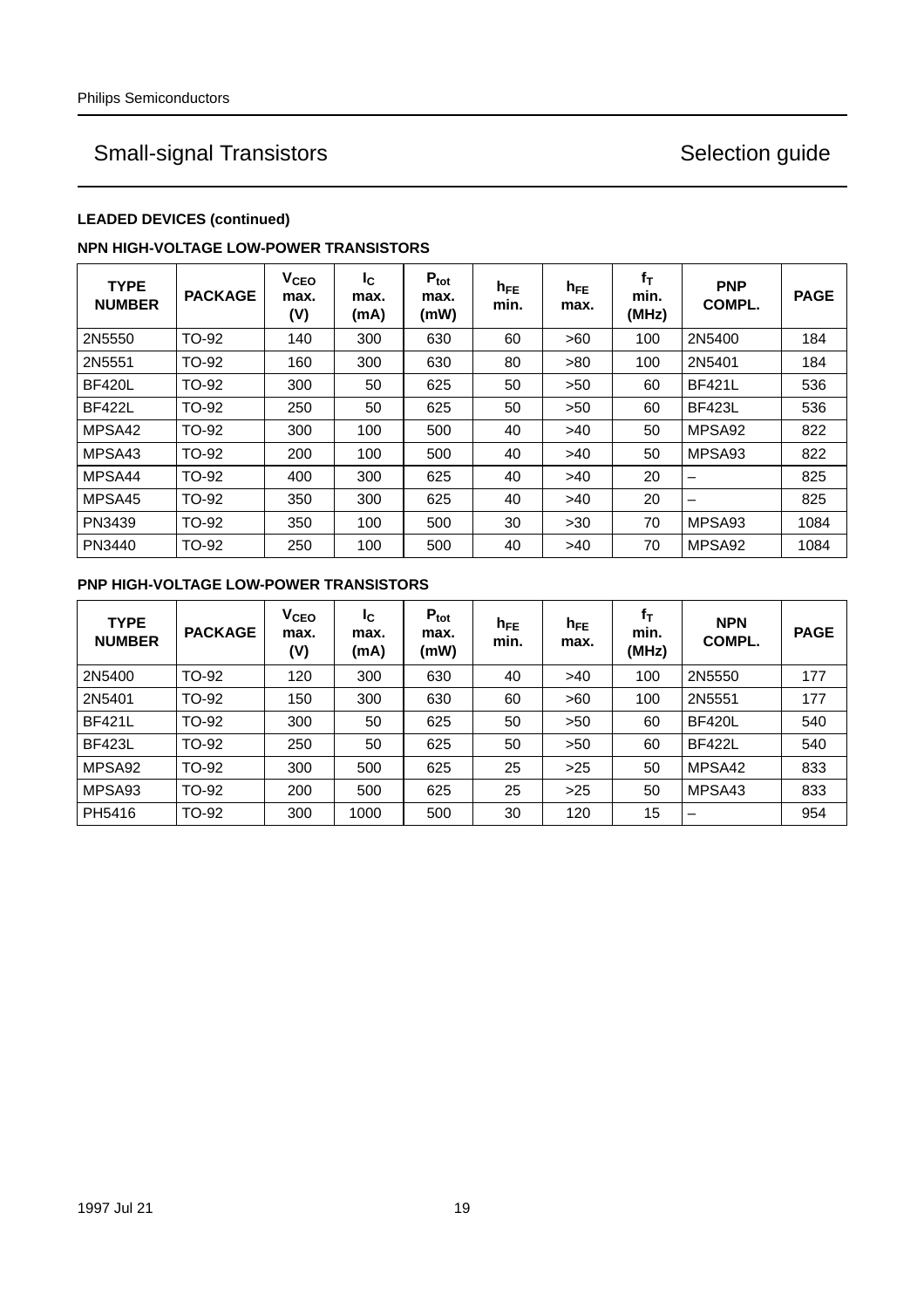## **LEADED DEVICES (continued)**

### **NPN HIGH-VOLTAGE MEDIUM-POWER TRANSISTORS**

| <b>TYPE</b><br><b>NUMBER</b> | <b>PACKAGE</b> | V <sub>CEO</sub><br>max.<br>(V) | I <sub>C</sub><br>max.<br>(mA) | $P_{\text{tot}}$<br>max.<br>(mW) | $h_{FE}$<br>min. | $h_{FE}$<br>max. | $f_T$<br>min.<br>(MHz) | <b>PNP</b><br>COMPL.   | <b>PAGE</b> |
|------------------------------|----------------|---------------------------------|--------------------------------|----------------------------------|------------------|------------------|------------------------|------------------------|-------------|
| <b>BF420</b>                 | TO-92          | 300                             | 50                             | 830                              | 50               | >50              | 60                     | <b>BF421</b>           | 534         |
| <b>BF422</b>                 | TO-92          | 250                             | 50                             | 830                              | 50               | >50              | 60                     | <b>BF423</b>           | 543         |
| <b>BF483</b>                 | TO-92          | 250                             | 50                             | 830                              | 50               | >50              | 70                     |                        | 551         |
| <b>BF485</b>                 | TO-92          | 300                             | 50                             | 830                              | 50               | >50              | 70                     | –                      | 551         |
| <b>BF487</b>                 | TO-92          | 350                             | 50                             | 830                              | 50               | >50              | 70                     |                        | 551         |
| <b>BFV420</b>                | TO-92          | 100                             | 100                            | 830                              | 150              | >150             | 150                    | BFV421;<br>video appl. | 604         |

### **PNP HIGH-VOLTAGE MEDIUM-POWER TRANSISTORS**

| <b>TYPE</b><br><b>NUMBER</b> | <b>PACKAGE</b> | V <sub>CEO</sub><br>max.<br>(V) | <b>I</b> c<br>max.<br>(mA) | $P_{\text{tot}}$<br>max.<br>(mW) | $h_{FE}$<br>min. | $h_{FE}$<br>max. | $f_T$<br>min.<br>(MHz) | <b>NPN</b><br>COMPL.          | <b>PAGE</b> |
|------------------------------|----------------|---------------------------------|----------------------------|----------------------------------|------------------|------------------|------------------------|-------------------------------|-------------|
| 2N5415                       | <b>TO-39</b>   | 200                             | 200                        | 1000                             | 30               | 150              | 15                     | -                             | 181         |
| 2N5416                       | <b>TO-39</b>   | 300                             | 200                        | 1000                             | 30               | 120              | 15                     | $\overline{\phantom{0}}$      | 181         |
| <b>BF421</b>                 | TO-92          | 300                             | 50                         | 830                              | 50               | >50              | 60                     | <b>BF420</b>                  | 538         |
| <b>BF423</b>                 | TO-92          | 250                             | 50                         | 830                              | 50               | >50              | 60                     | <b>BF422</b>                  | 538         |
| <b>BF486</b>                 | TO-92          | 300                             | 50                         | 830                              | 50               | >50              | 70                     | -                             | 553         |
| <b>BF488</b>                 | TO-92          | 350                             | 50                         | 830                              | 50               | >50              | 70                     | -                             | 553         |
| <b>BFT45</b>                 | <b>TO-39</b>   | 250                             | 500                        | 5000                             | 50               | 150              | 70 typ.                | $\qquad \qquad$               | 602         |
| <b>BFV421</b>                | <b>TO-92</b>   | 100                             | 100                        | 830                              | 150              | >150             | 150                    | <b>BFV420;</b><br>video appl. | 606         |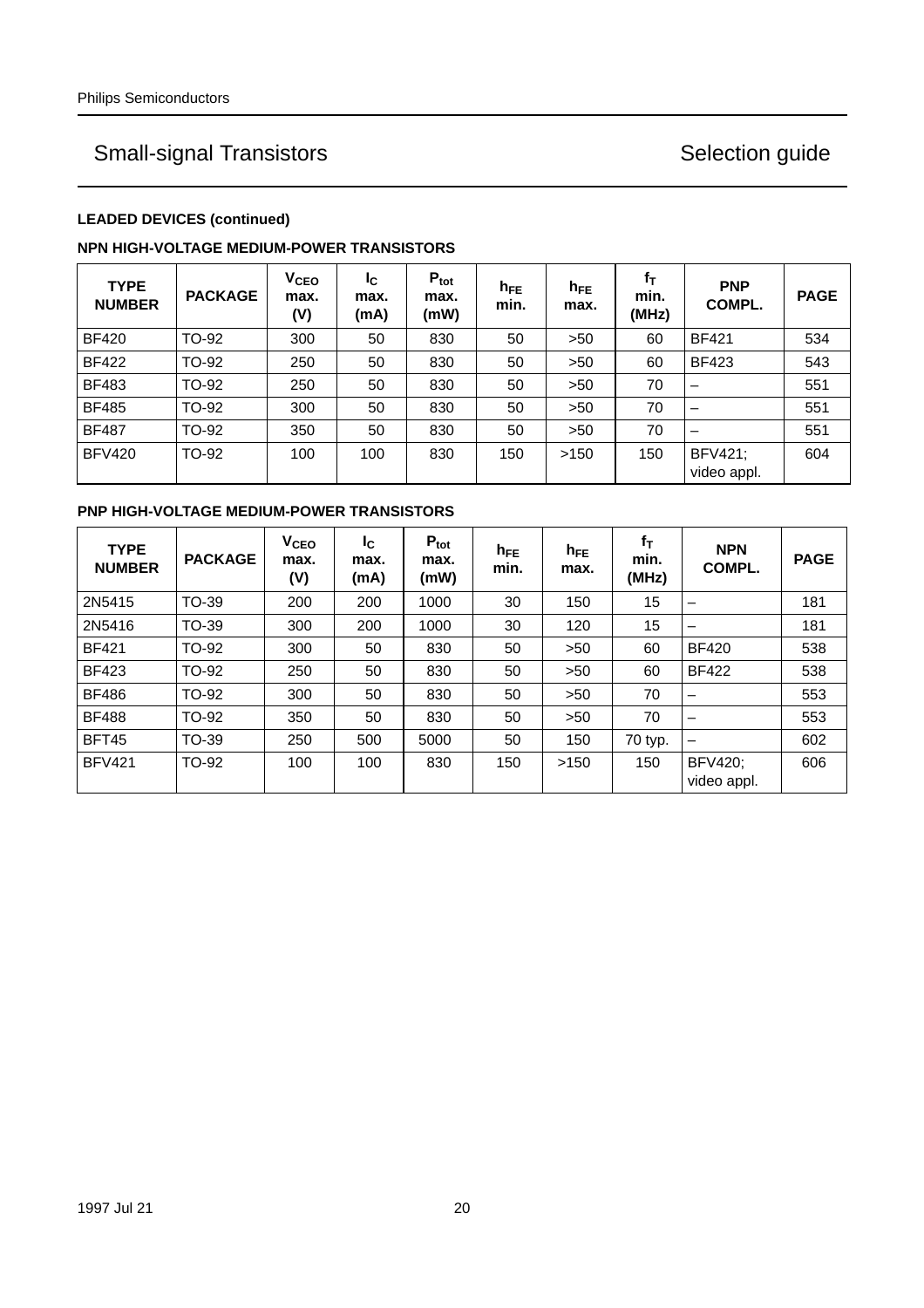## **LEADED DEVICES (continued)**

### **NPN HIGH-VOLTAGE POWER TRANSISTORS**

| <b>TYPE</b><br><b>NUMBER</b> | <b>PACKAGE</b> | V <sub>CEO</sub><br>max.<br>(V) | $I_{\rm C}$<br>max.<br>(mA) | $P_{\text{tot}}$<br>max.<br>(mW) | $h_{FE}$<br>min. | $h_{FE}$<br>max. | $f_T$<br>min.<br>(MHz) | <b>PNP</b><br>COMPL.  | <b>PAGE</b> |
|------------------------------|----------------|---------------------------------|-----------------------------|----------------------------------|------------------|------------------|------------------------|-----------------------|-------------|
| <b>BF419</b>                 | TO-126         | 250                             | 300                         | 6000                             | 45 typ.          | $>45$            | 90                     | —                     | 532         |
| <b>BF457</b>                 | TO-126         | 160                             | 100                         | 6000                             | 26               | >26              | 90 typ.                |                       | 544         |
| <b>BF458</b>                 | TO-126         | 250                             | 100                         | 6000                             | 26               | $>26$            | 90 typ.                | -                     | 544         |
| <b>BF459</b>                 | TO-126         | 300                             | 100                         | 6000                             | 26               | $>26$            | 90 typ.                | —                     | 544         |
| <b>BF469</b>                 | TO-126         | 250                             | 50                          | 1800                             | 50               | >50              | 60                     | <b>BF470</b>          | 547         |
| <b>BF471</b>                 | TO-126         | 300                             | 50                          | 1800                             | 50               | >50              | 60                     | <b>BF472</b>          | 547         |
| <b>BF583</b>                 | TO-202         | 250                             | 50                          | 1600                             | 50               | >50              | 70                     | —                     | 562         |
| <b>BF585</b>                 | TO-202         | 300                             | 50                          | 1600                             | 50               | >50              | 70                     | —                     | 562         |
| <b>BF587</b>                 | TO-202         | 350                             | 50                          | 1600                             | 50               | >50              | 70                     | —                     | 562         |
| <b>BF591</b>                 | TO-202         | 170                             | 150                         | 1300                             | 30               | $>30$            | 30                     | -                     | 566         |
| <b>BF593</b>                 | TO-202         | 210                             | 150                         | 1300                             | 30               | $>30$            | 30                     | —                     | 566         |
| <b>BF819</b>                 | TO-202         | 250                             | 100                         | 1200                             | 45 typ.          | >45              | 90 typ.                |                       | 576         |
| <b>BF857</b>                 | TO-202         | 160                             | 100                         | 2000                             | 26               | $>26$            | 90                     | —                     | 590         |
| <b>BF858</b>                 | TO-202         | 250                             | 100                         | 2000                             | 26               | $>26$            | 90                     | <u>.</u>              | 590         |
| <b>BF859</b>                 | TO-202         | 300                             | 100                         | 2000                             | 26               | $>26$            | 90                     |                       | 590         |
| <b>BF869</b>                 | TO-202         | 250                             | 50                          | 1600                             | 50               | >50              | 60                     | <b>BF870</b>          | 592         |
| <b>BF871</b>                 | TO-202         | 300                             | 50                          | 1600                             | 50               | >50              | 60                     | <b>BF872</b>          | 592         |
| <b>BFV469</b>                | TO-126         | 100                             | 100                         | 2000                             | 150              | >150             | 150                    | video<br>applications | 608         |

### **PNP HIGH-VOLTAGE POWER TRANSISTORS**

| <b>TYPE</b><br><b>NUMBER</b> | <b>PACKAGE</b> | $\mathsf{v}_{\mathsf{ceo}}$<br>max.<br>(V) | Ιc<br>max.<br>(mA) | $P_{\text{tot}}$<br>max.<br>(mW) | $h_{FE}$<br>min. | $n_{FE}$<br>max. | fт<br>min.<br>(MHz) | <b>NPN</b><br>COMPL. | <b>PAGE</b> |
|------------------------------|----------------|--------------------------------------------|--------------------|----------------------------------|------------------|------------------|---------------------|----------------------|-------------|
| <b>BF470</b>                 | TO-126         | 250                                        | 50                 | 1800                             | 50               | >50              | 60                  | <b>BF469</b>         | 549         |
| <b>BF472</b>                 | TO-126         | 300                                        | 50                 | 1800                             | 50               | >50              | 60                  | <b>BF471</b>         | 549         |
| <b>BF588</b>                 | TO-202         | 300                                        | 50                 | 1600                             | 50               | >50              | 70                  | –                    | 564         |
| <b>BF870</b>                 | TO-202         | 250                                        | 50                 | 1600                             | 50               | >50              | 60                  | <b>BF869</b>         | 594         |
| <b>BF872</b>                 | TO-202         | 300                                        | 50                 | 1600                             | 50               | >50              | 60                  | <b>BF871</b>         | 594         |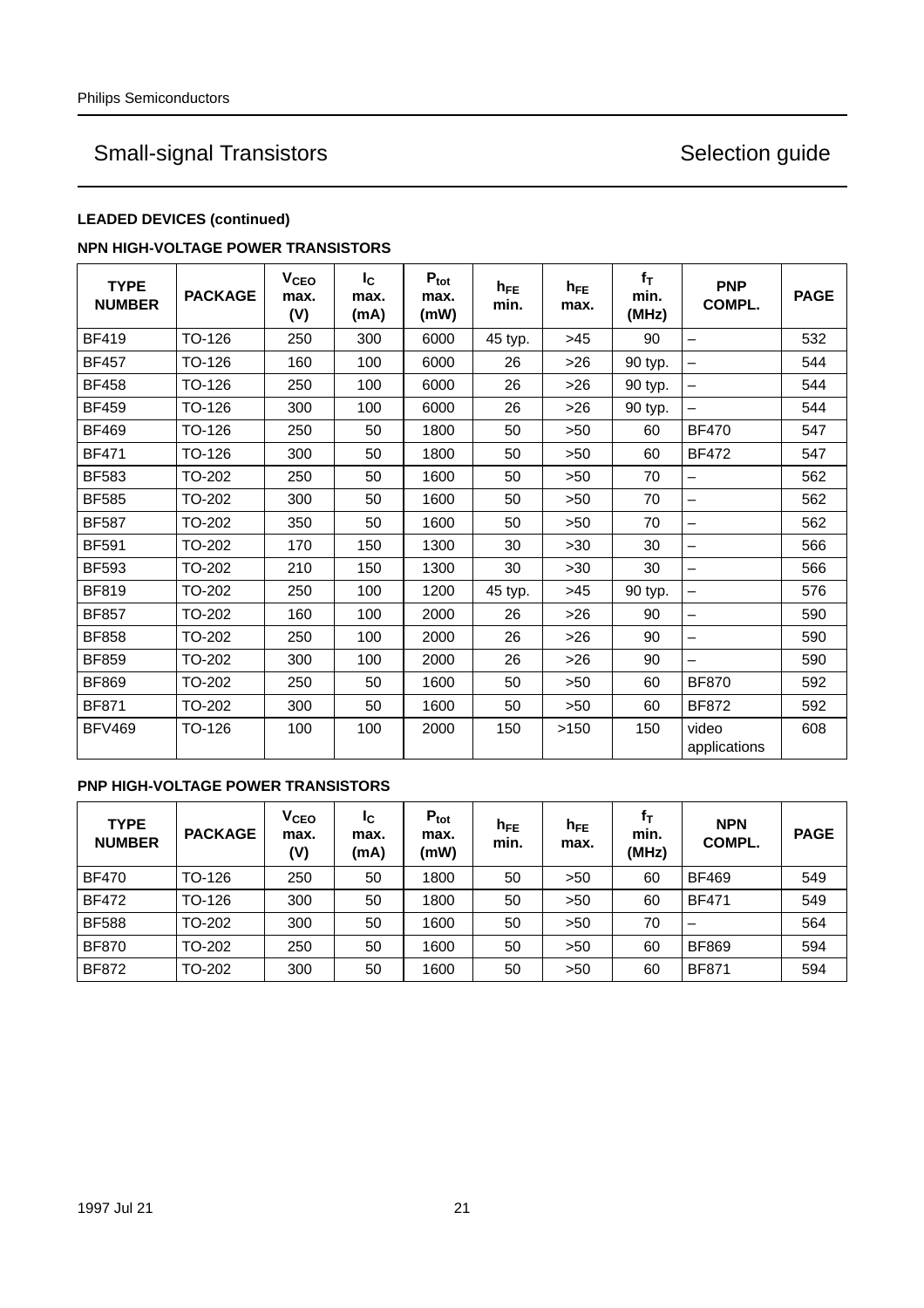## **LEADED DEVICES (continued)**

### **PROGRAMMABLE UNIJUNCTION TRANSISTORS**

| <b>TYPE</b><br><b>NUMBER</b> | <b>PACKAGE</b> | <b>V<sub>GA</sub></b><br>max.<br>(V) | ΙA<br>max.<br>(mA) | <b>ARM</b><br>max.<br>(mA) | $P_{\text{tot}}$<br>max.<br>(mW) | $dl$ <sub><math>\triangle</math></sub> /dt<br>max.<br>(A/us) | IP<br>max.<br>(μA) | I٧<br>min.<br>(μA) | max.<br>(ns) | <b>PAGE</b> |
|------------------------------|----------------|--------------------------------------|--------------------|----------------------------|----------------------------------|--------------------------------------------------------------|--------------------|--------------------|--------------|-------------|
| BRY39                        | TO-72          | 70                                   | 175                | 2500                       | 275                              | 20                                                           | 0.2                | ົ                  | 80           | 628         |
| BRY56                        | TO-92          | 70                                   | 175                | 2500                       | 300                              | 20                                                           | 0.2                |                    | 80           | 639         |

### **SILICON CONTROLLED SWITCHES**

| <b>TYPE</b><br><b>NUMBER</b> | <b>PACKAGE</b> | V <sub>CBO</sub><br>max.<br>(V) | IΕ<br>max.<br>(mA) | <b>IERM</b><br>max.<br>(mA) | $P_{\text{tot}}$<br>max.<br>(mW) | <b>VAK</b><br>max.<br>(V) | IΗ<br>max.<br>(mA) | ւ <sub>on</sub><br>max.<br>$(\mu s)$ | $t_{off}$<br>max.<br>(µs) | <b>PAGE</b> |
|------------------------------|----------------|---------------------------------|--------------------|-----------------------------|----------------------------------|---------------------------|--------------------|--------------------------------------|---------------------------|-------------|
| <b>BR101</b>                 | TO-72          | 50                              | 175                | 2500                        | 275                              | $1.4^{\circ}$             |                    | -                                    | -                         | 624         |
| BRY39                        | TO-72          | 70                              | 175                | 2500                        | 275                              | 1.4                       |                    | 0.25                                 | 15                        | 628         |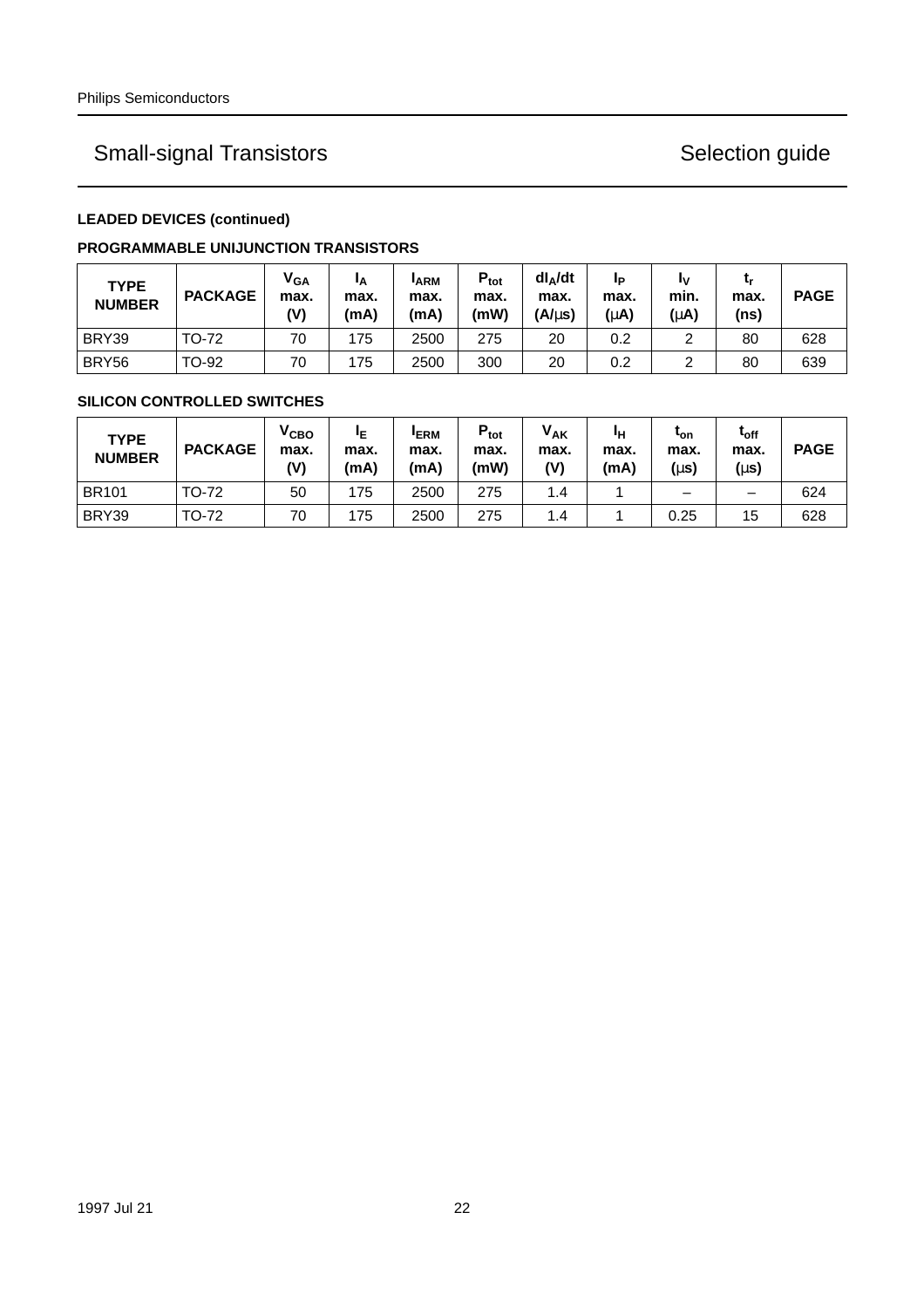### **SURFACE-MOUNT DEVICES**

### **NPN GENERAL PURPOSE LOW-POWER TRANSISTORS**

| <b>TYPE</b><br><b>NUMBER</b> | <b>PACKAGE</b>    | <b>V<sub>CEO</sub></b><br>max.<br>(V) | $I_{\rm C}$<br>max.<br>(mA) | $P_{\text{tot}}$<br>max.<br>(mW) | h <sub>FE</sub><br>min. | $h_{FE}$<br>max. | $f_T$<br>min.<br>(MHz) | <b>PNP</b><br>COMPL. | <b>PAGE</b> |
|------------------------------|-------------------|---------------------------------------|-----------------------------|----------------------------------|-------------------------|------------------|------------------------|----------------------|-------------|
| 2PC4081                      | <b>SC-70</b>      | 40                                    | 100                         | 200                              | 120                     | 560              | 100                    | 2PA1576              | 210         |
| 2PC4081Q                     | <b>SC-70</b>      | 40                                    | 100                         | 200                              | 120                     | 270              | 100                    | 2PA1576Q             | 210         |
| 2PC4081R                     | <b>SC-70</b>      | 40                                    | 100                         | 200                              | 180                     | 390              | 100                    | 2PA1576R             | 210         |
| 2PC4081S                     | <b>SC-70</b>      | 40                                    | 100                         | 200                              | 270                     | 560              | 100                    | 2PA1576S             | 210         |
| 2PC4617                      | <b>SC-75</b>      | 50                                    | 100                         | 150                              | 120                     | 560              | 100                    | 2PA1774              | 212         |
| 2PC4617Q                     | <b>SC-75</b>      | 50                                    | 100                         | 150                              | 120                     | 270              | 100                    | 2PA1774Q             | 212         |
| 2PC4617R                     | <b>SC-75</b>      | 50                                    | 100                         | 150                              | 180                     | 390              | 100                    | 2PA1774R             | 212         |
| 2PC4617S                     | <b>SC-75</b>      | 50                                    | 100                         | 150                              | 270                     | 560              | 100                    | 2PA1774S             | 212         |
| 2PD601A                      | SC-59             | 50                                    | 100                         | 250                              | 160                     | 460              | 100                    | 2PB709A              | 214         |
| 2PD601AQ                     | SC-59             | 50                                    | 100                         | 250                              | 160                     | 260              | 100                    | 2PB709AQ             | 214         |
| 2PD601AR                     | SC-59             | 50                                    | 100                         | 250                              | 210                     | 340              | 120                    | 2PB709AR             | 214         |
| 2PD601AS                     | SC-59             | 50                                    | 100                         | 250                              | 290                     | 460              | 140                    | 2PB709AS             | 214         |
| 2PD602A                      | SC-59             | 50                                    | 500                         | 250                              | 85                      | 340              | 140                    | 2PB710A              | 217         |
| 2PD602AQ                     | SC-59             | 50                                    | 500                         | 250                              | 85                      | 170              | 140                    | 2PB710AQ             | 217         |
| 2PD602AR                     | SC-59             | 50                                    | 500                         | 250                              | 120                     | 240              | 160                    | 2PB710AR             | 217         |
| 2PD602AS                     | SC-59             | 50                                    | 500                         | 250                              | 170                     | 340              | 180                    | 2PB710AS             | 217         |
| 2PD1820A                     | <b>SC-70</b>      | 50                                    | 500                         | 200                              | 85                      | 340              | 150                    | 2PB1219A             | 220         |
| 2PD1820AQ                    | <b>SC-70</b>      | 50                                    | 500                         | 200                              | 85                      | 170              | 150                    | 2PB1219AQ            | 220         |
| 2PD1820AR                    | <b>SC-70</b>      | 50                                    | 500                         | 200                              | 120                     | 240              | 150                    | 2PB1219AR            | 220         |
| 2PD1820AS                    | <b>SC-70</b>      | 50                                    | 500                         | 200                              | 170                     | 340              | 150                    | 2PB1219AS            | 220         |
| <b>BC817</b>                 | SOT <sub>23</sub> | 45                                    | 500                         | 250                              | 100                     | 600              | 100                    | <b>BC807</b>         | 297         |
| <b>BC817W</b>                | <b>SOT323</b>     | 45                                    | 500                         | 200                              | 100                     | 600              | 100                    | <b>BC807W</b>        | 301         |
| BC817-16                     | SOT <sub>23</sub> | 45                                    | 500                         | 250                              | 100                     | 250              | 100                    | BC807-16             | 297         |
| BC817-16W                    | <b>SOT323</b>     | 45                                    | 500                         | 200                              | 100                     | 250              | 100                    | BC807-16W            | 301         |
| BC817-25                     | SOT <sub>23</sub> | 45                                    | 500                         | 250                              | 160                     | 400              | 100                    | BC807-25             | 297         |
| BC817-25W                    | SOT323            | 45                                    | 500                         | 200                              | 160                     | 400              | 100                    | BC807-25W            | 301         |
| BC817-40                     | SOT <sub>23</sub> | 45                                    | 500                         | 250                              | 250                     | 600              | 100                    | BC807-40             | 297         |
| BC817-40W                    | SOT323            | 45                                    | 500                         | 200                              | 250                     | 600              | 100                    | BC807-40W            | 301         |
| <b>BC818</b>                 | SOT <sub>23</sub> | 25                                    | 500                         | 250                              | 100                     | 600              | 100                    | <b>BC808</b>         | 297         |
| <b>BC818W</b>                | SOT323            | 25                                    | 500                         | 200                              | 100                     | 600              | 100                    | <b>BC808W</b>        | 301         |
| BC818-16                     | SOT <sub>23</sub> | 25                                    | 500                         | 250                              | 100                     | 250              | 100                    | BC808-16             | 297         |
| BC818-16W                    | SOT323            | 25                                    | 500                         | 200                              | 100                     | 250              | 100                    | BC808-16W            | 301         |
| BC818-25                     | SOT <sub>23</sub> | 25                                    | 500                         | 250                              | 160                     | 400              | 100                    | BC808-25             | 297         |
| BC818-25W                    | SOT323            | 25                                    | 500                         | 200                              | 160                     | 400              | 100                    | BC808-25W            | 301         |
| BC818-40                     | SOT <sub>23</sub> | 25                                    | 500                         | 250                              | 250                     | 600              | 100                    | BC808-40             | 297         |
| BC818-40W                    | SOT323            | 25                                    | 500                         | 200                              | 250                     | 600              | 100                    | BC808-40W            | 301         |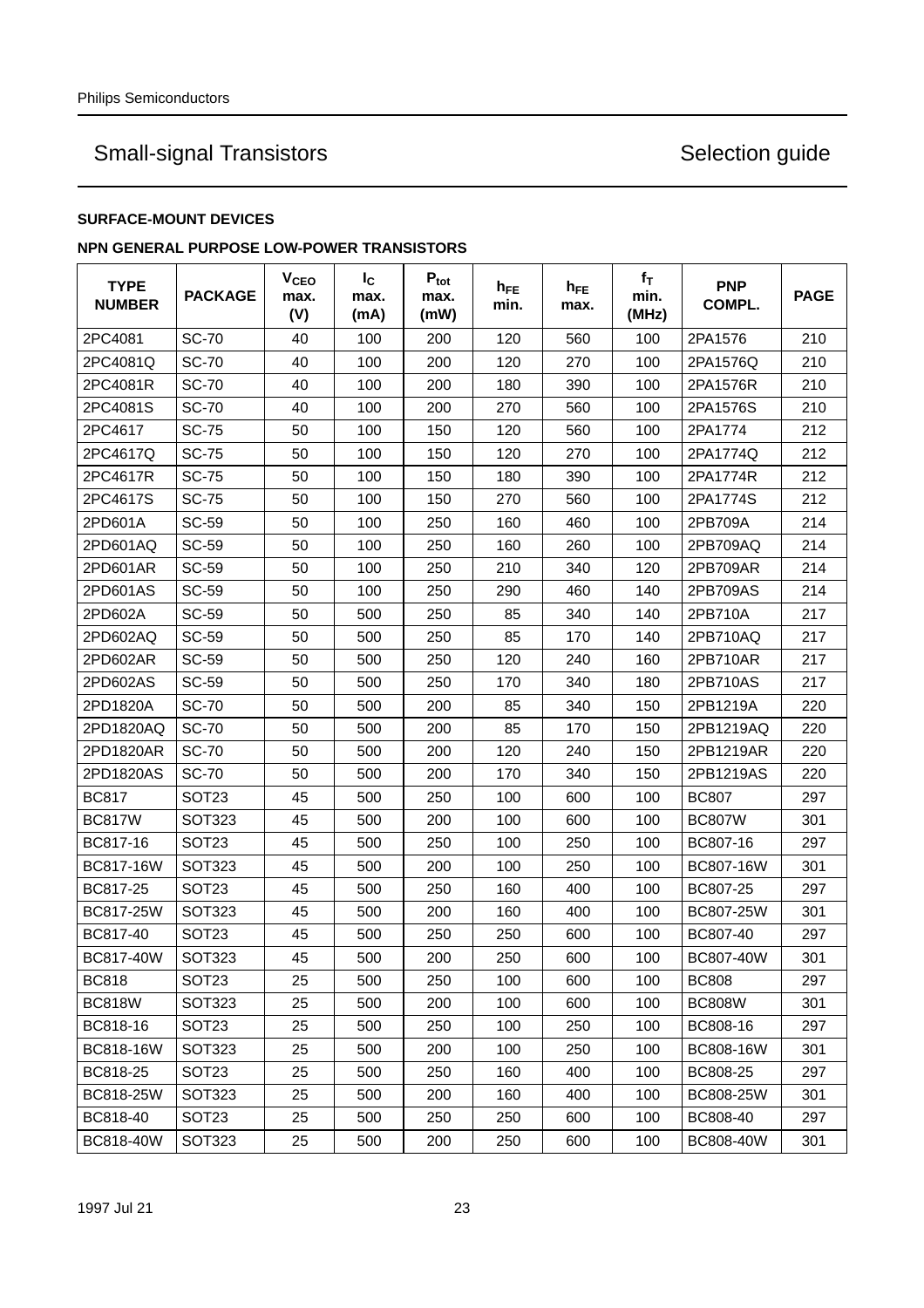| <b>TYPE</b><br><b>NUMBER</b> | <b>PACKAGE</b>    | <b>V<sub>CEO</sub></b><br>max.<br>(V) | $I_{\rm C}$<br>max.<br>(mA) | $P_{\text{tot}}$<br>max.<br>(mW) | $h_{FE}$<br>min. | $h_{FE}$<br>max. | $f_T$<br>min.<br>(MHz) | <b>PNP</b><br>COMPL. | <b>PAGE</b> |
|------------------------------|-------------------|---------------------------------------|-----------------------------|----------------------------------|------------------|------------------|------------------------|----------------------|-------------|
| <b>BC846</b>                 | SOT <sub>23</sub> | 65                                    | 100                         | 250                              | 110              | 450              | 100                    | <b>BC856</b>         | 305         |
| <b>BC846A</b>                | SOT <sub>23</sub> | 65                                    | 100                         | 250                              | 110              | 220              | 100                    | <b>BC856A</b>        | 305         |
| BC846AT                      | <b>SC-75</b>      | 65                                    | 100                         | 150                              | 110              | 220              | 100                    | BC856AT              | 310         |
| BC846AW                      | <b>SOT323</b>     | 65                                    | 100                         | 200                              | 110              | 220              | 100                    | BC856AW              | 313         |
| <b>BC846B</b>                | SOT <sub>23</sub> | 65                                    | 100                         | 250                              | 200              | 450              | 100                    | <b>BC856B</b>        | 305         |
| BC846BT                      | <b>SC-75</b>      | 65                                    | 100                         | 150                              | 200              | 450              | 100                    | BC856BT              | 310         |
| BC846BW                      | <b>SOT323</b>     | 65                                    | 100                         | 200                              | 200              | 450              | 100                    | BC856BW              | 313         |
| <b>BC846W</b>                | <b>SOT323</b>     | 65                                    | 100                         | 200                              | 110              | 450              | 100                    | <b>BC856W</b>        | 313         |
| <b>BC847</b>                 | SOT <sub>23</sub> | 45                                    | 100                         | 250                              | 110              | 800              | 100                    | <b>BC857</b>         | 305         |
| <b>BC847A</b>                | SOT <sub>23</sub> | 45                                    | 100                         | 250                              | 110              | 220              | 100                    | <b>BC857A</b>        | 305         |
| BC847AT                      | <b>SC-75</b>      | 45                                    | 100                         | 150                              | 110              | 220              | 100                    | BC857AT              | 310         |
| BC847AW                      | <b>SOT323</b>     | 45                                    | 100                         | 200                              | 110              | 220              | 100                    | BC857AW              | 310         |
| <b>BC847B</b>                | SOT <sub>23</sub> | 45                                    | 100                         | 250                              | 200              | 450              | 100                    | <b>BC857B</b>        | 305         |
| BC847BT                      | <b>SC-75</b>      | 45                                    | 100                         | 150                              | 200              | 450              | 100                    | BC857BT              | 310         |
| BC847BW                      | <b>SOT323</b>     | 45                                    | 100                         | 200                              | 200              | 450              | 100                    | BC857BW              | 310         |
| <b>BC847C</b>                | <b>SOT23</b>      | 45                                    | 100                         | 250                              | 420              | 800              | 100                    | <b>BC857C</b>        | 305         |
| BC847CT                      | <b>SC-75</b>      | 45                                    | 100                         | 150                              | 420              | 800              | 100                    | <b>BC857CT</b>       | 310         |
| <b>BC847CW</b>               | SOT323            | 45                                    | 100                         | 200                              | 420              | 800              | 100                    | BC857CW              | 313         |
| <b>BC847W</b>                | <b>SOT323</b>     | 45                                    | 100                         | 200                              | 110              | 800              | 100                    | <b>BC857W</b>        | 313         |
| <b>BC848</b>                 | <b>SOT23</b>      | 30                                    | 100                         | 250                              | 110              | 800              | 100                    | <b>BC858</b>         | 305         |
| <b>BC848A</b>                | SOT <sub>23</sub> | 30                                    | 100                         | 250                              | 110              | 220              | 100                    | <b>BC858A</b>        | 305         |
| BC848AT                      | <b>SC-75</b>      | 30                                    | 100                         | 150                              | 110              | 220              | 100                    | BC858AT              | 310         |
| BC848AW                      | <b>SOT323</b>     | 30                                    | 100                         | 200                              | 110              | 220              | 100                    | BC858AW              | 313         |
| <b>BC848B</b>                | SOT <sub>23</sub> | 30                                    | 100                         | 250                              | 200              | 450              | 100                    | <b>BC858B</b>        | 305         |
| BC848BT                      | <b>SC-75</b>      | 30                                    | 100                         | 150                              | 200              | 450              | 100                    | BC858BT              | 310         |
| BC848BW                      | SOT323            | 30                                    | 100                         | 200                              | 200              | 450              | 100                    | BC858BW              | 313         |
| <b>BC848C</b>                | <b>SOT23</b>      | 30                                    | 100                         | 250                              | 420              | 800              | 100                    | <b>BC858C</b>        | 305         |
| BC848CT                      | <b>SC-75</b>      | 30                                    | 100                         | 150                              | 420              | 800              | 100                    | BC858CT              | 310         |
| BC848CW                      | SOT323            | 30                                    | 100                         | 200                              | 420              | 800              | 100                    | <b>BC858CW</b>       | 313         |
| <b>BC848W</b>                | <b>SOT323</b>     | 30                                    | 100                         | 200                              | 110              | 800              | 100                    | <b>BC858W</b>        | 313         |
| <b>BC849</b>                 | SOT <sub>23</sub> | 30                                    | 100                         | 250                              | 200              | 800              | 100                    | <b>BC859</b>         | 324         |
| <b>BC849B</b>                | SOT <sub>23</sub> | 30                                    | 100                         | 250                              | 200              | 450              | 100                    | <b>BC859B</b>        | 324         |
| BC849BW                      | SOT323            | 30                                    | 100                         | 200                              | 200              | 450              | 100                    | BC859BW              | 328         |
| <b>BC849C</b>                | SOT <sub>23</sub> | 30                                    | 100                         | 250                              | 420              | 800              | 100                    | <b>BC859C</b>        | 324         |
| <b>BC849CW</b>               | SOT323            | 30                                    | 100                         | 200                              | 420              | 800              | 100                    | <b>BC859CW</b>       | 328         |
| <b>BC849W</b>                | SOT323            | 30                                    | 100                         | 200                              | 200              | 800              | 100                    | <b>BC859W</b>        | 328         |
| <b>BC850</b>                 | SOT <sub>23</sub> | 45                                    | 100                         | 250                              | 200              | 800              | 100                    | <b>BC860</b>         | 324         |
| <b>BC850B</b>                | SOT <sub>23</sub> | 45                                    | 100                         | 250                              | 200              | 450              | 100                    | <b>BC860B</b>        | 324         |
| BC850BW                      | SOT323            | 45                                    | 100                         | 200                              | 200              | 450              | 100                    | BC860BW              | 328         |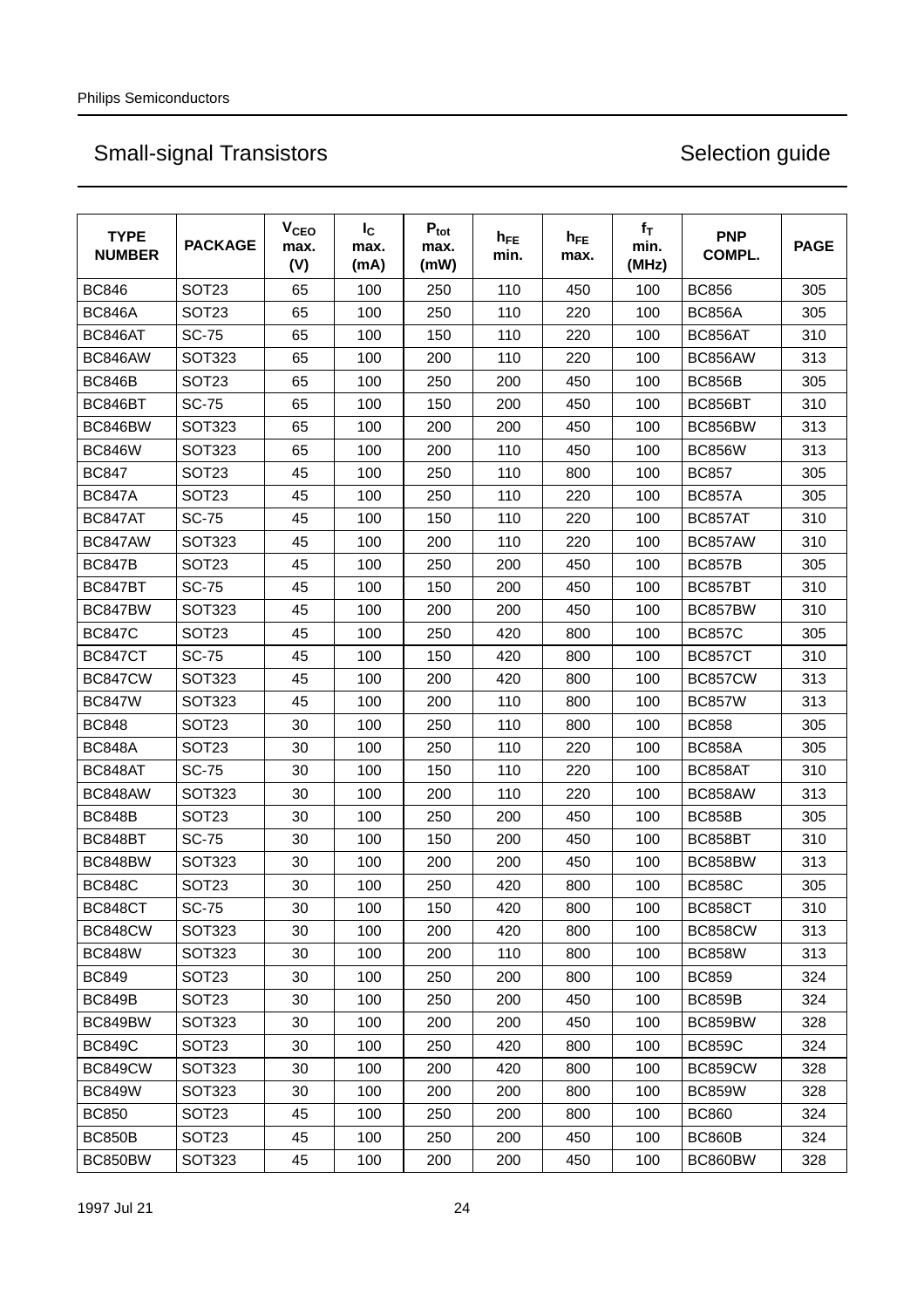| <b>TYPE</b><br><b>NUMBER</b> | <b>PACKAGE</b>    | <b>V<sub>CEO</sub></b><br>max.<br>(V) | $I_{\rm C}$<br>max.<br>(mA) | $P_{\text{tot}}$<br>max.<br>(mW) | $h_{FE}$<br>min. | $h_{FE}$<br>max. | $f_T$<br>min.<br>(MHz) | <b>PNP</b><br>COMPL.     | <b>PAGE</b> |
|------------------------------|-------------------|---------------------------------------|-----------------------------|----------------------------------|------------------|------------------|------------------------|--------------------------|-------------|
| <b>BC850C</b>                | SOT <sub>23</sub> | 45                                    | 100                         | 250                              | 420              | 800              | 100                    | <b>BC860C</b>            | 324         |
| <b>BC850CW</b>               | <b>SOT323</b>     | 45                                    | 100                         | 200                              | 420              | 800              | 100                    | BC860CW                  | 328         |
| <b>BC850W</b>                | <b>SOT323</b>     | 45                                    | 100                         | 200                              | 200              | 800              | 100                    | <b>BC860W</b>            | 328         |
| BCF32                        | SOT <sub>23</sub> | 32                                    | 100                         | 250                              | 200              | 450              | 100                    | BCF29                    | 372         |
| BCF33                        | SOT <sub>23</sub> | 32                                    | 100                         | 250                              | 420              | 800              | 100                    | BCF30                    | 372         |
| BCF81                        | SOT <sub>23</sub> | 45                                    | 100                         | 250                              | 420              | 800              | 100                    | $\overline{\phantom{0}}$ | 375         |
| BCV71                        | SOT <sub>23</sub> | 60                                    | 100                         | 250                              | 110              | 220              | 100                    | $\overline{\phantom{0}}$ | 418         |
| BCV72                        | SOT <sub>23</sub> | 60                                    | 100                         | 250                              | 200              | 450              | 100                    |                          | 418         |
| BCW31                        | SOT <sub>23</sub> | 32                                    | 100                         | 250                              | 110              | 220              | 100                    | BCW29                    | 422         |
| BCW32                        | SOT <sub>23</sub> | 32                                    | 100                         | 250                              | 200              | 450              | 100                    | BCW30                    | 422         |
| BCW33                        | SOT <sub>23</sub> | 32                                    | 100                         | 250                              | 420              | 800              | 100                    |                          | 422         |
| BCW60<br>series              | SOT <sub>23</sub> | 32                                    | 100                         | 250                              | 120              | 630              | 100                    | BCW61<br>series          | 425         |
| BCW60A                       | SOT <sub>23</sub> | 32                                    | 100                         | 250                              | 120              | 220              | 100                    | BCW61A                   | 425         |
| BCW60B                       | SOT <sub>23</sub> | 32                                    | 100                         | 250                              | 180              | 310              | 100                    | BCW61B                   | 425         |
| BCW60C                       | SOT <sub>23</sub> | 32                                    | 100                         | 250                              | 250              | 460              | 100                    | BCW61C                   | 425         |
| BCW60D                       | SOT <sub>23</sub> | 32                                    | 100                         | 250                              | 380              | 630              | 100                    | BCW61D                   | 425         |
| BCW71                        | SOT <sub>23</sub> | 45                                    | 100                         | 250                              | 110              | 220              | 100                    | BCW69                    | 434         |
| BCW72                        | SOT <sub>23</sub> | 45                                    | 100                         | 250                              | 200              | 450              | 100                    | BCW70                    | 434         |
| BCW81                        | SOT <sub>23</sub> | 45                                    | 100                         | 250                              | 420              | 800              | 100                    |                          | 436         |
| BCX19                        | SOT <sub>23</sub> | 45                                    | 500                         | 250                              | 100              | 600              | 100                    | BCX17                    | 443         |
| BCX20                        | SOT <sub>23</sub> | 25                                    | 500                         | 250                              | 100              | 600              | 100                    | BCX18                    | 443         |
| BCX70<br>series              | SOT <sub>23</sub> | 45                                    | 100                         | 250                              | 120              | 630              | 100                    | BCX71<br>series          | 452         |
| BCX70G                       | SOT <sub>23</sub> | 45                                    | 100                         | 250                              | 120              | 220              | 100                    | BCX71G                   | 452         |
| BCX70H                       | SOT <sub>23</sub> | 45                                    | 100                         | 250                              | 180              | 310              | 100                    | BCX71H                   | 452         |
| BCX70J                       | SOT <sub>23</sub> | 45                                    | 100                         | 250                              | 250              | 460              | 100                    | BCX71J                   | 452         |
| BCX70K                       | SOT <sub>23</sub> | 45                                    | 100                         | 250                              | 380              | 630              | 100                    | BCX71K                   | 452         |
| <b>PMBS3904</b>              | SOT <sub>23</sub> | 40                                    | 100                         | 250                              | 100              | 300              | 180                    | <b>PMBS3906</b>          | 956         |
| <b>PMBT5088</b>              | SOT <sub>23</sub> | 30                                    | 100                         | 250                              | 350              | >350             |                        |                          | 988         |
| <b>PMBT6428</b>              | SOT <sub>23</sub> | 50                                    | 100                         | 250                              | 250              | 650              | 100                    | $\overline{\phantom{0}}$ | 999         |
| <b>PMBT6429</b>              | SOT <sub>23</sub> | 45                                    | 100                         | 250                              | 500              | 1250             | 100                    |                          | 999         |
| PMBTA06                      | SOT <sub>23</sub> | 80                                    | 500                         | 250                              | 50               | >50              | 100                    | PMBTA56                  | 1002        |
| <b>PMST5088</b>              | <b>SOT323</b>     | 30                                    | 100                         | 200                              | 350              | >350             | 100                    |                          | 1051        |
| <b>PMST5089</b>              | SOT323            | 25                                    | 100                         | 200                              | 450              | >450             | 100                    |                          | 1051        |
| <b>PMST6428</b>              | <b>SOT323</b>     | 50                                    | 100                         | 200                              | 250              | 650              | 100                    | $\overline{\phantom{0}}$ | 1061        |
| <b>PMST6429</b>              | SOT323            | 45                                    | 100                         | 200                              | 500              | 1250             | 100                    |                          | 1061        |
| PMSTA05                      | SOT323            | 60                                    | 500                         | 200                              | 50               | >50              | 100                    | PMSTA55                  | 1064        |
| PMSTA06                      | <b>SOT323</b>     | 80                                    | 500                         | 200                              | 50               | >50              | 100                    | PMSTA56                  | 1064        |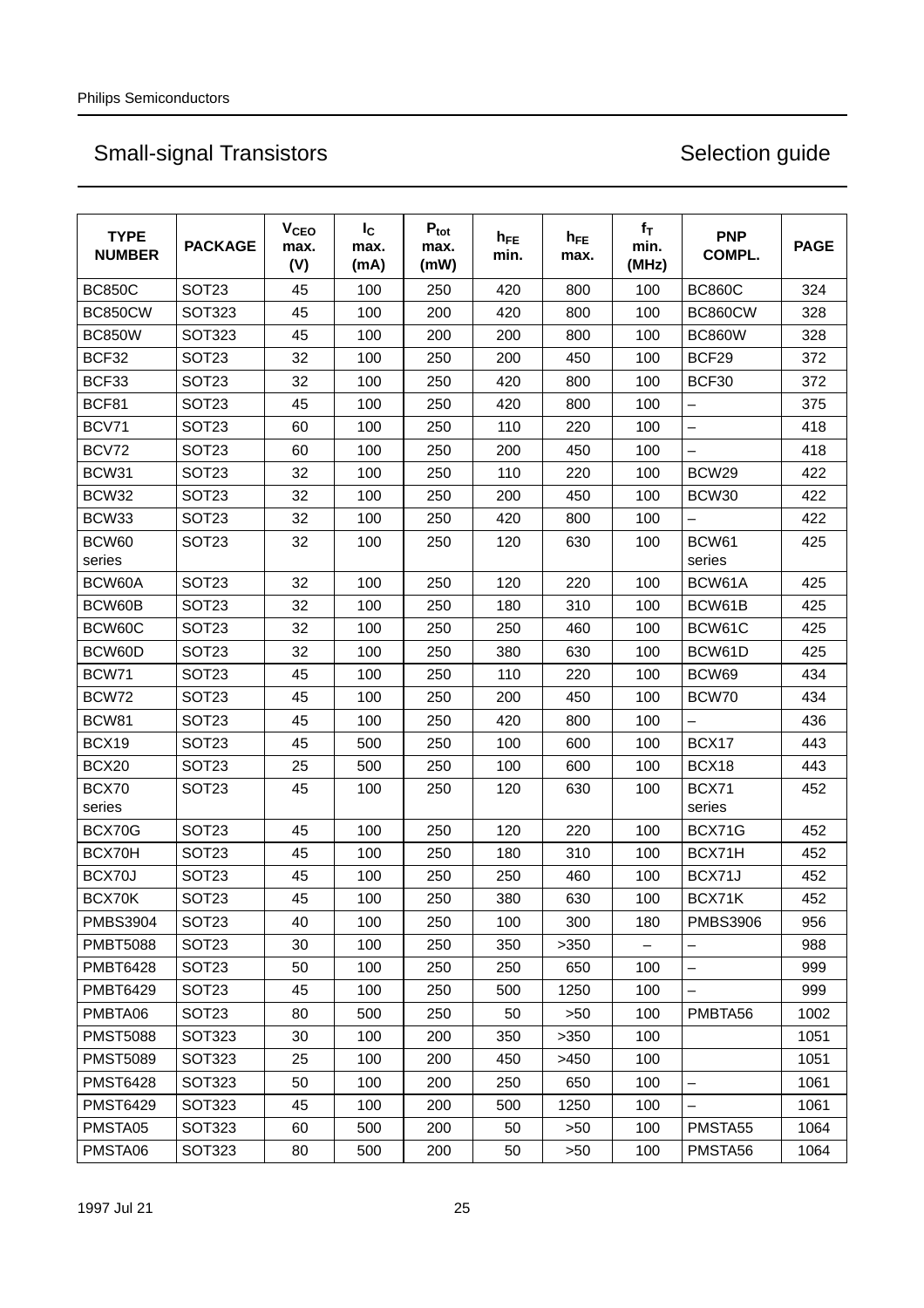## **SURFACE-MOUNT DEVICES (continued)**

### **PNP GENERAL PURPOSE LOW-POWER TRANSISTORS**

| <b>TYPE</b><br><b>NUMBER</b> | <b>PACKAGE</b>    | <b>V<sub>CEO</sub></b><br>max.<br>(V) | $I_{\rm C}$<br>max.<br>(mA) | $P_{\text{tot}}$<br>max.<br>(mW) | h <sub>FE</sub><br>min. | $h_{FE}$<br>max. | $f_T$<br>min.<br>(MHz) | <b>NPN</b><br>COMPL. | <b>PAGE</b> |
|------------------------------|-------------------|---------------------------------------|-----------------------------|----------------------------------|-------------------------|------------------|------------------------|----------------------|-------------|
| 2PA1576                      | <b>SC-70</b>      | 40                                    | 100                         | 200                              | 120                     | 560              | 100                    | 2PC4081              | 194         |
| 2PA1576Q                     | <b>SC-70</b>      | 40                                    | 100                         | 200                              | 120                     | 270              | 100                    | 2PC4081Q             | 194         |
| 2PA1576R                     | <b>SC-70</b>      | 40                                    | 100                         | 200                              | 180                     | 390              | 100                    | 2PC4081R             | 194         |
| 2PA1576S                     | <b>SC-70</b>      | 40                                    | 100                         | 200                              | 270                     | 560              | 100                    | 2PC4081S             | 194         |
| 2PA1774                      | SC-75             | 40                                    | 100                         | 150                              | 120                     | 560              | 100                    | 2PC4617              | 196         |
| 2PA1774Q                     | <b>SC-75</b>      | 40                                    | 100                         | 150                              | 120                     | 270              | 100                    | 2PC4617Q             | 196         |
| 2PA1774R                     | SC-75             | 40                                    | 100                         | 150                              | 180                     | 390              | 100                    | 2PC4617R             | 196         |
| 2PA1774S                     | <b>SC-75</b>      | 40                                    | 100                         | 150                              | 270                     | 560              | 100                    | 2PC4617S             | 196         |
| 2PB709A                      | SC-59             | 45                                    | 200                         | 250                              | 160                     | 460              | 80                     | 2PB601A              | 198         |
| 2PB709AQ                     | SC-59             | 45                                    | 100                         | 250                              | 160                     | 260              | 60                     | 2PB601AQ             | 198         |
| 2PB709AR                     | SC-59             | 45                                    | 100                         | 250                              | 210                     | 340              | 70                     | 2PB601AR             | 198         |
| 2PB709AS                     | <b>SC-59</b>      | 45                                    | 100                         | 250                              | 290                     | 460              | 80                     | 2PB601AS             | 198         |
| 2PB710A                      | SC-59             | 50                                    | 500                         | 250                              | 85                      | 340              | 100                    | 2PD602A              | 200         |
| 2PB710AQ                     | SC-59             | 50                                    | 500                         | 250                              | 85                      | 170              | 100                    | 2PD602AQ             | 200         |
| 2PB710AR                     | SC-59             | 50                                    | 500                         | 250                              | 120                     | 240              | 120                    | 2PD602AR             | 200         |
| 2PB710AS                     | SC-59             | 50                                    | 500                         | 250                              | 170                     | 340              | 140                    | 2PD602AS             | 200         |
| 2PB1219A                     | <b>SC-70</b>      | 50                                    | 500                         | 200                              | 85                      | 340              | 100                    | 2PD1820A             | 203         |
| 2PB1219AQ                    | <b>SC-70</b>      | 50                                    | 500                         | 200                              | 85                      | 170              | 100                    | 2PD1820AQ            | 203         |
| 2PB1219AR                    | <b>SC-70</b>      | 50                                    | 500                         | 200                              | 120                     | 240              | 120                    | 2PD1820AR            | 203         |
| 2PB1219AS                    | <b>SC-70</b>      | 50                                    | 500                         | 200                              | 170                     | 340              | 140                    | 2PD1820AS            | 203         |
| <b>BC807</b>                 | SOT <sub>23</sub> | 45                                    | 500                         | 250                              | 100                     | 600              | 80                     | <b>BC817</b>         | 289         |
| <b>BC807W</b>                | SOT323            | 45                                    | 500                         | 200                              | 100                     | 600              | 80                     | <b>BC817W</b>        | 293         |
| BC807-16                     | SOT <sub>23</sub> | 45                                    | 500                         | 250                              | 100                     | 250              | 80                     | BC817-16             | 289         |
| BC807-16W                    | SOT323            | 45                                    | 500                         | 200                              | 100                     | 250              | 80                     | BC817-16W            | 293         |
| BC807-25                     | SOT <sub>23</sub> | 45                                    | 500                         | 250                              | 160                     | 400              | 80                     | BC817-25             | 289         |
| BC807-25W                    | SOT323            | 45                                    | 500                         | 200                              | 160                     | 400              | 80                     | BC817-25W            | 293         |
| BC807-40                     | SOT <sub>23</sub> | 45                                    | 500                         | 250                              | 250                     | 600              | 80                     | BC817-40             | 289         |
| BC807-40W                    | SOT323            | 45                                    | 500                         | 200                              | 250                     | 600              | 80                     | BC817-40W            | 293         |
| <b>BC808</b>                 | SOT <sub>23</sub> | 25                                    | 500                         | 250                              | 100                     | 600              | 80                     | <b>BC818</b>         | 289         |
| <b>BC808W</b>                | SOT323            | 25                                    | 500                         | 200                              | 100                     | 600              | 80                     | <b>BC818W</b>        | 293         |
| BC808-16                     | SOT <sub>23</sub> | 25                                    | 500                         | 250                              | 100                     | 250              | 80                     | BC818-16             | 289         |
| BC808-16W                    | SOT323            | 25                                    | 500                         | 200                              | 100                     | 250              | 80                     | BC818-16W            | 293         |
| BC808-25                     | SOT <sub>23</sub> | 25                                    | 500                         | 250                              | 160                     | 400              | 80                     | BC818-25             | 289         |
| BC808-25W                    | SOT323            | 25                                    | 500                         | 200                              | 160                     | 400              | 80                     | BC818-25W            | 293         |
| BC808-40                     | SOT <sub>23</sub> | 25                                    | 500                         | 250                              | 250                     | 600              | 80                     | BC818-40             | 289         |
| BC808-40W                    | SOT323            | 25                                    | 500                         | 200                              | 250                     | 600              | 80                     | BC818-40W            | 293         |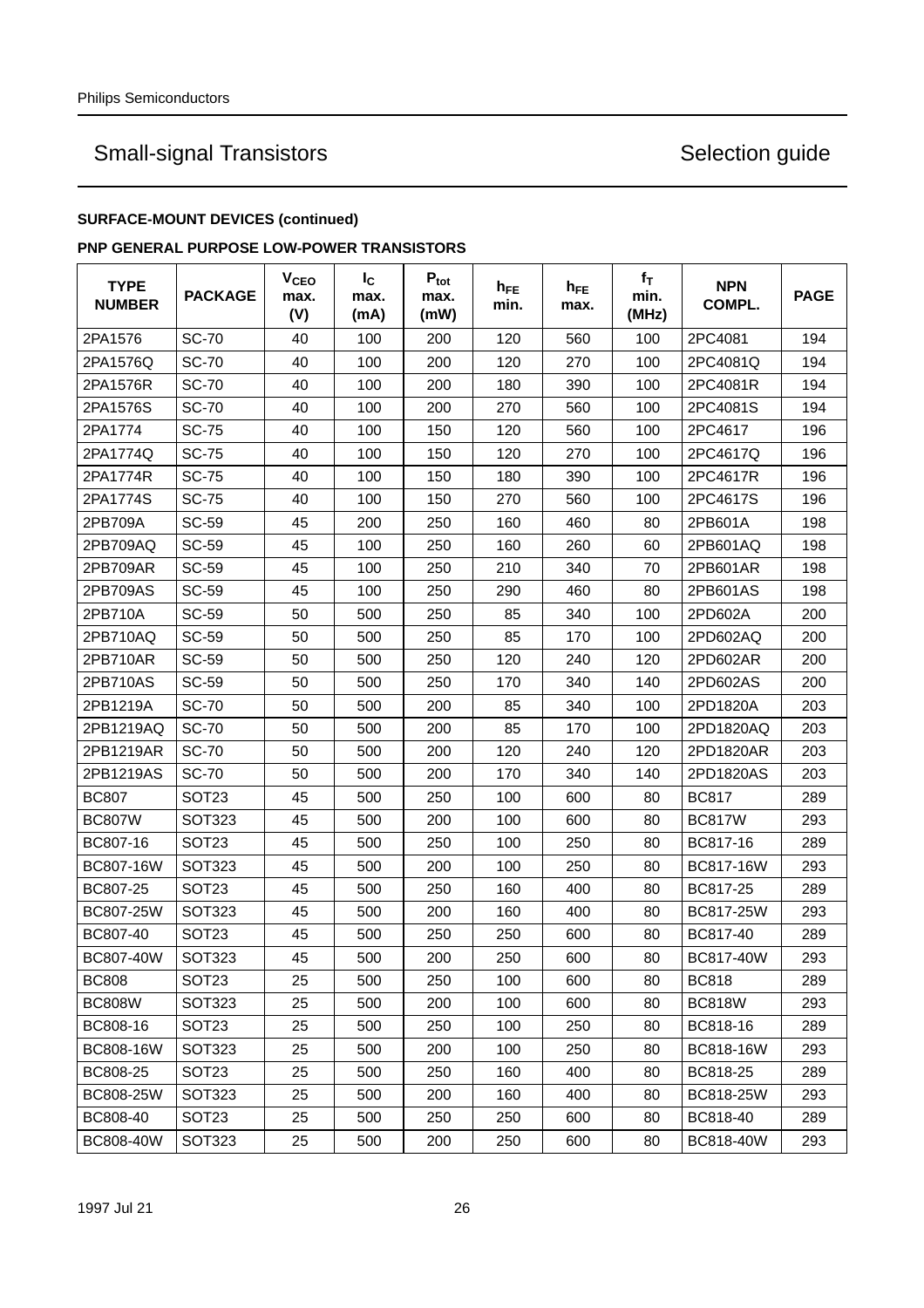| <b>TYPE</b><br><b>NUMBER</b> | <b>PACKAGE</b>    | <b>V<sub>CEO</sub></b><br>max.<br>(V) | $I_{\rm C}$<br>max.<br>(mA) | $P_{\text{tot}}$<br>max.<br>(mW) | $h_{FE}$<br>min. | $h_{FE}$<br>max. | $f_T$<br>min.<br>(MHz) | <b>NPN</b><br>COMPL. | <b>PAGE</b> |
|------------------------------|-------------------|---------------------------------------|-----------------------------|----------------------------------|------------------|------------------|------------------------|----------------------|-------------|
| <b>BC856</b>                 | SOT <sub>23</sub> | 65                                    | 100                         | 250                              | 125              | 475              | 100                    | <b>BC846</b>         | 332         |
| <b>BC856A</b>                | SOT <sub>23</sub> | 65                                    | 100                         | 250                              | 125              | 250              | 100                    | <b>BC846A</b>        | 332         |
| BC856AT                      | <b>SC-75</b>      | 65                                    | 100                         | 150                              | 125              | 250              | 100                    | BC846AT              | 337         |
| BC856AW                      | <b>SOT323</b>     | 65                                    | 100                         | 200                              | 125              | 250              | 100                    | BC846AW              | 340         |
| <b>BC856B</b>                | SOT <sub>23</sub> | 65                                    | 100                         | 250                              | 220              | 475              | 100                    | <b>BC846B</b>        | 332         |
| BC856BT                      | <b>SC-75</b>      | 65                                    | 100                         | 150                              | 220              | 475              | 100                    | BC846BT              | 337         |
| BC856BW                      | SOT323            | 65                                    | 100                         | 200                              | 220              | 475              | 100                    | BC846BW              | 340         |
| <b>BC856W</b>                | <b>SOT323</b>     | 65                                    | 100                         | 200                              | 125              | 475              | 100                    | <b>BC846W</b>        | 340         |
| <b>BC857</b>                 | SOT <sub>23</sub> | 45                                    | 100                         | 250                              | 125              | 800              | 100                    | <b>BC847</b>         | 332         |
| <b>BC857A</b>                | SOT <sub>23</sub> | 45                                    | 100                         | 250                              | 125              | 250              | 100                    | <b>BC847A</b>        | 332         |
| BC857AT                      | <b>SC-75</b>      | 45                                    | 100                         | 150                              | 125              | 250              | 100                    | BC847AT              | 337         |
| BC857AW                      | <b>SOT323</b>     | 45                                    | 100                         | 200                              | 125              | 250              | 100                    | BC847AW              | 340         |
| <b>BC857B</b>                | SOT <sub>23</sub> | 45                                    | 100                         | 250                              | 220              | 475              | 100                    | <b>BC847B</b>        | 332         |
| BC857BT                      | <b>SC-75</b>      | 45                                    | 100                         | 150                              | 220              | 475              | 100                    | BC847BT              | 337         |
| BC857BW                      | <b>SOT323</b>     | 45                                    | 100                         | 200                              | 220              | 475              | 100                    | BC847BW              | 340         |
| <b>BC857C</b>                | SOT <sub>23</sub> | 45                                    | 100                         | 250                              | 420              | 800              | 100                    | <b>BC847C</b>        | 332         |
| BC857CT                      | <b>SC-75</b>      | 45                                    | 100                         | 150                              | 420              | 800              | 100                    | BC847CT              | 337         |
| <b>BC857CW</b>               | SOT323            | 45                                    | 100                         | 200                              | 420              | 800              | 100                    | BC847CW              | 340         |
| <b>BC857W</b>                | <b>SOT323</b>     | 45                                    | 100                         | 200                              | 125              | 800              | 100                    | <b>BC847W</b>        | 340         |
| <b>BC858</b>                 | SOT <sub>23</sub> | 30                                    | 100                         | 250                              | 125              | 800              | 100                    | <b>BC848</b>         | 332         |
| <b>BC858A</b>                | SOT <sub>23</sub> | 30                                    | 100                         | 250                              | 125              | 250              | 100                    | <b>BC848A</b>        | 332         |
| BC858AT                      | <b>SC-75</b>      | 30                                    | 100                         | 150                              | 125              | 250              | 100                    | BC848AT              | 337         |
| BC858AW                      | <b>SOT323</b>     | 30                                    | 100                         | 200                              | 125              | 250              | 100                    | BC848AW              | 340         |
| <b>BC858B</b>                | SOT <sub>23</sub> | 30                                    | 100                         | 250                              | 220              | 475              | 100                    | <b>BC848B</b>        | 332         |
| BC858BT                      | <b>SC-75</b>      | 30                                    | 100                         | 150                              | 220              | 475              | 100                    | BC848BT              | 337         |
| BC858BW                      | <b>SOT323</b>     | 30                                    | 100                         | 200                              | 220              | 475              | 100                    | BC848BW              | 340         |
| <b>BC858C</b>                | SOT <sub>23</sub> | 30                                    | 100                         | 250                              | 420              | 800              | 100                    | <b>BC848C</b>        | 332         |
| BC858CT                      | <b>SC-75</b>      | 30                                    | 100                         | 150                              | 420              | 800              | 100                    | BC848CT              | 337         |
| <b>BC858CW</b>               | SOT323            | 30                                    | 100                         | 200                              | 420              | 800              | 100                    | <b>BC848CW</b>       | 340         |
| <b>BC858W</b>                | <b>SOT323</b>     | 30                                    | 100                         | 200                              | 125              | 800              | 100                    | <b>BC848W</b>        | 340         |
| <b>BC859</b>                 | SOT <sub>23</sub> | 30                                    | 100                         | 250                              | 125              | 800              | 100                    | <b>BC849</b>         | 347         |
| <b>BC859A</b>                | SOT <sub>23</sub> | 30                                    | 100                         | 250                              | 125              | 250              | 100                    |                      | 347         |
| BC859AW                      | SOT323            | 30                                    | 100                         | 200                              | 125              | 250              | 100                    |                      | 352         |
| <b>BC859B</b>                | SOT <sub>23</sub> | 30                                    | 100                         | 250                              | 220              | 475              | 100                    | <b>BC849B</b>        | 347         |
| BC859BW                      | SOT323            | 30                                    | 100                         | 200                              | 220              | 475              | 100                    | BC849BW              | 352         |
| <b>BC859C</b>                | SOT <sub>23</sub> | 30                                    | 100                         | 250                              | 420              | 800              | 100                    | <b>BC849C</b>        | 347         |
| <b>BC859CW</b>               | SOT323            | 30                                    | 100                         | 200                              | 420              | 800              | 100                    | BC849CW              | 352         |
| <b>BC859W</b>                | <b>SOT323</b>     | 30                                    | 100                         | 200                              | 125              | 800              | 100                    | <b>BC849W</b>        | 352         |
| <b>BC860</b>                 | SOT <sub>23</sub> | 45                                    | 100                         | 250                              | 125              | 800              | 100                    | <b>BC850</b>         | 347         |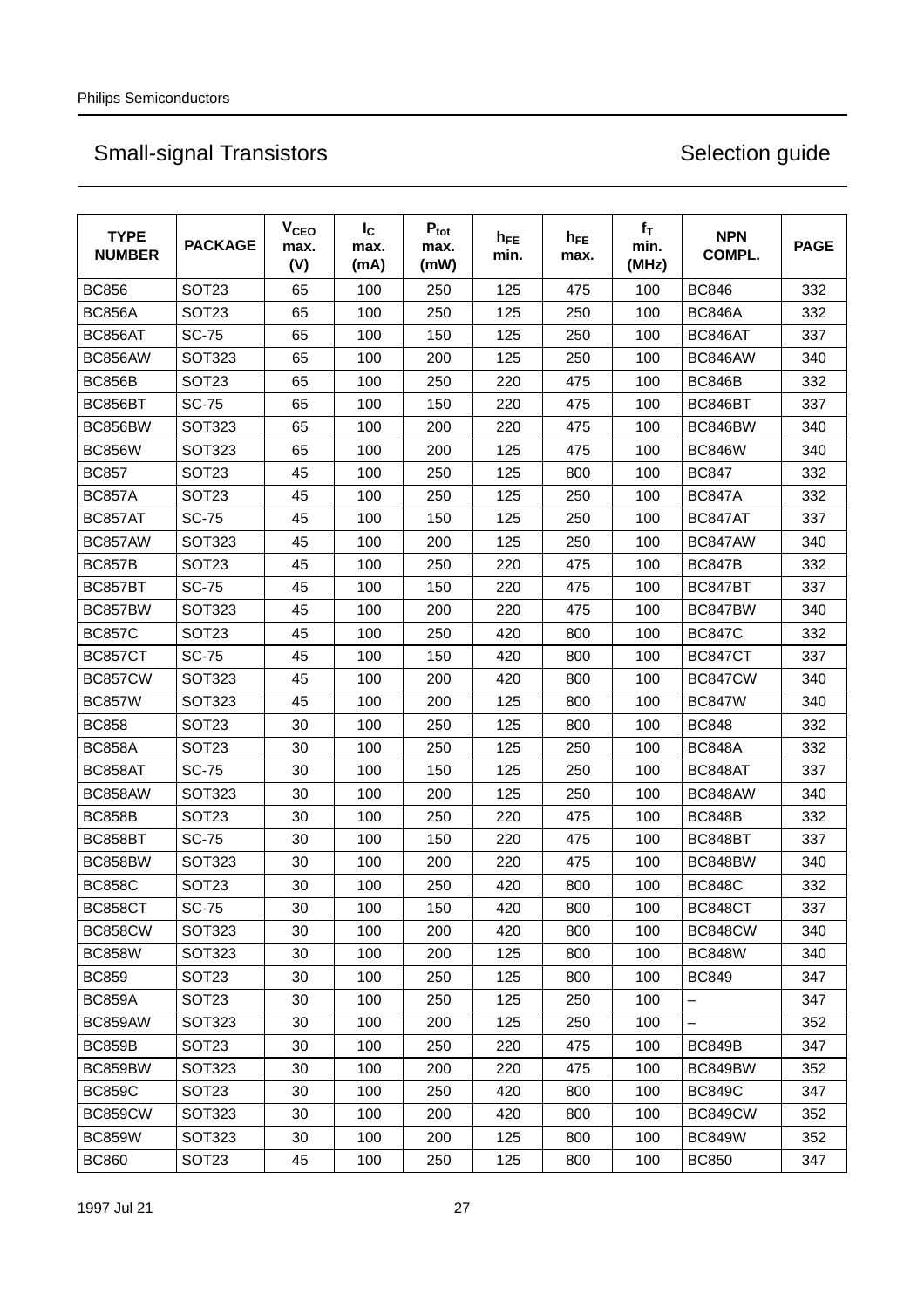| <b>TYPE</b><br><b>NUMBER</b> | <b>PACKAGE</b>    | V <sub>CEO</sub><br>max.<br>(V) | $I_{\rm C}$<br>max.<br>(mA) | $P_{\text{tot}}$<br>max.<br>(mW) | $h_{FE}$<br>min. | $h_{FE}$<br>max. | $f_T$<br>min.<br>(MHz) | <b>NPN</b><br>COMPL. | <b>PAGE</b> |
|------------------------------|-------------------|---------------------------------|-----------------------------|----------------------------------|------------------|------------------|------------------------|----------------------|-------------|
| <b>BC860A</b>                | SOT <sub>23</sub> | 45                              | 100                         | 250                              | 125              | 250              | 100                    | -                    | 347         |
| BC860AW                      | <b>SOT323</b>     | 45                              | 100                         | 200                              | 125              | 250              | 100                    |                      | 352         |
| <b>BC860B</b>                | SOT <sub>23</sub> | 45                              | 100                         | 250                              | 220              | 475              | 100                    | <b>BC850B</b>        | 347         |
| BC860BW                      | <b>SOT323</b>     | 45                              | 100                         | 200                              | 220              | 475              | 100                    | BC850BW              | 352         |
| <b>BC860C</b>                | SOT <sub>23</sub> | 45                              | 100                         | 250                              | 420              | 800              | 100                    | <b>BC850C</b>        | 347         |
| <b>BC860CW</b>               | <b>SOT323</b>     | 45                              | 100                         | 200                              | 420              | 800              | 100                    | <b>BC850CW</b>       | 352         |
| <b>BC860W</b>                | <b>SOT323</b>     | 45                              | 100                         | 200                              | 125              | 800              | 100                    | <b>BC850W</b>        | 352         |
| BCF29                        | SOT <sub>23</sub> | 32                              | 100                         | 250                              | 120              | 260              | 100                    | BCF32                | 369         |
| BCF30                        | SOT <sub>23</sub> | 32                              | 100                         | 250                              | 215              | 500              | 100                    | BCF33                | 369         |
| BCW29                        | SOT <sub>23</sub> | 32                              | 100                         | 250                              | 120              | 260              | 100                    | BCW31                | 420         |
| BCW30                        | SOT <sub>23</sub> | 32                              | 100                         | 250                              | 215              | 500              | 100                    | BCW32                | 420         |
| BCW61<br>series              | SOT <sub>23</sub> | 32                              | 100                         | 250                              | 120              | 630              | 100                    | BCW60<br>series      | 428         |
| BCW61A                       | SOT <sub>23</sub> | 32                              | 100                         | 250                              | 120              | 220              | 100                    | BCW60A               | 428         |
| BCW61B                       | SOT <sub>23</sub> | 32                              | 100                         | 250                              | 180              | 310              | 100                    | BCW60B               | 428         |
| BCW61C                       | SOT <sub>23</sub> | 32                              | 100                         | 250                              | 250              | 460              | 100                    | BCW60C               | 428         |
| BCW61D                       | SOT <sub>23</sub> | 32                              | 100                         | 250                              | 380              | 630              | 100                    | BCW60D               | 428         |
| BCW69                        | SOT <sub>23</sub> | 45                              | 100                         | 250                              | 120              | 260              | 100                    | BCW71                | 431         |
| BCW70                        | SOT <sub>23</sub> | 45                              | 100                         | 250                              | 215              | 500              | 100                    | BCW72                | 431         |
| BCW89                        | SOT <sub>23</sub> | 60                              | 100                         | 250                              | 120              | 260              | 100                    |                      | 438         |
| BCX17                        | SOT <sub>23</sub> | 45                              | 500                         | 250                              | 100              | 600              | 80                     | BCX19                | 440         |
| BCX18                        | SOT <sub>23</sub> | 25                              | 500                         | 250                              | 100              | 600              | 80                     | BCX20                | 440         |
| BCX71<br>series              | SOT <sub>23</sub> | 45                              | 100                         | 250                              | 120              | 630              | 100                    | BCX70<br>series      | 455         |
| BCX71G                       | SOT <sub>23</sub> | 45                              | 100                         | 250                              | 120              | 220              | 100                    | BCX70G               | 455         |
| BCX71H                       | SOT <sub>23</sub> | 45                              | 100                         | 250                              | 180              | 310              | 100                    | BCX70H               | 455         |
| BCX71J                       | SOT <sub>23</sub> | 45                              | 100                         | 250                              | 250              | 460              | 100                    | BCX70J               | 455         |
| BCX71K                       | SOT <sub>23</sub> | 45                              | 100                         | 250                              | 380              | 630              | 100                    | BCX70K               | 455         |
| <b>PMBS3906</b>              | SOT <sub>23</sub> | 40                              | 100                         | 250                              | 100              | 300              | 150                    | <b>PMBS3904</b>      | 959         |
| PMBTA55                      | SOT <sub>23</sub> | 60                              | 500                         | 250                              | 100              | >100             | 50                     |                      | 1010        |
| PMBTA56                      | SOT <sub>23</sub> | 80                              | 500                         | 250                              | 100              | >100             | 50                     | PMBTA06              | 1010        |
| PMSTA55                      | <b>SOT323</b>     | 60                              | 500                         | 200                              | 50               | >50              | 50                     | PMSTA05              | 1069        |
| PMSTA56                      | SOT323            | 80                              | 500                         | 200                              | 50               | >50              | 50                     | PMSTA06              | 1069        |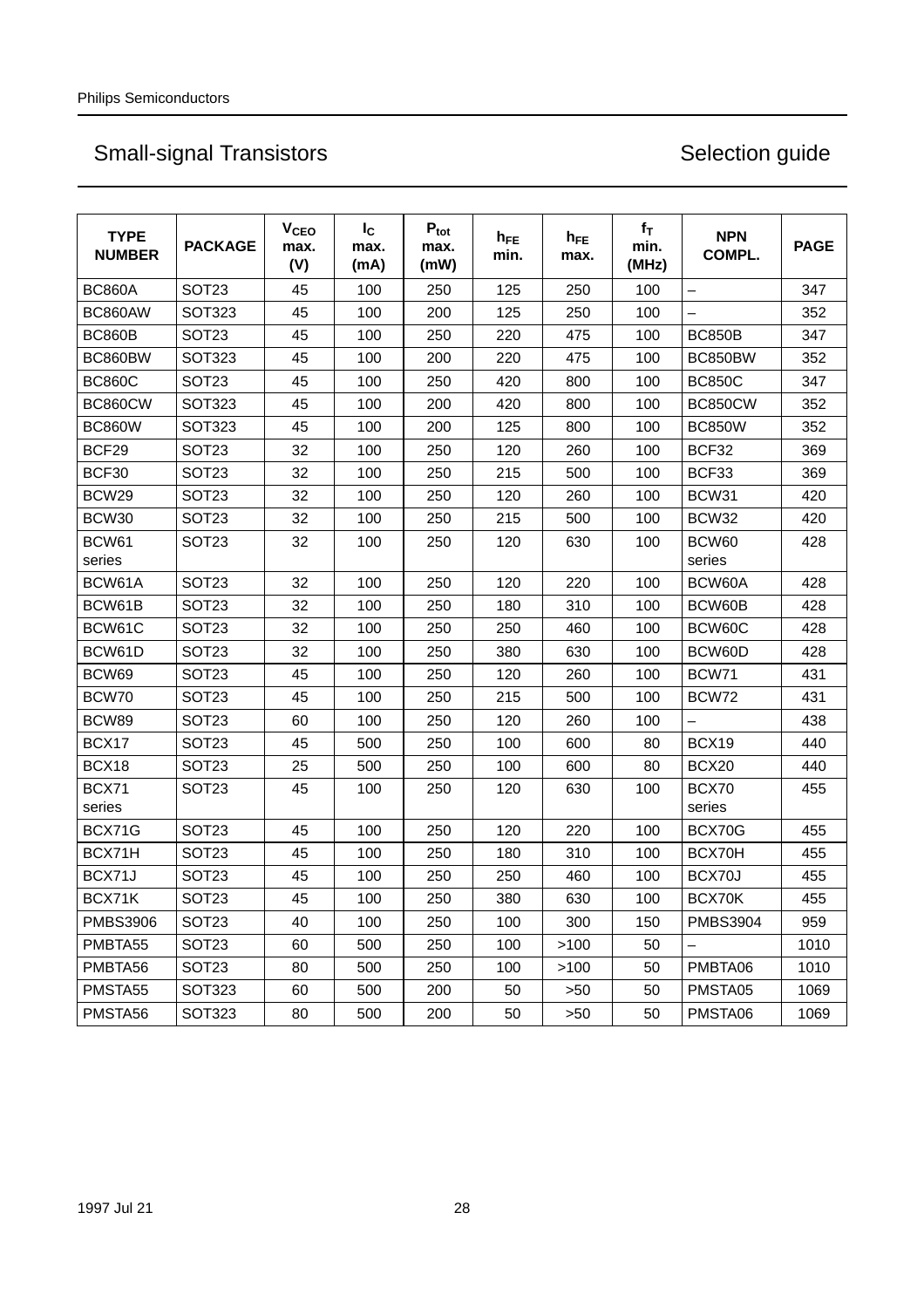### **SURFACE-MOUNT DEVICES (continued)**

### **NPN GENERAL PURPOSE TRANSISTOR ARRAYS**

| <b>TYPE</b><br><b>NUMBER</b> | <b>PACKAGE</b>       | V <sub>CEO</sub><br>max.<br>(V) | $I_{\rm C}$<br>max.<br>(mA) | $P_{\text{tot}}$<br>max.<br>(mW) | $h_{FE}$<br>min. | $h_{FE}$<br>max. | $f_T$<br>min.<br>(MHz) | <b>PNP</b><br>COMPL./<br><b>REMARKS</b> | <b>PAGE</b> |
|------------------------------|----------------------|---------------------------------|-----------------------------|----------------------------------|------------------|------------------|------------------------|-----------------------------------------|-------------|
| <b>BC847BS</b>               | <b>SC-88</b>         | 45                              | 100                         | 200                              | 200              | 450              | 100                    | <b>BC857BS;</b><br>matched pair         | 321         |
| BCV61                        | SOT <sub>143</sub> B | 30                              | 100                         | 250                              | 100              | >100             | 100                    | <b>BCV62;</b><br>matched pair           | 402         |
| BCV61A                       | SOT <sub>143</sub> B | 30                              | 100                         | 250                              | 110              | 220              | 100                    | BCV62A:<br>matched pair                 | 402         |
| BCV61B                       | SOT <sub>143</sub> B | 30                              | 100                         | 250                              | 200              | 450              | 100                    | BCV62B:<br>matched pair                 | 402         |
| BCV61C                       | SOT <sub>143</sub> B | 30                              | 100                         | 250                              | 420              | 800              | 100                    | <b>BCV62C;</b><br>matched pair          | 402         |
| BCV63                        | SOT <sub>143</sub> B | 30                              | 100                         | 250                              | 110              | 800              | 100                    | $\overline{\phantom{0}}$                | 408         |
| BCV63B                       | SOT <sub>143</sub> B | 30                              | 100                         | 250                              | 200              | 450              | 100                    | BCV64B                                  | 408         |
| PUMX <sub>1</sub>            | <b>SC-88</b>         | 40                              | 100                         | 200                              | 120              | >120             | 100                    | PUMT <sub>1</sub>                       | 1100        |

### **PNP GENERAL PURPOSE TRANSISTOR ARRAYS**

| <b>TYPE</b><br><b>NUMBER</b> | <b>PACKAGE</b>       | V <sub>CEO</sub><br>max.<br>(V) | Ιc<br>max.<br>(mA) | $P_{\text{tot}}$<br>max.<br>(mW) | $h_{FE}$<br>min. | $h_{FE}$<br>max. | $f_T$<br>min.<br>(MHz) | <b>NPN</b><br>COMPL./<br><b>REMARKS</b> | <b>PAGE</b> |
|------------------------------|----------------------|---------------------------------|--------------------|----------------------------------|------------------|------------------|------------------------|-----------------------------------------|-------------|
| <b>BC857BS</b>               | <b>SC-88</b>         | 45                              | 100                | 200                              | 200              | 450              | 100                    | <b>BC847BS;</b><br>matched pair         | 345         |
| BCV62                        | <b>SOT143B</b>       | 30                              | 100                | 250                              | 100              | >100             | 100                    | <b>BCV61:</b><br>matched pair           | 406         |
| BCV62A                       | <b>SOT143B</b>       | 30                              | 100                | 250                              | 125              | 250              | 100                    | BCV61A;<br>matched pair                 | 406         |
| BCV62B                       | <b>SOT143B</b>       | 30                              | 100                | 250                              | 220              | 475              | 100                    | <b>BCV61B;</b><br>matched pair          | 406         |
| BCV62C                       | SOT <sub>143</sub> B | 30                              | 100                | 250                              | 420              | 800              | 100                    | <b>BCV61C;</b><br>matched pair          | 406         |
| BCV64B                       | <b>SOT143B</b>       | 30                              | 100                | 250                              | 220              | 475              | 100                    | BCV63B                                  | 412         |
| PUMT <sub>1</sub>            | <b>SC-88</b>         | 40                              | 100                | 200                              | 120              | >120             | 100                    | PUMX1                                   | 1098        |

### **NPN/PNP GENERAL PURPOSE TRANSISTOR ARRAYS**

| <b>TYPE</b><br><b>NUMBER</b> | <b>PACKAGE</b> | <b>V<sub>CEO</sub></b><br>max.<br>(V) | Ιc<br>max.<br>(mA) | $P_{\text{tot}}$<br>max.<br>(mW) | $h_{\mathsf{FE}}$<br>min. | $h_{FE}$<br>max. | Ťτ<br>min.<br>(MHz) | <b>REMARKS</b>           | <b>PAGE</b> |
|------------------------------|----------------|---------------------------------------|--------------------|----------------------------------|---------------------------|------------------|---------------------|--------------------------|-------------|
| BC847BPN                     | <b>SC-88</b>   | 45                                    | 100                | 200                              | 200                       | 450              | 100                 | matched pair             | 318         |
| BCV65                        | <b>SOT143B</b> | 30                                    | 100                | 250                              | 75                        | 800              |                     | matched pair             | 416         |
| BCV65B                       | <b>SOT143B</b> | 30                                    | 100                | 250                              | 200                       | 475              | —                   | matched pair             | 416         |
| PUMZ <sub>1</sub>            | <b>SC-88</b>   | 40                                    | 100                | 200                              | 120                       | >120             | 100                 | $\overline{\phantom{m}}$ | 1102        |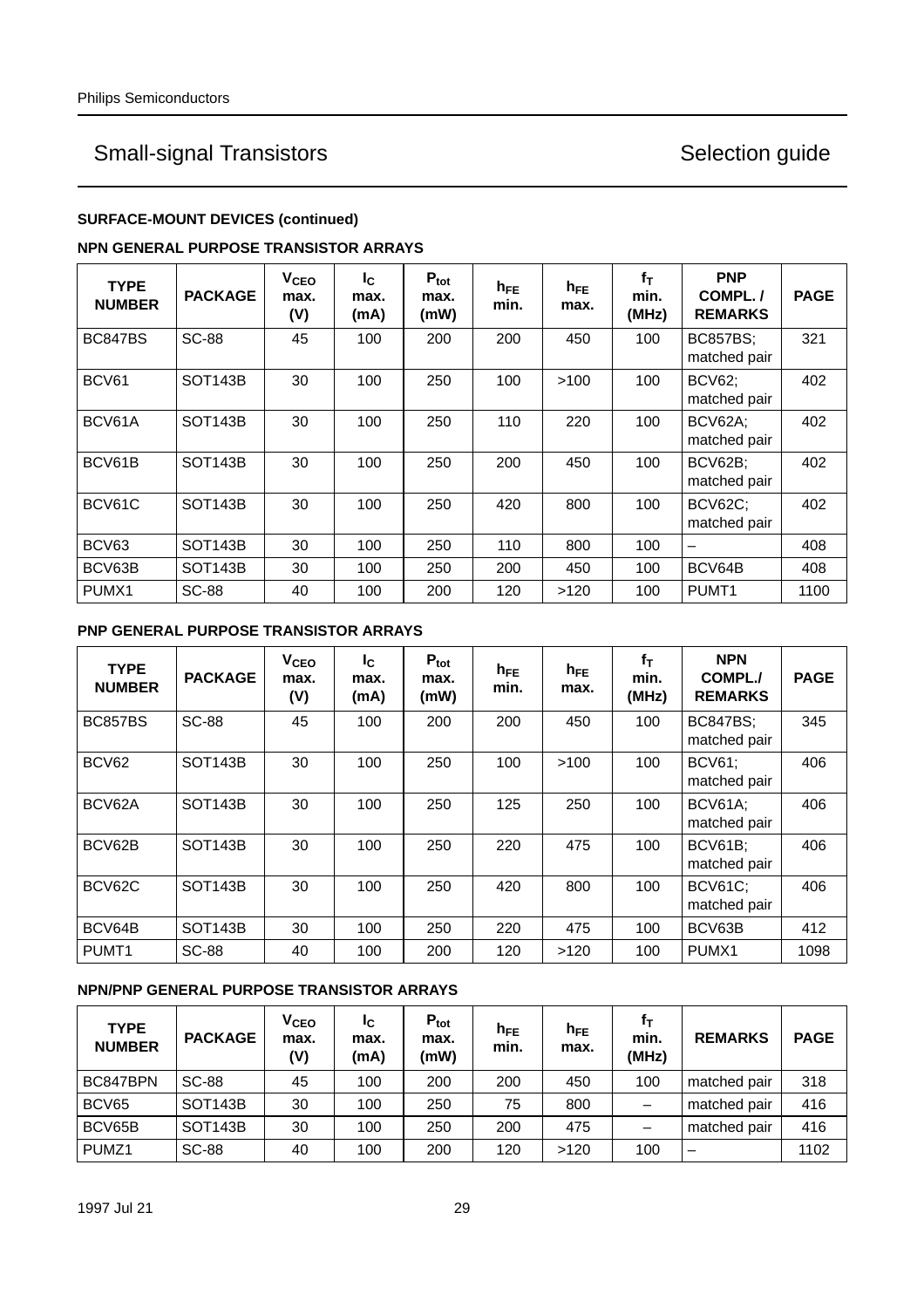### **SURFACE-MOUNT DEVICES (continued)**

### **NPN GENERAL PURPOSE MEDIUM-POWER TRANSISTORS**

| <b>TYPE</b><br><b>NUMBER</b> | <b>PACKAGE</b> | V <sub>CEO</sub><br>max.<br>(V) | $I_{\rm C}$<br>max.<br>(mA) | $P_{\text{tot}}$<br>max.<br>(mW) | $h_{FE}$<br>min. | $h_{FE}$<br>max. | $f_T$<br>min.<br>(MHz) | $t_{off}$<br>max.<br>(ns) | <b>PNP</b><br>COMPL. | <b>PAGE</b> |
|------------------------------|----------------|---------------------------------|-----------------------------|----------------------------------|------------------|------------------|------------------------|---------------------------|----------------------|-------------|
| <b>BC868</b>                 | <b>SOT89</b>   | 20                              | 1000                        | 1400                             | 85               | 375              | 40                     | -                         | <b>BC869</b>         | 357         |
| BC868-10                     | SOT89          | 20                              | 1000                        | 1400                             | 100              | 160              | 40                     |                           |                      | 357         |
| BC868-16                     | SOT89          | 20                              | 1000                        | 1400                             | 100              | 250              | 40                     | $\overline{\phantom{0}}$  | BC869-16             | 357         |
| BC868-25                     | SOT89          | 20                              | 1000                        | 1400                             | 160              | $>250$           | 40                     | -                         | BC869-25             | 357         |
| <b>BCP54</b>                 | SOT223         | 45                              | 1000                        | 1330                             | 40               | 250              | 130 typ.               | -                         | BCP51                | 380         |
| <b>BCP54-10</b>              | SOT223         | 45                              | 1000                        | 1330                             | 63               | 160              | 130 typ.               | -                         | BCP51-10             | 380         |
| <b>BCP54-16</b>              | <b>SOT223</b>  | 45                              | 1000                        | 1330                             | 100              | 250              | 130 typ.               | $\equiv$                  | BCP51-16             | 380         |
| <b>BCP55</b>                 | SOT223         | 60                              | 1000                        | 1330                             | 40               | 250              | 130 typ.               | $\qquad \qquad -$         | BCP <sub>52</sub>    | 380         |
| <b>BCP55-10</b>              | SOT223         | 60                              | 1000                        | 1330                             | 63               | 160              | 130 typ.               | $\qquad \qquad -$         | BCP52-10             | 380         |
| <b>BCP55-16</b>              | <b>SOT223</b>  | 60                              | 1000                        | 1330                             | 100              | 250              | 130 typ.               | -                         | BCP52-16             | 380         |
| BCP56                        | SOT223         | 80                              | 1000                        | 1330                             | 40               | 250              | 130 typ.               | -                         | BCP <sub>53</sub>    | 380         |
| BCP56-10                     | SOT223         | 80                              | 1000                        | 1330                             | 63               | 160              | 130 typ.               | -                         | BCP53-10             | 380         |
| <b>BCP56-16</b>              | SOT223         | 80                              | 1000                        | 1330                             | 100              | 250              | 130 typ.               | -                         | BCP53-16             | 380         |
| BCP68                        | <b>SOT223</b>  | 20                              | 1000                        | 1370                             | 85               | 375              | 40                     | -                         | BCP69                | 383         |
| BCP68-10                     | SOT223         | 20                              | 1000                        | 1370                             |                  | 160              | 40                     | -                         | BCP69-10             | 383         |
| BCP68-16                     | SOT223         | 20                              | 1000                        | 1370                             | 100              | 250              | 40                     | -                         | BCP69-16             | 383         |
| <b>BCP68-25</b>              | SOT223         | 20                              | 1000                        | 1370                             | 160              | >160             | 40                     | -                         | BCP69-25             | 383         |
| <b>BCX54</b>                 | SOT89          | 45                              | 1000                        | 1390                             | 40               | 250              | 130 typ.               | $\qquad \qquad =$         | <b>BCX51</b>         | 449         |
| BCX54-10                     | SOT89          | 45                              | 1000                        | 1390                             | 63               | 160              | 130 typ.               | -                         | BCX51-10             | 449         |
| <b>BCX54-16</b>              | SOT89          | 45                              | 1000                        | 1390                             | 100              | 250              | 130 typ.               | $\qquad \qquad =$         | BCX51-16             | 449         |
| <b>BCX55</b>                 | <b>SOT89</b>   | 60                              | 1000                        | 1390                             | 40               | 250              | 130 typ.               | -                         | <b>BCX52</b>         | 449         |
| <b>BCX55-10</b>              | SOT89          | 60                              | 1000                        | 1390                             | 63               | 160              | 130 typ.               | -                         | BCX52-10             | 449         |
| BCX55-16                     | SOT89          | 60                              | 1000                        | 1390                             | 100              | 250              | 130 typ.               | $\qquad \qquad =$         | BCX52-16             | 449         |
| BCX56                        | SOT89          | 80                              | 1000                        | 1390                             | 40               | 250              | 130 typ.               | —                         | BCX53                | 449         |
| <b>BCX56-10</b>              | <b>SOT89</b>   | 80                              | 1000                        | 1390                             | 63               | 160              | 130 typ.               | $\qquad \qquad -$         | BCX53-10             | 449         |
| <b>BCX56-16</b>              | SOT89          | 80                              | 1000                        | 1390                             | 100              | 250              | 130 typ.               | $\overline{\phantom{0}}$  | BCX53-16             | 449         |
| BDL31                        | SOT223         | 10                              | 5000                        | 1350                             | 200              | $>200$           | 100                    | —                         | BDL32                | 501         |
| BDP31                        | <b>SOT223</b>  | 45                              | 3000                        | 1350                             | 40               | >40              | 60                     | —                         | BDP32                | 507         |
| BSP40                        | SOT223         | 60                              | 1000                        | 1300                             | 40               | 120              | 100                    | -                         | <b>BSP30</b>         | 664         |
| <b>BSP41</b>                 | SOT223         | 60                              | 1000                        | 1300                             | 100              | 300              | 100                    |                           | <b>BSP31</b>         | 664         |
| <b>BSP42</b>                 | SOT223         | 80                              | 1000                        | 1300                             | 40               | 120              | 100                    | $\qquad \qquad -$         | BSP32                | 664         |
| BSP43                        | <b>SOT223</b>  | 80                              | 1000                        | 1300                             | 100              | 300              | 100                    | $\overline{\phantom{0}}$  | BSP33                | 664         |
| <b>BSR40</b>                 | SOT89          | 60                              | 1000                        | 1000                             | 40               | 120              | 100                    | 1000                      | <b>BSR30</b>         | 702         |
| <b>BSR41</b>                 | SOT89          | 60                              | 1000                        | 1000                             | 100              | 300              | 100                    | 1000                      | BSR31                | 702         |
| <b>BSR42</b>                 | SOT89          | 80                              | 1000                        | 1000                             | 40               | 120              | 100                    | 1000                      | BSR32                | 702         |
| <b>BSR43</b>                 | SOT89          | 80                              | 1000                        | 1000                             | 100              | 300              | 100                    | 1000                      | BSR33                | 702         |
| PZTA06                       | <b>SOT223</b>  | 80                              | 500                         | 1200                             | 100              | >100             | 100                    | —                         | PZTA56               | 1157        |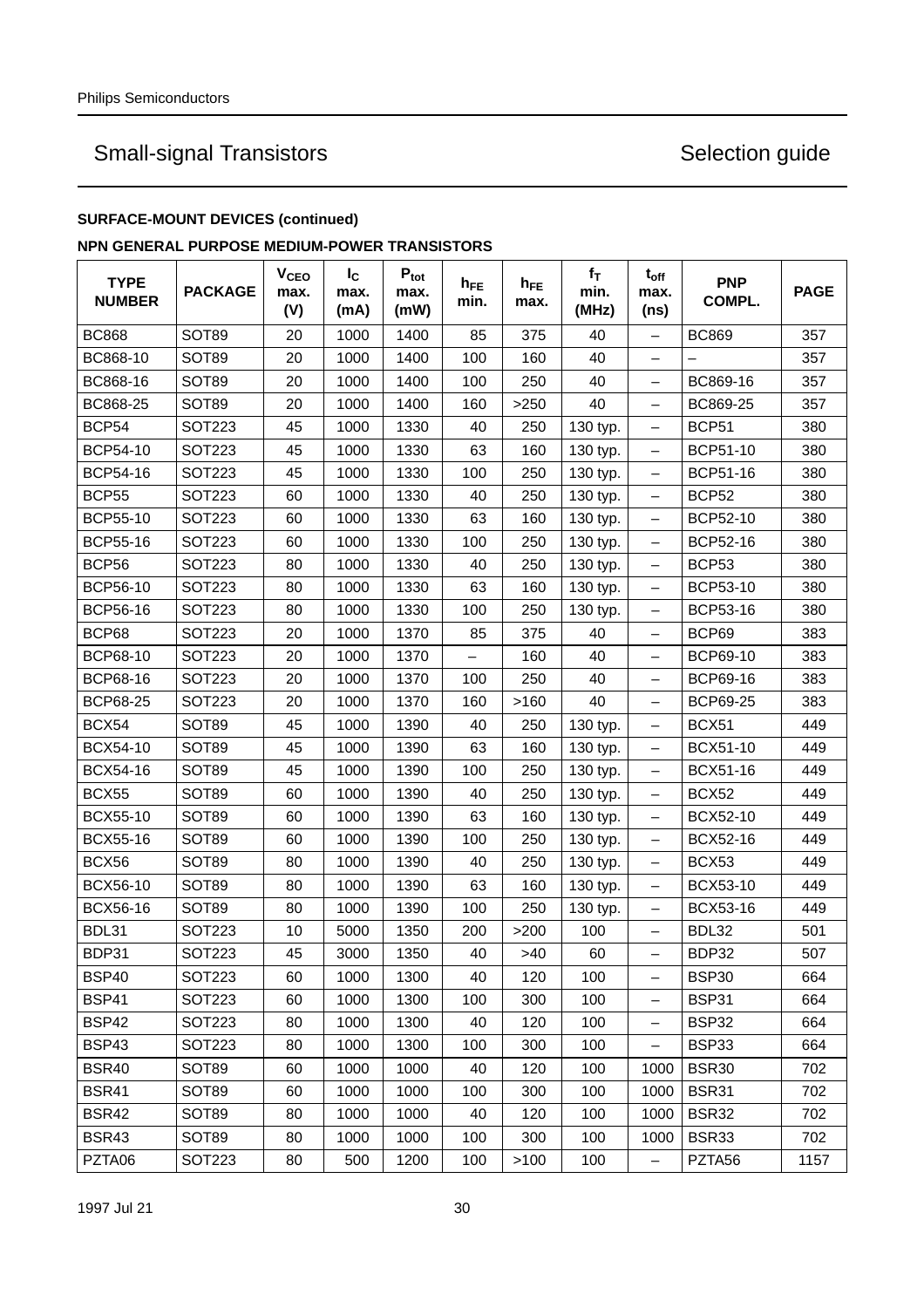## **SURFACE-MOUNT DEVICES (continued)**

### **PNP GENERAL PURPOSE MEDIUM-POWER TRANSISTORS**

| <b>TYPE</b><br><b>NUMBER</b> | <b>PACKAGE</b> | <b>V<sub>CEO</sub></b><br>max.<br>(V) | $I_{\rm C}$<br>max.<br>(mA) | $P_{\text{tot}}$<br>max.<br>(mW) | $h_{FE}$<br>min.         | $h_{FE}$<br>max. | $f_T$<br>min.<br>(MHz) | $t_{off}$<br>max.<br>(ns) | <b>NPN</b><br>COMPL. | <b>PAGE</b> |
|------------------------------|----------------|---------------------------------------|-----------------------------|----------------------------------|--------------------------|------------------|------------------------|---------------------------|----------------------|-------------|
| <b>BC869</b>                 | SOT89          | 20                                    | 1000                        | 1400                             | 100                      | 375              | 40                     | $\overline{\phantom{0}}$  | <b>BC868</b>         | 360         |
| BC869-16                     | <b>SOT89</b>   | 20                                    | 1000                        | 1400                             | 100                      | 250              | 40                     | -                         | BC868-16             | 360         |
| BC869-25                     | <b>SOT89</b>   | 20                                    | 1000                        | 1400                             | 160                      | >160             | 40                     | -                         | BC868-25             | 360         |
| BCP51                        | SOT223         | 45                                    | 1000                        | 1300                             | 40                       | 250              | 115 typ.               | -                         | BCP <sub>54</sub>    | 377         |
| BCP51-10                     | SOT223         | 45                                    | 1000                        | 1300                             | 63                       | 160              | 115 typ.               | -                         | BCP54-10             | 377         |
| <b>BCP51-16</b>              | <b>SOT223</b>  | 45                                    | 1000                        | 1300                             | 100                      | 250              | 115 typ.               | -                         | BCP54-16             | 377         |
| <b>BCP52</b>                 | <b>SOT223</b>  | 60                                    | 1000                        | 1300                             | 40                       | 250              | 115 typ.               | -                         | <b>BCP55</b>         | 377         |
| BCP52-10                     | <b>SOT223</b>  | 60                                    | 1000                        | 1300                             | 63                       | 160              | 115 typ.               | -                         | BCP55-10             | 377         |
| BCP52-16                     | <b>SOT223</b>  | 60                                    | 1000                        | 1300                             | 100                      | 250              | 115 typ.               | -                         | <b>BCP55-16</b>      | 377         |
| BCP53                        | SOT223         | 80                                    | 1000                        | 1300                             | 40                       | 250              | 115 typ.               | -                         | BCP56                | 377         |
| BCP53-10                     | SOT223         | 80                                    | 1000                        | 1300                             | 63                       | 160              | 115 typ.               | -                         | <b>BCP56-10</b>      | 377         |
| BCP53-16                     | <b>SOT223</b>  | 80                                    | 1000                        | 1300                             | 100                      | 250              | 115 typ.               | $\qquad \qquad -$         | BCP56-16             | 377         |
| BCP69                        | <b>SOT223</b>  | 20                                    | 1000                        | 1350                             | 85                       | 375              | 40                     | -                         | BCP68                | 386         |
| BCP69-10                     | <b>SOT223</b>  | 20                                    | 1000                        | 1350                             | $\overline{\phantom{0}}$ | 160              | 40                     | Ξ.                        | BCP68-10             | 386         |
| BCP69-16                     | <b>SOT223</b>  | 20                                    | 1000                        | 1350                             | 100                      | 250              | 40                     | -                         | BCP68-16             | 386         |
| <b>BCP69-25</b>              | <b>SOT223</b>  | 20                                    | 1000                        | 1350                             | 160                      | >160             | 40                     | $\qquad \qquad -$         | <b>BCP68-25</b>      | 386         |
| BCX51                        | SOT89          | 45                                    | 1000                        | 1300                             | 40                       | 250              | 50 typ.                | —                         | <b>BCX54</b>         | 446         |
| BCX51-10                     | <b>SOT89</b>   | 45                                    | 1000                        | 1300                             | 63                       | 160              | 50 typ.                | -                         | BCX54-10             | 446         |
| BCX51-16                     | SOT89          | 45                                    | 1000                        | 1300                             | 100                      | 250              | 50 typ.                | -                         | BCX54-16             | 446         |
| <b>BCX52</b>                 | <b>SOT89</b>   | 60                                    | 1000                        | 1300                             | 40                       | 250              | 50 typ.                | -                         | <b>BCX55</b>         | 446         |
| BCX52-10                     | SOT89          | 60                                    | 1000                        | 1300                             | 63                       | 160              | 50 typ.                | -                         | BCX55-10             | 446         |
| <b>BCX52-16</b>              | SOT89          | 60                                    | 1000                        | 1300                             | 100                      | 250              | 50 typ.                | -                         | <b>BCX55-16</b>      | 446         |
| BCX53                        | SOT89          | 80                                    | 1000                        | 1300                             | 40                       | 250              | 50 typ.                | -                         | BCX56                | 446         |
| <b>BCX53-10</b>              | SOT89          | 80                                    | 1000                        | 1300                             | 63                       | 160              | 50 typ.                | $\qquad \qquad =$         | <b>BCX56-10</b>      | 446         |
| BCX53-16                     | SOT89          | 80                                    | 1000                        | 1300                             | 100                      | 250              | 50 typ.                | $\overline{\phantom{0}}$  | BCX56-16             | 446         |
| BDL32                        | <b>SOT223</b>  | 10                                    | 5000                        | 1350                             | 180                      | >180             | 100                    | -                         | BDL31                | 504         |
| BDP32                        | SOT223         | 45                                    | 3000                        | 1350                             | 40                       | >40              | 60                     | -                         | BDP31                | 510         |
| <b>BSP30</b>                 | SOT223         | 60                                    | 1000                        | 1300                             | 40                       | 120              | 100                    | 650                       | BSP40                | 661         |
| BSP31                        | <b>SOT223</b>  | 60                                    | 1000                        | 1300                             | 100                      | 300              | 100                    | 650                       | BSP41                | 661         |
| <b>BSP32</b>                 | SOT223         | 80                                    | 1000                        | 1300                             | 40                       | 120              | 100                    | 650                       | BSP42                | 661         |
| BSP33                        | <b>SOT223</b>  | 80                                    | 1000                        | 1300                             | 100                      | 300              | 100                    | 650                       | <b>BSP43</b>         | 661         |
| <b>BSR30</b>                 | SOT89          | 60                                    | 1000                        | 1400                             | 40                       | 120              | 100                    |                           | BSR40                | 699         |
| <b>BSR31</b>                 | SOT89          | 60                                    | 1000                        | 1400                             | 100                      | 300              | 100                    | -                         | <b>BSR41</b>         | 699         |
| <b>BSR32</b>                 | SOT89          | 80                                    | 1000                        | 1400                             | 40                       | 120              | 100                    | -                         | <b>BSR42</b>         | 699         |
| <b>BSR33</b>                 | SOT89          | 80                                    | 1000                        | 1400                             | 100                      | 300              | 100                    | -                         | BSR43                | 699         |
| PZTA56                       | SOT223         | 80                                    | 500                         | 1200                             | 100                      | >100             | 50                     | $\qquad \qquad -$         | PZTA06               | 1168        |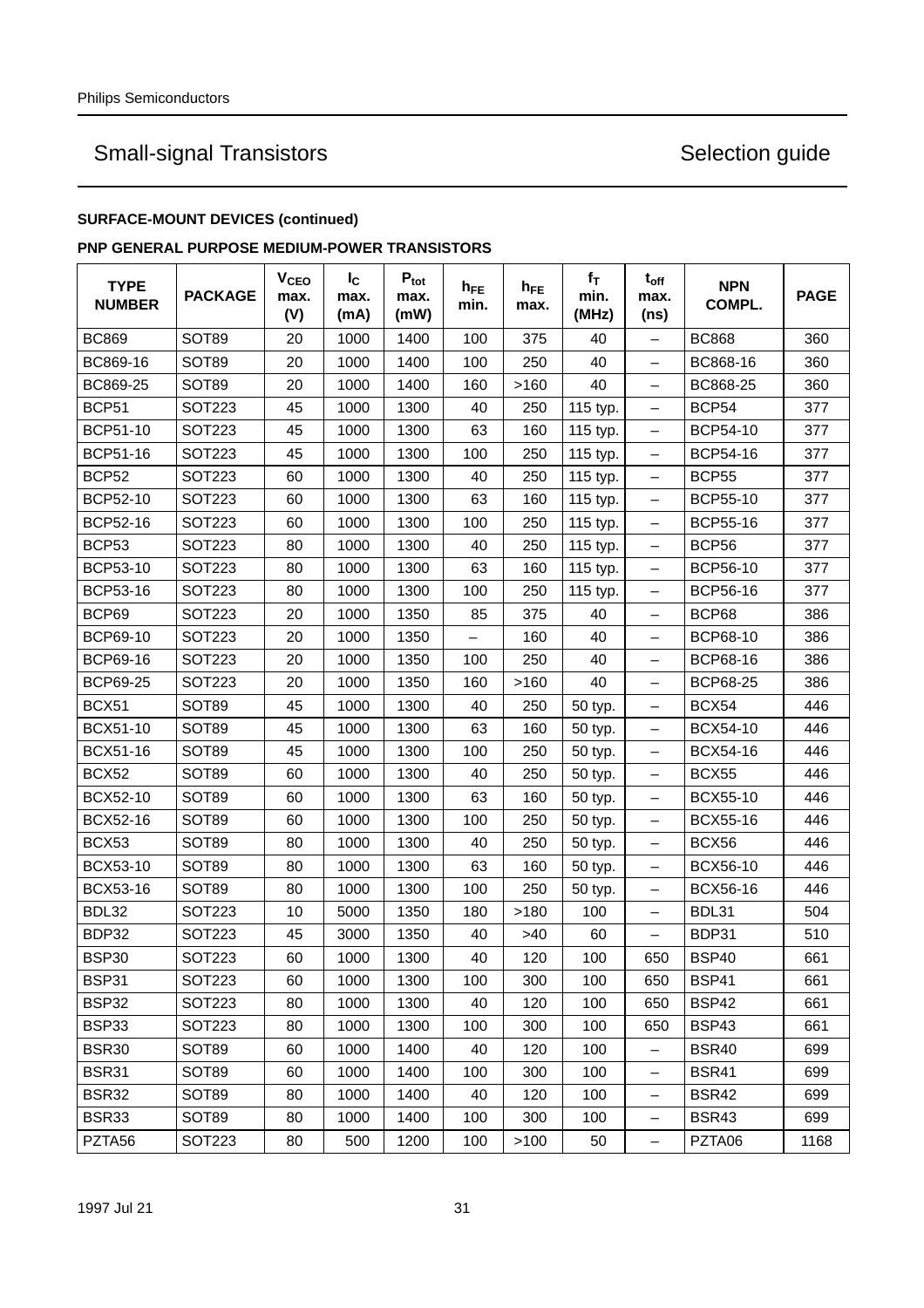## **SURFACE-MOUNT DEVICES (continued)**

### **NPN RESISTOR-EQUIPPED TRANSISTORS**

| <b>TYPE</b><br><b>NUMBER</b> | <b>PACKAGE</b>    | <b>V<sub>CEO</sub></b><br>max.<br>(V) | $I_{\Omega}$<br>max.<br>(mA) | $P_{\text{tot}}$<br>max.<br>(mW) | $h_{FE}$<br>min. | $h_{FE}$<br>max. | <b>INPUT</b><br>RES.<br>$(K\Omega)$ | RES.<br><b>RATIO</b>     | <b>PNP</b><br>COMPL. | <b>PAGE</b> |
|------------------------------|-------------------|---------------------------------------|------------------------------|----------------------------------|------------------|------------------|-------------------------------------|--------------------------|----------------------|-------------|
| PDTC114EE                    | <b>SC-75</b>      | 50                                    | 100                          | 150                              | 30               | $>30$            | 10                                  | 1                        | PDTA114EE            | 889         |
| PDTC114EK                    | <b>SC-59</b>      | 50                                    | 100                          | 250                              | 30               | >30              | 10                                  | $\mathbf{1}$             | PDTA114EK            | 891         |
| PDTC114ET                    | SOT <sub>23</sub> | 50                                    | 100                          | 250                              | 30               | >30              | 10                                  | 1                        | PDTA114ET            | 895         |
| PDTC114EU                    | <b>SOT323</b>     | 50                                    | 100                          | 200                              | 30               | >30              | 10                                  | 1                        | PDTA114EU            | 897         |
| PDTC114TE                    | <b>SC-75</b>      | 50                                    | 100                          | 150                              | 100              | 600              | 10                                  | $\overline{\phantom{0}}$ | PDTA114TE            | 899         |
| PDTC114TK                    | <b>SC-59</b>      | 50                                    | 100                          | 250                              | 100              | 600              | 10                                  | $\overline{\phantom{0}}$ | PDTA114TK            | 901         |
| PDTC114TT                    | <b>SOT23</b>      | 50                                    | 100                          | 250                              | 100              | 600              | 10                                  | $\overline{\phantom{0}}$ | PDTA114TT            | 905         |
| PDTC114TU                    | <b>SOT323</b>     | 50                                    | 100                          | 200                              | 100              | 600              | 10                                  | $\equiv$                 | PDTA114TU            | 907         |
| PDTC124EE                    | <b>SC-75</b>      | 50                                    | 100                          | 150                              | 56               | >56              | 22                                  | 1                        | PDTA124EE            | 909         |
| PDTC124EK                    | <b>SC-59</b>      | 50                                    | 100                          | 250                              | 56               | $>56$            | 22                                  | $\mathbf{1}$             | PDTA124EK            | 911         |
| PDTC124ET                    | SOT <sub>23</sub> | 50                                    | 100                          | 250                              | 56               | >56              | 22                                  | 1                        | PDTA124ET            | 915         |
| PDTC124EU                    | <b>SOT323</b>     | 50                                    | 100                          | 200                              | 56               | >56              | 22                                  | 1                        | PDTA124EU            | 917         |
| PDTC143EE                    | <b>SC-75</b>      | 50                                    | 100                          | 150                              | 20               | >20              | 4.7                                 | 1                        | PDTA143EE            | 919         |
| PDTC143EK                    | <b>SC-59</b>      | 50                                    | 100                          | 250                              | 20               | >20              | 4.7                                 | 1                        | PDTA143EK            | 921         |
| PDTC143ET                    | SOT <sub>23</sub> | 50                                    | 100                          | 250                              | 20               | >20              | 4.7                                 | 1                        | PDTA143ET            | 925         |
| PDTC143EU                    | SOT323            | 50                                    | 100                          | 200                              | 20               | >20              | 4.7                                 | $\mathbf{1}$             | PDTA143EU            | 927         |
| PDTC144EE                    | <b>SC-75</b>      | 50                                    | 100                          | 150                              | 68               | >68              | 47                                  | $\mathbf{1}$             | PDTA144EE            | 929         |
| PDTC144EK                    | <b>SC-59</b>      | 50                                    | 100                          | 250                              | 68               | >68              | 47                                  | 1                        | PDTA144EK            | 931         |
| PDTC144ET                    | <b>SOT23</b>      | 50                                    | 100                          | 250                              | 68               | >68              | 47                                  | 1                        | PDTA144ET            | 935         |
| PDTC144EU                    | <b>SOT323</b>     | 50                                    | 100                          | 200                              | 68               | >68              | 47                                  | 1                        | PDTA144EU            | 937         |
| PDTD114ET                    | SOT <sub>23</sub> | 50                                    | 500                          | 250                              | 56               | >56              | 10                                  | 1                        | PDTB144ET            | 939         |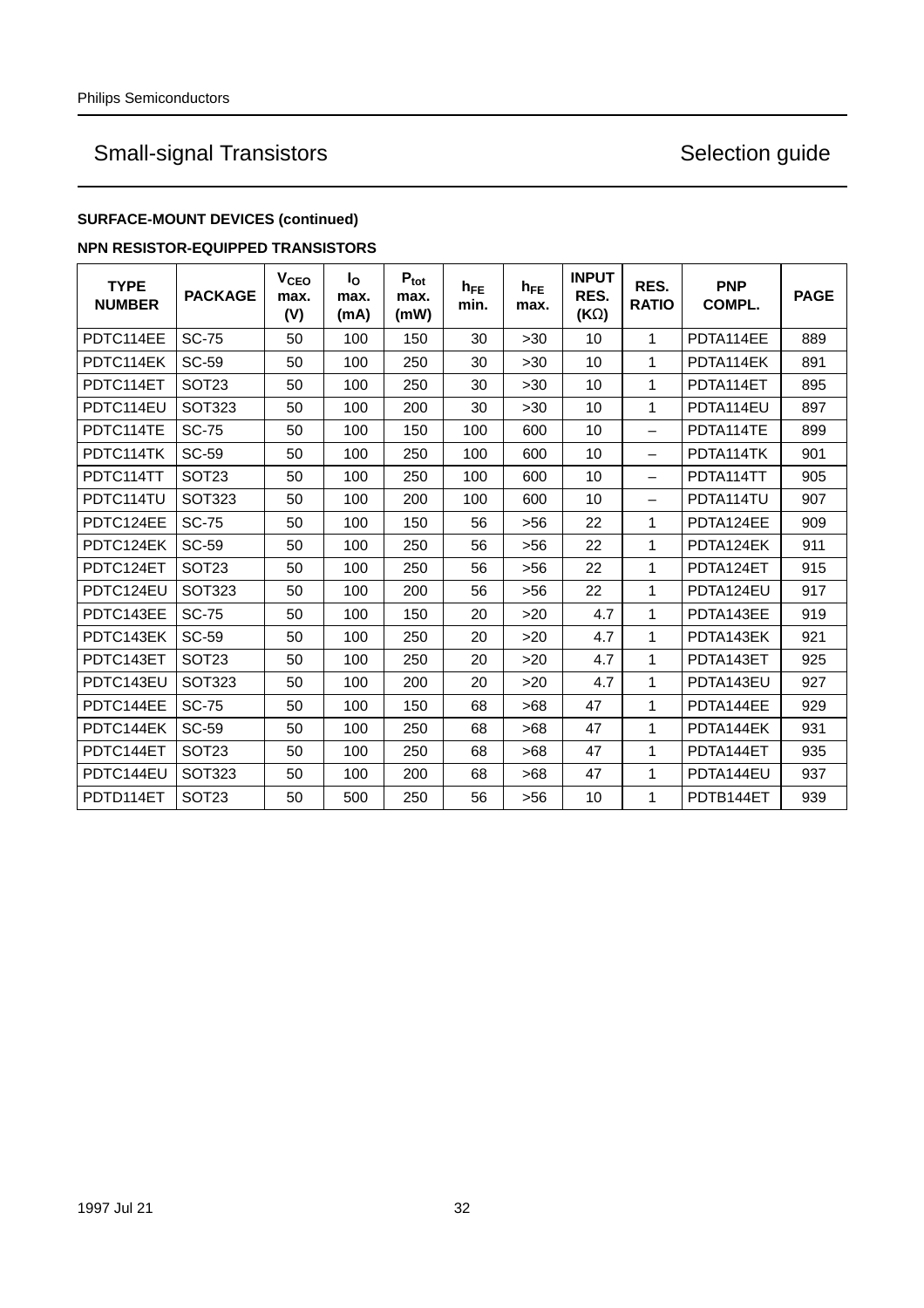### **SURFACE-MOUNT DEVICES (continued)**

### **PNP RESISTOR-EQUIPPED TRANSISTORS**

| <b>TYPE</b><br><b>NUMBER</b> | <b>PACKAGE</b>    | V <sub>CEO</sub><br>max.<br>(V) | $I_{\rm C}$<br>max.<br>(mA) | $P_{\text{tot}}$<br>max.<br>(mW) | $h_{FE}$<br>min. | $h_{FE}$<br>max. | <b>INPUT</b><br>RES.<br>$(K\Omega)$ | RES.<br><b>RATIO</b>     | <b>NPN</b><br>COMPL. | <b>PAGE</b> |
|------------------------------|-------------------|---------------------------------|-----------------------------|----------------------------------|------------------|------------------|-------------------------------------|--------------------------|----------------------|-------------|
| PDTA114EE                    | <b>SC-75</b>      | 50                              | 100                         | 150                              | 30               | $>30$            | 10                                  | 1                        | PDTC114EE            | 836         |
| PDTA114EK                    | <b>SC-59</b>      | 50                              | 100                         | 250                              | 30               | >30              | 10                                  | 1                        | PDTC114EK            | 838         |
| PDTA114ET                    | <b>SOT23</b>      | 50                              | 100                         | 250                              | 30               | >30              | 10                                  | 1                        | PDTC114ET            | 842         |
| PDTA114EU                    | <b>SOT323</b>     | 50                              | 100                         | 200                              | 30               | $>30$            | 10                                  | 1                        | PDTC114EU            | 844         |
| PDTA114TE                    | <b>SC-75</b>      | 50                              | 100                         | 150                              | 100              | 600              | 10                                  | $\overline{\phantom{0}}$ | PDTC114TE            | 846         |
| PDTA114TK                    | <b>SC-59</b>      | 50                              | 100                         | 250                              | 100              | 600              | 10                                  | $\overline{\phantom{0}}$ | PDTC114TK            | 848         |
| PDTA114TT                    | SOT <sub>23</sub> | 50                              | 100                         | 250                              | 100              | 600              | 10                                  | $\equiv$                 | PDTC114TT            | 852         |
| PDTA114TU                    | <b>SOT323</b>     | 50                              | 100                         | 200                              | 100              | 600              | 10                                  | $\equiv$                 | PDTC114TU            | 854         |
| PDTA124EE                    | <b>SC-75</b>      | 50                              | 100                         | 150                              | 56               | $>56$            | 22                                  | 1                        | PDTC124EE            | 856         |
| PDTA124EK                    | <b>SC-59</b>      | 50                              | 100                         | 250                              | 56               | >56              | 22                                  | $\mathbf{1}$             | PDTC124EK            | 858         |
| PDTA124ET                    | SOT <sub>23</sub> | 50                              | 100                         | 250                              | 56               | >56              | 22                                  | 1                        | PDTC124ET            | 862         |
| PDTA124EU                    | <b>SOT323</b>     | 50                              | 100                         | 200                              | 56               | $>56$            | 22                                  | 1                        | PDTC124EU            | 864         |
| PDTA143EE                    | <b>SC-75</b>      | 50                              | 100                         | 150                              | 20               | >20              | 4.7                                 | $\mathbf{1}$             | PDTC143EE            | 866         |
| PDTA143EK                    | <b>SC-59</b>      | 50                              | 100                         | 250                              | 20               | $>20$            | 4.7                                 | $\mathbf{1}$             | PDTC143EK            | 868         |
| PDTA143ET                    | SOT <sub>23</sub> | 50                              | 100                         | 250                              | 20               | $>20$            | 4.7                                 | $\mathbf{1}$             | PDTC143ET            | 872         |
| PDTA143EU                    | <b>SOT323</b>     | 50                              | 100                         | 200                              | 20               | >20              | 4.7                                 | 1                        | PDTC143EU            | 874         |
| PDTA144EE                    | <b>SC-75</b>      | 50                              | 100                         | 150                              | 68               | >68              | 47                                  | $\mathbf{1}$             | PDTC144EE            | 876         |
| PDTA144EK                    | SC-59             | 50                              | 100                         | 250                              | 68               | >68              | 47                                  | 1                        | PDTC144EK            | 878         |
| PDTA144ET                    | SOT <sub>23</sub> | 50                              | 100                         | 250                              | 68               | >68              | 47                                  | 1                        | PDTC144ET            | 882         |
| PDTA144EU                    | <b>SOT323</b>     | 50                              | 100                         | 200                              | 68               | >68              | 47                                  | 1                        | PDTC144EU            | 884         |
| PDTB114ET                    | <b>SOT23</b>      | 50                              | 500                         | 250                              | 56               | $>56$            | 10                                  | 1                        | PDTD114ET            | 886         |

### **NPN, PNP AND NPN/PNP RESISTOR-EQUIPPED TRANSISTOR ARRAYS**

| <b>TYPE</b><br><b>NUMBER</b> | <b>PACKAGE</b> | V <sub>CEO</sub><br>max.<br>(V) | I <sub>C</sub><br>max.<br>(mA) | $P_{\text{tot}}$<br>max.<br>(mW) | $h_{FE}$<br>min. | $h_{FE}$<br>max. | <b>INPUT</b><br>RES.<br>(ΚΩ) | RES.<br><b>RATIO</b> | <b>POLARITY</b>          | <b>PAGE</b> |
|------------------------------|----------------|---------------------------------|--------------------------------|----------------------------------|------------------|------------------|------------------------------|----------------------|--------------------------|-------------|
| PUMB4                        | <b>SC-88</b>   | 50                              | 100                            | 200                              | 100              | 600              | 10                           | -                    | PNP double<br>transistor | 1087        |
| PUMD <sub>2</sub>            | <b>SC-88</b>   | 50                              | 100                            | 200                              | 56               | $>56$            | 22                           |                      | NPN/PNP                  | 1089        |
| PUMD <sub>3</sub>            | <b>SC-88</b>   | 50                              | 100                            | 200                              | 30               | $>30$            | 10                           |                      | NPN/PNP                  | 1092        |
| PUMH <sub>11</sub>           | <b>SC-88</b>   | 50                              | 100                            | 200                              | 30               | >30              | 10                           |                      | NPN double<br>transistor | 1095        |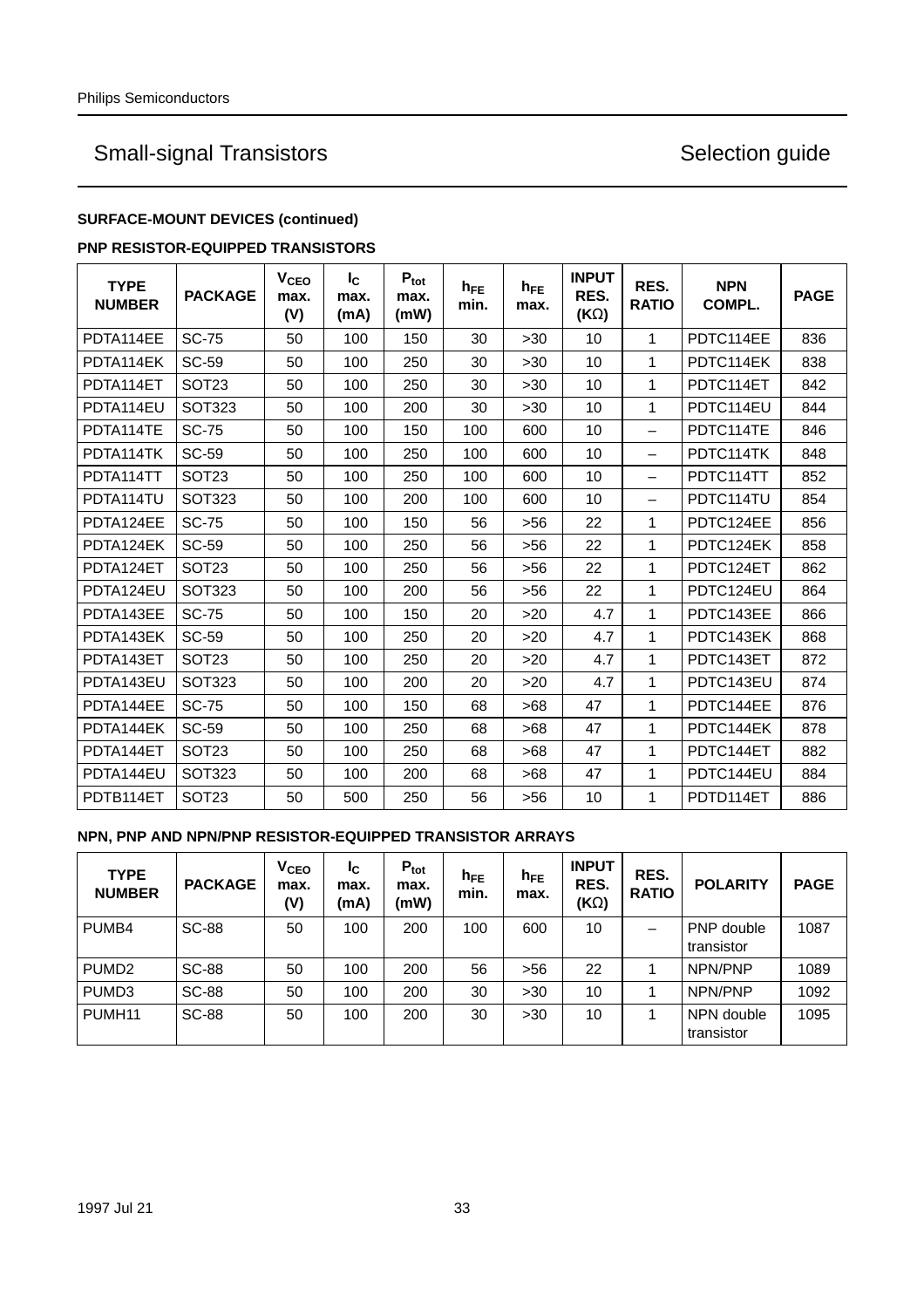### **SURFACE-MOUNT DEVICES (continued)**

### **NPN LOW-POWER SWITCHING TRANSISTORS**

| <b>TYPE</b><br><b>NUMBER</b> | <b>PACKAGE</b>    | V <sub>CEO</sub><br>max.<br>(V) | Ic.<br>max.<br>(mA) | $P_{\text{tot}}$<br>max.<br>(mW) | $h_{FE}$<br>min. | $h_{FE}$<br>max. | $f_T$<br>min.<br>(MHz) | $t_{off}$<br>max.<br>(ns) | <b>PNP</b><br>COMPL. | <b>PAGE</b> |
|------------------------------|-------------------|---------------------------------|---------------------|----------------------------------|------------------|------------------|------------------------|---------------------------|----------------------|-------------|
| BSR <sub>13</sub>            | SOT <sub>23</sub> | 30                              | 800                 | 250                              | 30               | >30              | 250                    | 250                       | <b>BSR15</b>         | 675         |
| BSR <sub>14</sub>            | SOT <sub>23</sub> | 40                              | 800                 | 250                              | 40               | >40              | 300                    | 250                       | BSR <sub>16</sub>    | 675         |
| BSR <sub>17</sub> A          | <b>SOT23</b>      | 40                              | 100                 | 250                              | 100              | 300              | 300                    | 240                       | BSR18A               | 683         |
| <b>BSV52</b>                 | <b>SOT23</b>      | 12                              | 100                 | 250                              | 40               | 120              | 500 typ.               | 30                        |                      | 739         |
| <b>PMBT2222</b>              | <b>SOT23</b>      | 30                              | 600                 | 250                              | 100              | 300              | 250                    | 250                       | <b>PMBT2907</b>      | 962         |
| PMBT2222A                    | SOT <sub>23</sub> | 40                              | 600                 | 250                              | 100              | 300              | 300                    | 250                       | <b>PMBS2907A</b>     | 962         |
| <b>PMBT2369</b>              | <b>SOT23</b>      | 15                              | 200                 | 250                              | 40               | 120              | 500                    | 30                        |                      | 966         |
| <b>PMBT3904</b>              | <b>SOT23</b>      | 40                              | 100                 | 250                              | 100              | 300              | 300                    | 240                       | <b>PMBT3906</b>      | 972         |
| <b>PMBT4401</b>              | SOT <sub>23</sub> | 40                              | 600                 | 250                              | 100              | 300              | 250                    | 250                       | <b>PMBT4403</b>      | 980         |
| <b>PMSS3904</b>              | SOT323            | 40                              | 100                 | 200                              | 100              | 300              | 180                    | 1200                      | <b>PMSS3906</b>      | 1018        |
| <b>PMST2222</b>              | SOT323            | 30                              | 600                 | 200                              | 100              | 300              | 250                    | 250                       |                      | 1025        |
| <b>PMST2222A</b>             | <b>SOT323</b>     | 40                              | 600                 | 200                              | 100              | 300              | 300                    | 250                       | <b>PMST2907A</b>     | 1025        |
| <b>PMST2369</b>              | SOT323            | 15                              | 200                 | 200                              | 40               | 120              | 500                    | 30                        |                      | 1029        |
| <b>PMST3904</b>              | <b>SOT323</b>     | 40                              | 200                 | 200                              | 100              | 300              | 300                    | 240                       | <b>PMST3906</b>      | 1035        |
| <b>PMST4401</b>              | <b>SOT323</b>     | 40                              | 600                 | 200                              | 100              | 300              | 250                    | 285                       | <b>PMST4403</b>      | 1043        |

### **PNP LOW-POWER SWITCHING TRANSISTORS**

| <b>TYPE</b><br><b>NUMBER</b> | <b>PACKAGE</b>    | V <sub>CEO</sub><br>max.<br>(V) | Ic.<br>max.<br>(mA) | $P_{\text{tot}}$<br>max.<br>(mW) | $h_{FE}$<br>min. | $h_{FE}$<br>max. | fτ<br>min.<br>(MHz) | $t_{off}$<br>max.<br>(ns) | <b>NPN</b><br>COMPL. | <b>PAGE</b> |
|------------------------------|-------------------|---------------------------------|---------------------|----------------------------------|------------------|------------------|---------------------|---------------------------|----------------------|-------------|
| BSR <sub>15</sub>            | SOT <sub>23</sub> | 40                              | 600                 | 250                              | 30               | $>30$            | 200                 | 365                       | BSR <sub>13</sub>    | 679         |
| <b>BSR16</b>                 | SOT23             | 60                              | 600                 | 250                              | 50               | >50              | 200                 | 365                       | <b>BSR14</b>         | 679         |
| BSR18A                       | SOT <sub>23</sub> | 40                              | 100                 | 250                              | 100              | 300              | 250                 | 300                       | BSR17A               | 687         |
| <b>PMBT2907</b>              | SOT <sub>23</sub> | 40                              | 600                 | 250                              | 100              | 300              | 200                 | 365                       | <b>PMBT2222</b>      | 969         |
| <b>PMBT2907A</b>             | SOT <sub>23</sub> | 60                              | 600                 | 250                              | 100              | 300              | 200                 | 365                       | <b>PMBT2222A</b>     | 969         |
| <b>PMBT3906</b>              | SOT <sub>23</sub> | 40                              | 100                 | 250                              | 100              | 300              | 250                 | 300                       | PMBT3904             | 976         |
| PMBT4403                     | SOT <sub>23</sub> | 40                              | 600                 | 250                              | 100              | 300              | 200                 | 350                       | <b>PMBT4401</b>      | 984         |
| <b>PMSS3906</b>              | <b>SOT323</b>     | 40                              | 100                 | 200                              | 100              | 300              | 150                 | 700                       | <b>PMSS3904</b>      | 1022        |
| PMST2907A                    | <b>SOT323</b>     | 60                              | 200                 | 200                              | 50               | >50              | 200                 | 300                       | <b>PMST2222A</b>     | 1032        |
| <b>PMST3906</b>              | SOT323            | 40                              | 100                 | 200                              | 100              | 300              | 250                 | 300                       | <b>PMST3904</b>      | 1039        |
| <b>PMST4403</b>              | SOT323            | 40                              | 600                 | 200                              | 100              | 300              | 200                 | 350                       | <b>PMST4401</b>      | 1047        |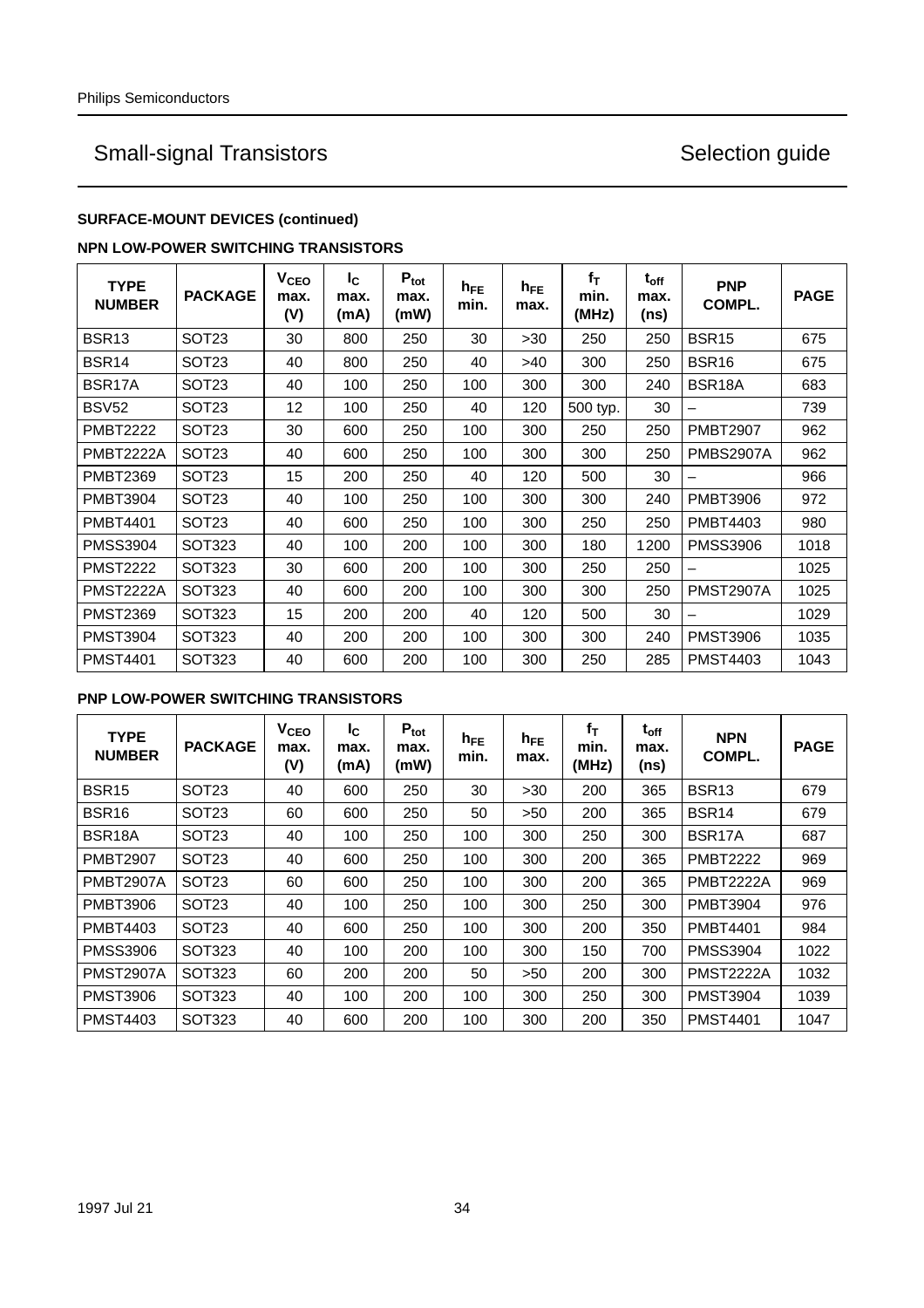### **SURFACE-MOUNT DEVICES (continued)**

### **NPN MEDIUM-POWER SWITCHING TRANSISTORS**

| <b>TYPE</b><br><b>NUMBER</b> | <b>PACKAGE</b> | $\mathsf{v}_{\mathsf{ceo}}$<br>max.<br>(V) | Ic.<br>max.<br>(mA) | $P_{\text{tot}}$<br>max.<br>(mW) | $h_{FE}$<br>min. | $h_{FE}$<br>max. | fт<br>min.<br>(MHz) | $\mathsf{t}_{\mathsf{off}}$<br>max.<br>(ns) | <b>PNP</b><br>COMPL. | <b>PAGE</b> |
|------------------------------|----------------|--------------------------------------------|---------------------|----------------------------------|------------------|------------------|---------------------|---------------------------------------------|----------------------|-------------|
| <b>PXT2222A</b>              | <b>SOT89</b>   | 40                                         | 600                 | 1200                             | 100              | 300              | 300                 | 250                                         | <b>PXT2907A</b>      | 1104        |
| <b>PXT3904</b>               | <b>SOT89</b>   | 40                                         | 100                 | 1150                             | 100              | 300              | 300                 | 240                                         | <b>PXT3906</b>       | 1112        |
| PXT4401                      | <b>SOT89</b>   | 40                                         | 600                 | 1200                             | 100              | 300              | 250                 | 250                                         | PXT4403              | 1120        |
| <b>PZT2222A</b>              | SOT223         | 40                                         | 600                 | 1150                             | 100              | 300              | 300                 | 250                                         | <b>PZT2907A</b>      | 1143        |
| PZT3904                      | SOT223         | 40                                         | 200                 | 1050                             | 100              | 300              | 300                 | 240                                         | PZT3906              | 1149        |

### **PNP MEDIUM-POWER SWITCHING TRANSISTORS**

| <b>TYPE</b><br><b>NUMBER</b> | <b>PACKAGE</b> | <b>V<sub>CEO</sub></b><br>max.<br>(V) | IC.<br>max.<br>(mA) | $P_{\text{tot}}$<br>max.<br>(mW) | $h_{FE}$<br>min. | $h_{FE}$<br>max. | fт<br>min.<br>(MHz) | t <sub>off</sub><br>max.<br>(ns) | <b>NPN</b><br>COMPL. | <b>PAGE</b> |
|------------------------------|----------------|---------------------------------------|---------------------|----------------------------------|------------------|------------------|---------------------|----------------------------------|----------------------|-------------|
| <b>PXT2907A</b>              | <b>SOT89</b>   | 60                                    | 600                 | 1250                             | 100              | 300              | 200                 | 365                              | <b>PXT2222A</b>      | 1107        |
| <b>PXT3906</b>               | <b>SOT89</b>   | 40                                    | 100                 | 1150                             | 100              | 300              | 250                 | 300                              | <b>PXT3904</b>       | 1116        |
| PXT4403                      | <b>SOT89</b>   | 40                                    | 600                 | 1250                             | 100              | 300              | 200                 | 350                              | PXT4401              | 1124        |
| <b>PZT2907A</b>              | SOT223         | 60                                    | 600                 | 1150                             | 100              | 300              | 200                 | 365                              | <b>PZT2222A</b>      | 1146        |
| PZT3906                      | SOT223         | 40                                    | 100                 | 1050                             | 100              | 300              | 250                 | 300                              | PZT3904              | 1153        |

## **SURFACE-MOUNT DEVICES (continued)**

## **NPN LOW-POWER DARLINGTON TRANSISTORS**

| <b>TYPE</b><br><b>NUMBER</b> | <b>PACKAGE</b>    | <b>V<sub>CES</sub></b><br>max.<br>(V) | Ιc<br>max.<br>(mA) | $P_{\text{tot}}$<br>max.<br>(mW) | $h_{FE}$<br>min. | $h_{FE}$<br>max. | tт<br>min.<br>(MHz) | <b>PNP</b><br>COMPL. | <b>PAGE</b> |
|------------------------------|-------------------|---------------------------------------|--------------------|----------------------------------|------------------|------------------|---------------------|----------------------|-------------|
| BCV27                        | SOT <sub>23</sub> | 30                                    | 500                | 250                              | 20000            | >20000           | 220 typ.            | BCV26                | 392         |
| BCV47                        | SOT <sub>23</sub> | 60                                    | 500                | 250                              | 10000            | >10000           | 220 typ.            | BCV46                | 392         |
| PMBTA13                      | SOT <sub>23</sub> | 30                                    | 500                | 250                              | 5000             | >5000            | 125                 | PMBTA63              | 1004        |
| PMBTA14                      | SOT <sub>23</sub> | 30                                    | 500                | 250                              | 10000            | >10000           | 125                 | PMBTA64              | 1004        |

### **SURFACE-MOUNT DEVICES (continued)**

## **PNP LOW-POWER DARLINGTON TRANSISTORS**

| <b>TYPE</b><br><b>NUMBER</b> | <b>PACKAGE</b>    | $\mathsf{v}_{\mathsf{CES}}$<br>max.<br>(V) | Ιc<br>max.<br>(mA) | $P_{\text{tot}}$<br>max.<br>(mW) | ${\sf h}_{\sf FE}$<br>min. | $h_{FE}$<br>max. | tт<br>min.<br>(MHz) | <b>NPN</b><br>COMPL. | <b>PAGE</b> |
|------------------------------|-------------------|--------------------------------------------|--------------------|----------------------------------|----------------------------|------------------|---------------------|----------------------|-------------|
| BCV <sub>26</sub>            | SOT <sub>23</sub> | 30                                         | 500                | 250                              | 20000                      | >20000           | 220 typ.            | BCV27                | 389         |
| BCV46                        | SOT <sub>23</sub> | 60                                         | 500                | 250                              | 10000                      | >10000           | 220 typ.            | BCV47                | 389         |
| PMBTA63                      | SOT <sub>23</sub> | 30                                         | 500                | 250                              | 5000                       | >5000            | 125                 | PMBTA13              | 1012        |
| PMBTA64                      | SOT <sub>23</sub> | 30                                         | 500                | 250                              | 10000                      | >10000           | 125                 | PMBTA14              | 1012        |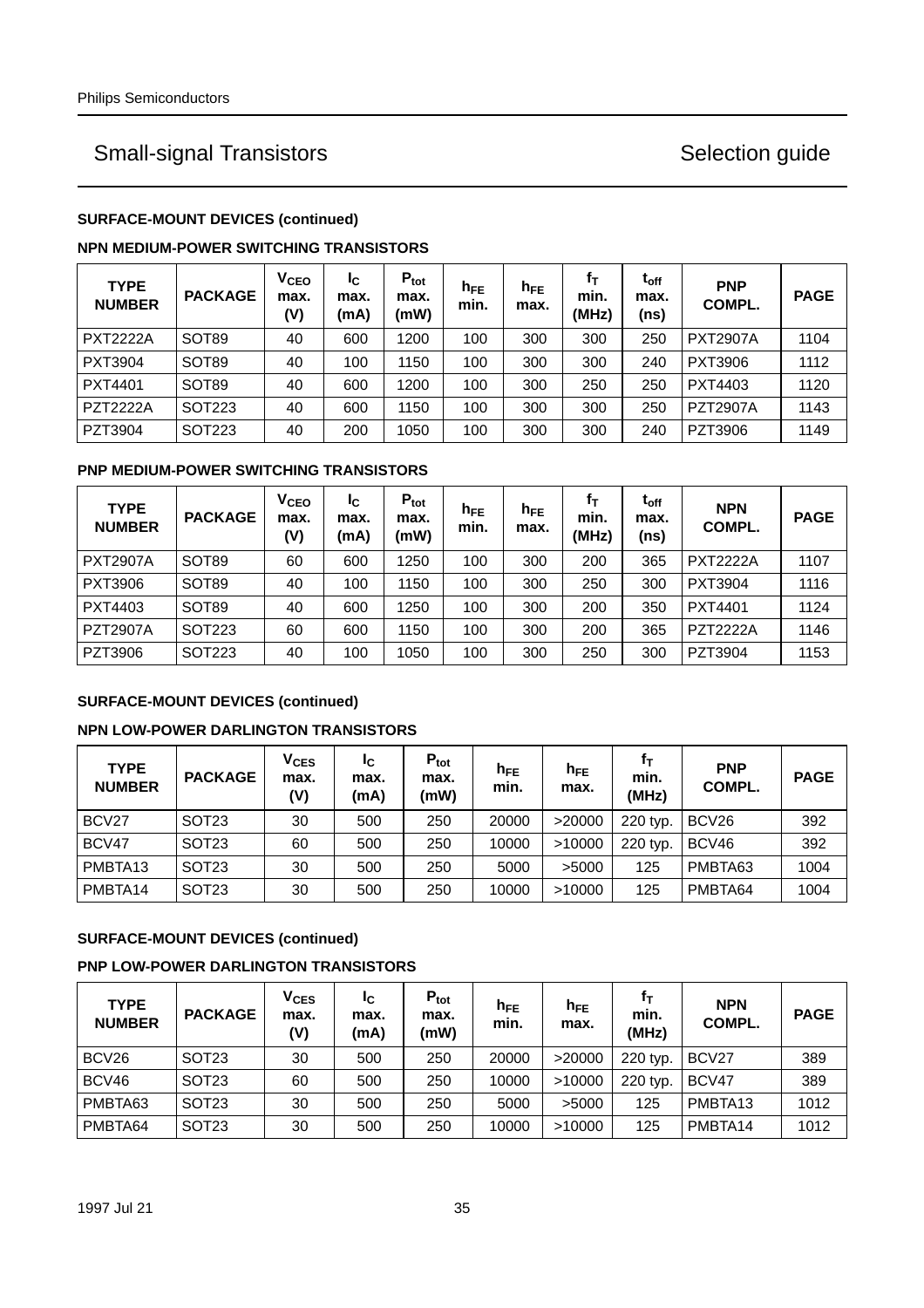### **SURFACE-MOUNT DEVICES (continued)**

### **NPN MEDIUM-POWER DARLINGTON TRANSISTORS**

| <b>TYPE</b><br><b>NUMBER</b> | <b>PACKAGE</b>    | <b>V<sub>CES</sub></b><br>max.<br>(V) | Ic.<br>max.<br>(mA) | $P_{\text{tot}}$<br>max.<br>(mW) | $h_{FE}$<br>min. | $h_{FE}$<br>max. | $f_T$<br>min.<br>(MHz) | $t_{\rm off}$<br>max.<br>(ns) | <b>PNP</b><br>COMPL. | <b>PAGE</b> |
|------------------------------|-------------------|---------------------------------------|---------------------|----------------------------------|------------------|------------------|------------------------|-------------------------------|----------------------|-------------|
| BCV <sub>29</sub>            | <b>SOT89</b>      | 30                                    | 500                 | 1340                             | 20000            | >20000           | 220 typ.               |                               | BCV <sub>28</sub>    | 399         |
| BCV49                        | SOT <sub>89</sub> | 60                                    | 500                 | 1340                             | 10000            | >10000           | 220 typ.               |                               | BCV48                | 399         |
| <b>BSP50</b>                 | SOT223            | 45                                    | 1000                | 1250                             | 2000             | >2000            | 200 typ.               | 1300 typ.                     | <b>BSP60</b>         | 667         |
| <b>BSP51</b>                 | SOT223            | 60                                    | 1000                | 1250                             | 2000             | >2000            | 200 typ.               | 1300 typ.                     | BSP61                | 667         |
| <b>BSP52</b>                 | SOT223            | 80                                    | 1000                | 1250                             | 2000             | >2000            | 200 typ.               | 1300 typ.                     | <b>BSP62</b>         | 667         |
| <b>BST50</b>                 | SOT <sub>89</sub> | 45                                    | 500                 | 1350                             | 2000             | >2000            | 200 typ.               | 1500 typ.                     | BST60                | 728         |
| <b>BST51</b>                 | SOT <sub>89</sub> | 60                                    | 500                 | 1350                             | 2000             | >2000            | 200 typ.               | 1500 typ.                     | BST <sub>61</sub>    | 728         |
| <b>BST52</b>                 | SOT <sub>89</sub> | 80                                    | 500                 | 1350                             | 2000             | >2000            | 200 typ.               | 1500 typ.                     | <b>BST62</b>         | 728         |
| PXTA <sub>14</sub>           | SOT <sub>89</sub> | 30                                    | 500                 | 1300                             | 20000            | >20000           | 125                    |                               | PXTA64               | 1128        |
| PXTA <sub>27</sub>           | SOT <sub>89</sub> | 60                                    | 500                 | 1300                             | 10000            | >10000           | 125                    |                               | –                    | 1131        |
| PZTA <sub>14</sub>           | SOT223            | 30                                    | 500                 | 1250                             | 10000            | >10000           | 125                    |                               | PZTA64               | 1159        |

### **PNP MEDIUM-POWER DARLINGTON TRANSISTORS**

| <b>TYPE</b><br><b>NUMBER</b> | <b>PACKAGE</b>    | <b>V<sub>CES</sub></b><br>max.<br>(V) | Ic.<br>max.<br>(mA) | $P_{\text{tot}}$<br>max.<br>(mW) | $h_{FE}$<br>min. | $h_{FE}$<br>max. | fт<br>min.<br>(MHz) | t <sub>off</sub><br>max.<br>(ns) | <b>NPN</b><br>COMPL. | <b>PAGE</b> |
|------------------------------|-------------------|---------------------------------------|---------------------|----------------------------------|------------------|------------------|---------------------|----------------------------------|----------------------|-------------|
| BCV28                        | <b>SOT89</b>      | 30                                    | 500                 | 1300                             | 20000            | >20000           | 220 typ.            |                                  | BCV29                | 395         |
| BCV48                        | SOT <sub>89</sub> | 60                                    | 500                 | 1300                             | 10000            | >10000           | 220 typ.            |                                  | BCV49                | 395         |
| <b>BSP60</b>                 | SOT223            | 45                                    | 500                 | 1250                             | 2000             | >2000            | 200 typ.            | 1500 typ.                        | <b>BSP50</b>         | 671         |
| <b>BSP61</b>                 | SOT223            | 60                                    | 500                 | 1250                             | 2000             | >2000            | 200 typ.            | 1500 typ.                        | <b>BSP51</b>         | 671         |
| <b>BSP62</b>                 | SOT223            | 80                                    | 500                 | 1250                             | 2000             | >2000            | 200 typ.            | 1500 typ.                        | <b>BSP52</b>         | 671         |
| BST60                        | SOT <sub>89</sub> | 45                                    | 500                 | 1350                             | 2000             | >2000            | 200 typ.            | 700 typ.                         | <b>BST50</b>         | 732         |
| <b>BST61</b>                 | SOT <sub>89</sub> | 60                                    | 500                 | 1350                             | 2000             | >2000            | 200 typ.            | 700 typ.                         | <b>BST51</b>         | 732         |
| BST62                        | SOT <sub>89</sub> | 80                                    | 500                 | 1350                             | 2000             | >2000            | 200 typ.            | 700 typ.                         | <b>BST52</b>         | 732         |
| PXTA64                       | SOT <sub>89</sub> | 30                                    | 500                 | 1300                             | 10000            | >10000           | 125                 | $\overline{\phantom{0}}$         | PXTA <sub>14</sub>   | 1137        |
| PZTA64                       | SOT223            | 30                                    | 500                 | 1250                             | 10000            | >10000           | 125                 |                                  | PZTA <sub>14</sub>   | 1170        |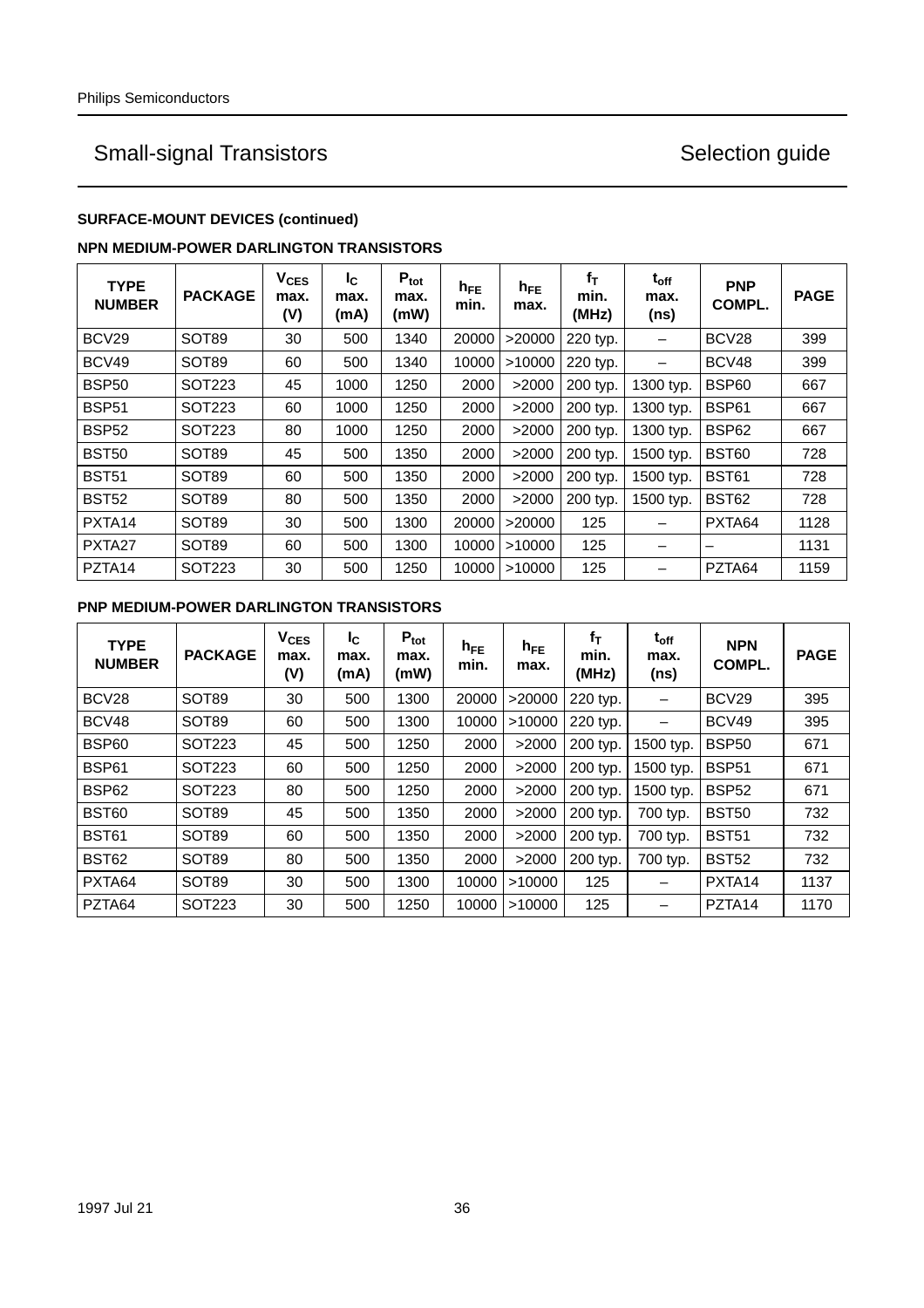### **SURFACE-MOUNT DEVICES (continued)**

### **NPN MEDIUM-FREQUENCY TRANSISTORS**

| <b>TYPE</b><br><b>NUMBER</b> | <b>PACKAGE</b>    | V <sub>CEO</sub><br>max.<br>(V) | I <sub>C</sub><br>max.<br>(mA) | $P_{\text{tot}}$<br>max.<br>(mW) | $h_{FE}$<br>min. | $h_{FE}$<br>max. | fт<br>min.<br>(MHz) | <b>PAGE</b> |
|------------------------------|-------------------|---------------------------------|--------------------------------|----------------------------------|------------------|------------------|---------------------|-------------|
| <b>BF570</b>                 | SOT <sub>23</sub> | 15                              | 100                            | 250                              | 40               | >40              | 490                 | 560         |
| <b>BF840</b>                 | <b>SOT23</b>      | 40                              | 25                             | 250                              | 76               | 222              | 380 typ.            | 588         |
| <b>BF841</b>                 | <b>SOT23</b>      | 40                              | 25                             | 250                              | 36               | 125              | 380 typ.            | 588         |
| BFS <sub>19</sub>            | <b>SOT23</b>      | 20                              | 30                             | 250                              | 65               | 225              | 260 typ.            | 598         |
| <b>BFS20</b>                 | <b>SOT23</b>      | 20                              | 25                             | 250                              | 40               | >85              | 450 typ.            | 600         |

## **PNP MEDIUM-FREQUENCY TRANSISTORS**

| <b>TYPE</b><br><b>NUMBER</b> | <b>PACKAGE</b>    | <b>V<sub>CEO</sub></b><br>max.<br>(V) | Ιc<br>max.<br>(mA) | $P_{\text{tot}}$<br>max.<br>(mW) | $h_{FE}$<br>min. | $h_{FE}$<br>max. | fт<br>min.<br>(MHz) | <b>PAGE</b> |
|------------------------------|-------------------|---------------------------------------|--------------------|----------------------------------|------------------|------------------|---------------------|-------------|
| <b>BF550</b>                 | SOT <sub>23</sub> | 40                                    | 25                 | 250                              | 50               | >50              | 325 typ.            | 558         |
| <b>BF824</b>                 | SOT <sub>23</sub> | 30                                    | 25                 | 250                              | 25               | >50              | 450 typ.            | 584         |
| <b>BF824W</b>                | <b>SC-70</b>      | 30                                    | 25                 | 200                              | 25               | >25              | 400                 | 587         |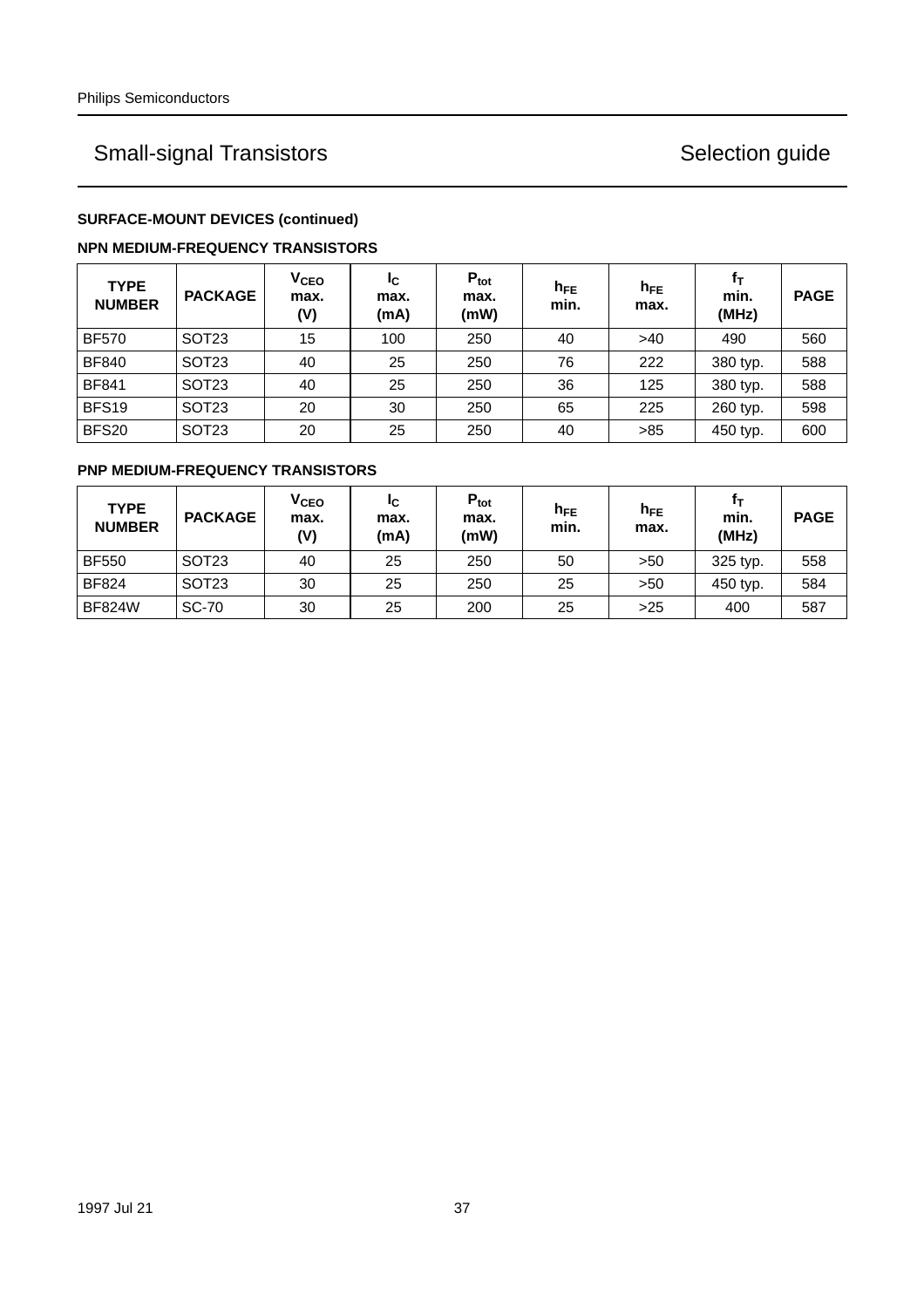### **SURFACE-MOUNT DEVICES (continued)**

### **NPN HIGH-VOLTAGE LOW-POWER TRANSISTORS**

| <b>TYPE</b><br><b>NUMBER</b> | <b>PACKAGE</b>    | V <sub>CEO</sub><br>max.<br>(V) | $I_{\rm C}$<br>max.<br>(mA) | $P_{\text{tot}}$<br>max.<br>(mW) | $h_{FE}$<br>min. | $h_{FE}$<br>max. | $f_T$<br>min.<br>(MHz) | <b>PNP</b><br>COMPL. | <b>PAGE</b> |
|------------------------------|-------------------|---------------------------------|-----------------------------|----------------------------------|------------------|------------------|------------------------|----------------------|-------------|
| <b>BF820</b>                 | <b>SOT23</b>      | 300                             | 50                          | 250                              | 50               | >50              | 60                     | <b>BF821</b>         | 578         |
| <b>BF820W</b>                | <b>SC-70</b>      | 300                             | 50                          | 200                              | 50               | >50              | 60                     | -                    | 580         |
| <b>BF822</b>                 | <b>SOT23</b>      | 250                             | 50                          | 250                              | 50               | >50              | 60                     | <b>BF823</b>         | 578         |
| <b>BF822W</b>                | <b>SC-70</b>      | 250                             | 50                          | 200                              | 50               | >50              | 60                     | —                    | 580         |
| BSR <sub>19</sub>            | SOT23             | 140                             | 300                         | 250                              | 60               | >60              | 100                    | BSR <sub>20</sub>    | 691         |
| BSR <sub>19</sub> A          | SOT23             | 160                             | 300                         | 250                              | 80               | >80              | 100                    | BSR <sub>20</sub> A  | 691         |
| <b>BSS64</b>                 | SOT <sub>23</sub> | 80                              | 100                         | 250                              | 20               | 80               | 60                     | BSS63                | 721         |
| <b>PMBT5550</b>              | SOT23             | 140                             | 300                         | 250                              | 60               | 250              | 100                    | <b>PMBT5401</b>      | 993         |
| <b>PMBT5551</b>              | SOT <sub>23</sub> | 160                             | 300                         | 250                              | 80               | 250              | 100                    | <b>PMBT5401</b>      | 996         |
| PMBTA42                      | SOT <sub>23</sub> | 300                             | 100                         | 250                              | 40               | >40              | 50                     | PMBTA92              | 1007        |
| PMBTA43                      | SOT <sub>23</sub> | 200                             | 100                         | 250                              | 40               | >40              | 50                     | PMBTA93              | 1007        |
| <b>PMST5550</b>              | <b>SOT323</b>     | 140                             | 300                         | 200                              | 60               | 250              | 100                    | <b>PMST5401</b>      | 1057        |
| <b>PMST5551</b>              | <b>SOT323</b>     | 160                             | 300                         | 200                              | 80               | 250              | 100                    | <b>PMST5401</b>      | 1057        |
| PMSTA42                      | SOT323            | 300                             | 500                         | 200                              | 40               | >40              | 50                     | PMSTA92              | 1066        |
| PMSTA43                      | <b>SOT323</b>     | 200                             | 500                         | 200                              | 40               | >40              | 50                     | PMSTA93              | 1066        |

### **PNP HIGH-VOLTAGE LOW-POWER TRANSISTORS**

| <b>TYPE</b><br><b>NUMBER</b> | <b>PACKAGE</b>    | V <sub>CEO</sub><br>max.<br>(V) | I <sub>C</sub><br>max.<br>(mA) | $P_{\text{tot}}$<br>max.<br>(mW) | $h_{FE}$<br>min. | $h_{FE}$<br>max. | $f_T$<br>min.<br>(MHz) | <b>NPN</b><br>COMPL.               | <b>PAGE</b> |
|------------------------------|-------------------|---------------------------------|--------------------------------|----------------------------------|------------------|------------------|------------------------|------------------------------------|-------------|
| <b>BF821</b>                 | <b>SOT23</b>      | 300                             | 50                             | 250                              | 50               | >50              | 60                     | <b>BF820</b>                       | 582         |
| <b>BF823</b>                 | SOT <sub>23</sub> | 250                             | 50                             | 250                              | 50               | >50              | 60                     | <b>BF822</b>                       | 582         |
| <b>BSR20</b>                 | SOT <sub>23</sub> | 120                             | 300                            | 250                              | 40               | 180              | 100                    | BSR <sub>19</sub>                  | 695         |
| BSR <sub>20</sub> A          | SOT <sub>23</sub> | 150                             | 300                            | 250                              | 60               | 240              | 100                    | BSR19A                             | 695         |
| <b>BSS63</b>                 | <b>SOT23</b>      | 100                             | 100                            | 250                              | 30               | >30              | 85 typ.                | <b>BSS64</b>                       | 719         |
| <b>PMBT5401</b>              | <b>SOT23</b>      | 150                             | 300                            | 250                              | 60               | 240              | 100                    | <b>PMBT5550</b>                    | 990         |
| PMBTA92                      | SOT <sub>23</sub> | 300                             | 100                            | 250                              | 40               | >40              | 50                     | PMBTA42                            | 1015        |
| PMBTA93                      | SOT <sub>23</sub> | 200                             | 100                            | 250                              | 40               | >40              | 50                     | PMBTA43                            | 1015        |
| <b>PMST5401</b>              | SOT323            | 150                             | 300                            | 200                              | 60               | 240              | 100                    | <b>PMST5550</b><br><b>PMST5551</b> | 1054        |
| PMSTA92                      | SOT323            | 300                             | 500                            | 200                              | 40               | >40              | 50                     | PMSTA42                            | 1071        |
| PMSTA93                      | <b>SOT323</b>     | 200                             | 500                            | 200                              | 40               | >40              | 50                     | PMSTA43                            | 1071        |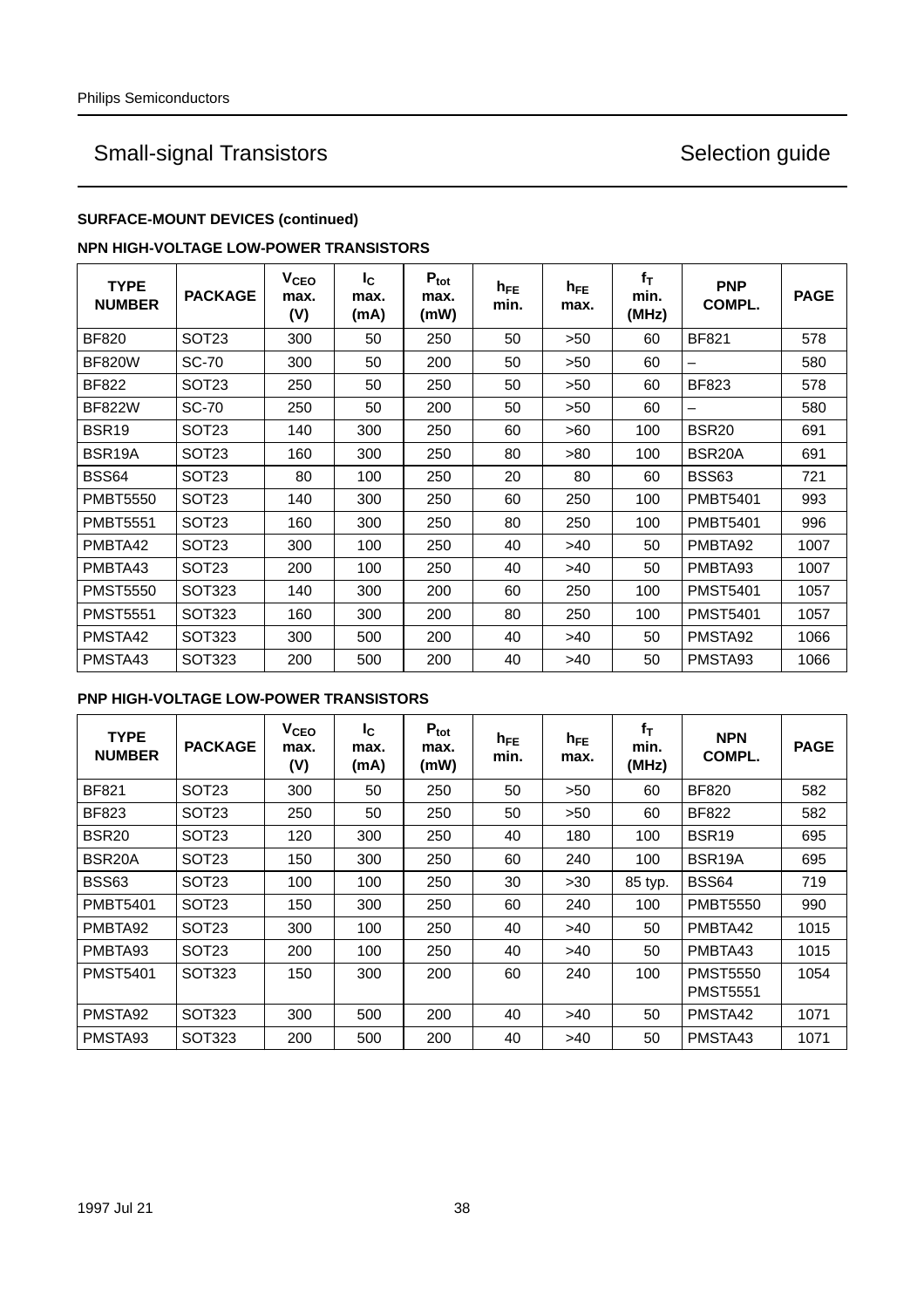## **SURFACE-MOUNT DEVICES (continued)**

### **NPN HIGH-VOLTAGE MEDIUM-POWER TRANSISTORS**

| <b>TYPE</b><br><b>NUMBER</b> | <b>PACKAGE</b>    | $V_{\texttt{CEO}}$<br>max.<br>(V) | $I_{\rm C}$<br>max.<br>(mA) | $P_{\text{tot}}$<br>max.<br>(mW) | $h_{FE}$<br>min. | $h_{FE}$<br>max. | $f_T$<br>min.<br>(MHz) | <b>PNP</b><br>COMPL. | <b>PAGE</b> |
|------------------------------|-------------------|-----------------------------------|-----------------------------|----------------------------------|------------------|------------------|------------------------|----------------------|-------------|
| <b>BF620</b>                 | SOT <sub>89</sub> | 300                               | 50                          | 1200                             | 50               | >50              | 60                     | <b>BF621</b>         | 568         |
| <b>BF622</b>                 | <b>SOT89</b>      | 250                               | 50                          | 1200                             | 50               | >50              | 60                     | BF623                | 568         |
| <b>BF720</b>                 | SOT223            | 300                               | 50                          | 1200                             | 50               | >50              | 60                     | <b>BF721</b>         | 572         |
| <b>BF722</b>                 | SOT223            | 250                               | 50                          | 1200                             | 50               | >50              | 60                     | <b>BF723</b>         | 572         |
| <b>BSP19</b>                 | SOT223            | 350                               | 50                          | 1200                             | 40               | >40              | 70                     | BSP <sub>15</sub>    | 659         |
| BSP <sub>20</sub>            | SOT223            | 250                               | 50                          | 1200                             | 40               | >40              | 70                     | BSP16                | 659         |
| <b>BST39</b>                 | SOT <sub>89</sub> | 350                               | 100                         | 1250                             | 40               | >40              | 70                     | <b>BST15</b>         | 726         |
| <b>BST40</b>                 | SOT <sub>89</sub> | 250                               | 100                         | 1250                             | 40               | >40              | 70                     | <b>BST16</b>         | 726         |
| PXTA42                       | <b>SOT89</b>      | 300                               | 100                         | 1250                             | 40               | >40              | 50                     | PXTA <sub>92</sub>   | 1134        |
| PXTA43                       | SOT <sub>89</sub> | 200                               | 100                         | 1250                             | 40               | >40              | 50                     | PXTA93               | 1134        |
| PZTA42                       | SOT223            | 300                               | 100                         | 1200                             | 40               | >40              | 50                     | PZTA <sub>92</sub>   | 1162        |
| PZTA43                       | SOT223            | 200                               | 100                         | 1200                             | 40               | >40              | 50                     | -                    | 1162        |
| PZTA44                       | SOT223            | 400                               | 300                         | 1350                             | 40               | >40              | 20                     | -                    | 1165        |
| PZTA45                       | SOT223            | 350                               | 300                         | 1350                             | 40               | >40              | 20                     | —                    | 1165        |

### **PNP HIGH-VOLTAGE MEDIUM-POWER TRANSISTORS**

| <b>TYPE</b><br><b>NUMBER</b> | <b>PACKAGE</b>    | <b>V<sub>CEO</sub></b><br>max.<br>(V) | I <sub>C</sub><br>max.<br>(mA) | $P_{\text{tot}}$<br>max.<br>(mW) | $h_{FE}$<br>min. | $h_{FE}$<br>max. | $f_T$<br>min.<br>(MHz) | <b>NPN</b><br>COMPL. | <b>PAGE</b> |
|------------------------------|-------------------|---------------------------------------|--------------------------------|----------------------------------|------------------|------------------|------------------------|----------------------|-------------|
| <b>BF621</b>                 | SOT89             | 300                                   | 50                             | 1200                             | 50               | >50              | 60                     | <b>BF620</b>         | 570         |
| <b>BF623</b>                 | SOT <sub>89</sub> | 250                                   | 50                             | 1200                             | 50               | >50              | 60                     | <b>BF622</b>         | 570         |
| <b>BF721</b>                 | SOT223            | 300                                   | 50                             | 1200                             | 50               | >50              | 60                     | <b>BF720</b>         | 574         |
| <b>BF723</b>                 | SOT223            | 250                                   | 50                             | 1200                             | 50               | >50              | 60                     | <b>BF722</b>         | 574         |
| <b>BSP15</b>                 | SOT223            | 200                                   | 50                             | 1280                             | 30               | 150              | 15                     | BSP <sub>19</sub>    | 656         |
| BSP <sub>16</sub>            | SOT223            | 300                                   | 50                             | 1280                             | 30               | 120              | 15                     | <b>BSP20</b>         | 656         |
| <b>BST15</b>                 | <b>SOT89</b>      | 200                                   | 200                            | 1350                             | 30               | 150              | 15                     | <b>BST39</b>         | 723         |
| BST <sub>16</sub>            | SOT <sub>89</sub> | 300                                   | 200                            | 1350                             | 30               | 120              | 15                     | <b>BST40</b>         | 723         |
| PXTA <sub>92</sub>           | <b>SOT89</b>      | 300                                   | 100                            | 1250                             | 40               | >40              | 50                     | PXTA42               | 1140        |
| PXTA <sub>93</sub>           | <b>SOT89</b>      | 200                                   | 100                            | 1250                             | 40               | >40              | 50                     | PXTA43               | 1140        |
| PZTA92                       | SOT223            | 300                                   | 100                            | 1200                             | 40               | >40              | 50                     | PZTA42               | 1173        |